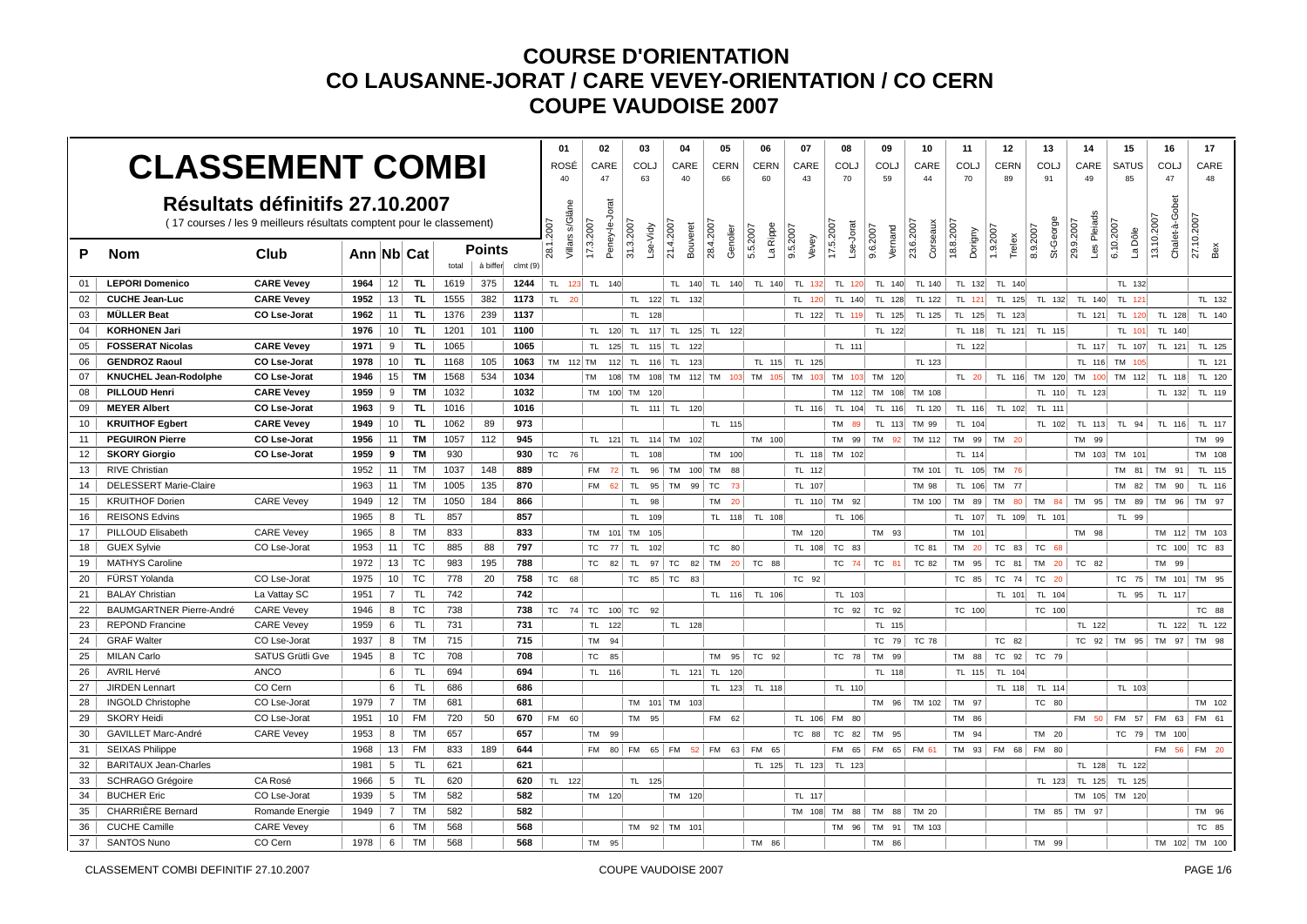| 38 | <b>SCHRAGO Roger</b>                | CA Rosé              | 1939 | $\overline{7}$  | <b>TM</b> | 568 | 568 | TC 20       |           |        | TL 99              |                 |               |        |        |               | <b>TC 80</b>  | TM 91  |             | TM 80         |               | TM 93       | TM 105 |        |
|----|-------------------------------------|----------------------|------|-----------------|-----------|-----|-----|-------------|-----------|--------|--------------------|-----------------|---------------|--------|--------|---------------|---------------|--------|-------------|---------------|---------------|-------------|--------|--------|
| 39 | <b>BALAY Solène</b>                 | La Vattay SC         | 1990 | 6               | <b>TM</b> | 565 | 565 |             |           |        |                    | TM<br>90        | TL 105        |        | TM 93  |               |               |        | TM 92       | TM 87         |               | TM 98       |        |        |
| 40 | <b>NACEUR Ibrahim</b>               | CO Lse-Jorat         |      | 6               | <b>TL</b> | 565 | 565 |             |           |        | TL 105             |                 |               | TL 113 | TL 101 |               | <b>TL 20</b>  | TL 112 |             |               |               |             |        | TL 114 |
| 41 | ZOSSO Jean-Bernard                  | CO Cern              |      | $5\overline{5}$ | <b>TM</b> | 560 | 560 |             |           |        | TL 113             |                 | TM 105 TM 112 |        | TL 118 |               |               |        | TM 112      |               |               |             |        |        |
| 42 | REPOND Henri                        | <b>CARE Vevey</b>    | 1932 | 8 <sup>1</sup>  | TC        | 555 | 555 |             |           | TM 98  |                    | TC 85           |               |        |        | TC 82         | TC 83         | TC 81  |             | TM 86         |               |             | TM 20  | TC 20  |
| 43 | <b>BEBOUX Olivier</b>               | CO Lse-Jorat         | 1961 | 6               | TC        | 548 | 548 |             | <b>TC</b> |        | 83 TC 88 TC 100    |                 |               |        |        |               | <b>TC 85</b>  |        |             |               |               |             | TC 92  | TC 100 |
| 44 | <b>BALAY Dominique</b>              | La Vattay SC         | 1957 | 6 <sup>1</sup>  | <b>TM</b> | 532 | 532 |             |           |        |                    |                 | TM 86 TM 98   |        |        |               |               |        | TM 88       | TM 79         |               | TM 83       | TM 98  |        |
| 45 | <b>PEGUIRON Muriel</b>              | CO Lse-Jorat         |      | 9               | <b>FM</b> | 514 | 514 |             | <b>FM</b> |        | 65 TL 101 FM 59    |                 | FM 68         |        |        | FM 63         | FM 65         | TC 20  | TC 20       |               | FM 53         |             |        |        |
| 46 | <b>BALLIOT Yvan</b>                 | ASO Annecy           | 1963 | $\overline{4}$  | <b>TL</b> | 505 | 505 |             |           | TL 132 |                    |                 | TL 123        |        |        |               |               |        | TL 128      | TL 122        |               |             |        |        |
| 47 | <b>JATON Christian</b>              | CO Lse-Jorat         | 1945 | $5^{\circ}$     | TM        | 504 | 504 |             |           | TM 105 |                    |                 | TM 102        |        |        | TM 105 TM 101 |               |        |             | TM 91         |               |             |        |        |
| 48 | PONCET Clément                      | Jurazimut            | 1991 | $5\overline{5}$ | <b>TL</b> | 500 | 500 |             |           |        |                    |                 | TL 122        |        |        |               |               | TL 123 | TL 20       | TL 119        |               | TL 116      |        |        |
| 49 | <b>CHATAGNY Eliane</b>              | CA Rosé              | 1953 | 5 <sup>1</sup>  | TM        | 498 | 498 |             |           | TM 103 |                    |                 |               |        |        | TM 97         | TC 92         |        | TM 101      | TM 105        |               |             |        |        |
| 50 | LUGINBÜHL Heinz                     | ANCO                 | 1938 | 6 <sup>1</sup>  | <b>TM</b> | 494 | 494 |             |           |        |                    |                 |               |        |        | TM 85         |               |        | TM<br>86    | TM 81         | TC 85         | TC 69       | TC 88  |        |
| 51 | <b>BAILLIÉ Stéphane</b>             | CO Cern              | 1977 | 5 <sup>5</sup>  | TM        | 488 | 488 |             |           |        |                    |                 | TM 95         |        | TM 101 |               |               |        | TM 100      | TM 92         |               | TM 100      |        |        |
| 52 | KOIVUNIEMI Jaakko                   | CO Cern              | 1966 | $5^{\circ}$     | <b>TM</b> | 486 | 486 |             |           |        |                    | <b>TM</b><br>96 | TM 101        |        |        |               |               |        | 93<br>TM    | TM 97         |               | TM 99       |        |        |
| 53 | <b>CUCHE Denis</b>                  | CA Rosé              |      | 4               | <b>TL</b> | 481 | 481 |             |           |        |                    |                 |               |        |        | TL 120        |               |        |             |               | TL 121 TM 120 |             |        | TM 120 |
| 54 | <b>HAIDER Alexandre</b>             | CO Cern              | 1994 | 6               | TC        | 473 | 473 |             |           |        |                    | 85<br>TC        | TC 81         |        | TC 75  |               |               |        | TC 77       | TC 82         |               | TC 73       |        |        |
| 55 | <b>CHATAGNY Bertrand</b>            | CA Rosé              | 1951 | 5 <sub>5</sub>  | <b>TM</b> | 464 | 464 | TC 69 TM 97 |           |        |                    |                 |               |        |        | TM 98         |               |        |             | TM 97 TM 103  |               |             |        |        |
| 56 | <b>CUCHE Jonas</b>                  | <b>CARE Vevey</b>    |      | 4               | TL        | 460 | 460 |             |           |        | TL 128 TC 100      |                 |               |        | TL 112 |               |               | TL 120 |             |               |               |             |        |        |
| 57 | <b>HOYOIS Odile</b>                 | <b>CARE Vevey</b>    |      | 5 <sup>1</sup>  | TM        | 459 | 459 |             |           |        | TM 100             |                 |               | TL 109 |        | TM 84         | TC 79         | TM 87  |             |               |               |             |        |        |
| 58 | GODEL Anne                          | CA Rosé              |      | 4               | TL.       | 458 | 458 |             |           |        |                    | TM 105          |               | TL 119 |        |               | TL 114 TM 120 |        |             |               |               |             |        |        |
| 59 | PONCET Jean-Pierre                  | <b>RROHJ</b>         | 1947 | $5\overline{5}$ | <b>TL</b> | 457 | 457 |             |           |        |                    |                 | TM 103        |        |        |               |               | TL 113 |             | TL 106 TL 20  |               | TL 115      |        |        |
| 60 | GODEL Thérèse                       | CA Rosé              |      | 8               | TC        | 450 | 450 |             |           |        | TC 65 TC 20 TM 97  |                 |               | TC 82  |        | TC 78         | FM 68         | TC 20  |             |               |               |             |        | TC 20  |
| 61 | ZARINA Liga                         | OK Viga/Lettonie     | 1960 | $\overline{4}$  | <b>TL</b> | 450 | 450 |             |           |        |                    |                 |               |        |        |               |               |        |             |               | TL 115        | TL 98       | TL 119 | TL 118 |
| 62 | VEZ Jean-Daniel                     | SATUS Grütli Gve     | 1964 | $\overline{4}$  | <b>TL</b> | 443 | 443 |             |           |        |                    |                 |               |        | TL 113 |               |               |        |             | TL 117 TL 105 |               | TL 108      |        |        |
| 63 | <b>HATZIANGELI Eugenia</b>          | CO Cern              | 1962 | 5 <sub>5</sub>  | <b>TM</b> | 438 | 438 |             |           |        |                    |                 | TM 92 TM 93   |        | TM 87  |               |               |        |             | TM 78 TM 88   |               |             |        |        |
| 64 | PONCET Catherine                    | Jurazimut            | 1961 | $5\overline{5}$ | TC        | 427 | 427 |             |           |        |                    |                 | TM 88         |        |        |               |               | TC 92  | TC 80       | TC 73         |               | TM 94       |        |        |
| 65 | PASCHOUD Serge                      |                      | 1973 | 4               | <b>TM</b> | 421 | 421 |             |           |        |                    | TM 101          |               |        |        |               |               |        | TM 98       | TM 102        |               |             | TM 120 |        |
| 66 | <b>HODEL Thomas</b>                 | CO Chenau            |      | 3 <sup>1</sup>  | TL        | 420 | 420 | TL 140      |           |        |                    |                 |               | TL 140 |        |               |               | TL 140 |             |               |               |             |        |        |
| 67 | <b>DANNECKER Gilles</b>             | Orient Haut Jura     | 1971 | 4               | <b>TL</b> | 419 | 419 |             |           |        |                    |                 |               |        | TL 105 |               |               |        | TL 111      | TL 106        |               | TL 97       |        |        |
| 68 | <b>LEPORI Mara</b>                  | <b>CARE Vevey</b>    | 1992 | $5\overline{5}$ | TC        | 406 | 406 |             |           | TC 88  |                    |                 |               |        |        |               | FM 80         | TC 88  | TM 90       |               |               | FC 60       |        |        |
| 69 | RENEVEY Stéphane                    | CA Rosé              |      | 3               | <b>TL</b> | 397 | 397 | TL 125      |           |        | TL 140             |                 |               |        |        |               |               |        |             |               | TL 132        |             |        |        |
| 70 | <b>VUITTON Christophe</b>           | CO Cern              | 1962 | $\mathbf{3}$    | <b>TL</b> | 392 | 392 |             |           |        |                    | TL 132          | TL 132        |        |        |               |               |        |             | TL 128        |               |             |        |        |
| 71 | <b>BAUMGARTNER Maja/Marina/Rolf</b> |                      |      | $5\overline{5}$ | TC        | 384 | 384 |             |           |        | TC 82              | <b>TC</b><br>70 |               |        |        |               |               | TM 85  |             | FM 58         |               |             | TM 89  |        |
| 72 | LÄUCHLI Jean-Pierre                 | SATUS Grütli Gve     | 1960 | 4               | TM        | 381 | 381 |             |           |        |                    |                 |               |        |        | TM 100 TM 94  |               |        | TM 94       | TM 93         |               |             |        |        |
| 73 | NIGGLI Jürg                         | Saitchiki            | 1967 | 3 <sup>1</sup>  | <b>TL</b> | 381 | 381 |             |           |        |                    |                 | TL 128 TL 128 |        |        |               |               |        |             | TL 125        |               |             |        |        |
| 74 | ANZOU-Connes Bérénice               |                      |      | 4 <sup>1</sup>  | <b>TM</b> | 372 | 372 |             |           |        |                    |                 |               |        |        | TM 89         |               | TL 99  |             |               |               | TM 94 TM 90 |        |        |
| 75 | CRETTENAND-Moretti Isabella         | CO Valais            |      | 3               | <b>TL</b> | 367 | 367 |             |           |        |                    | TL 119          |               |        |        |               | TL 128        |        |             |               | TL 120        |             |        |        |
| 76 | <b>MISCHLER Ernst</b>               | OLG Skandia          |      | 4               | TC        | 360 | 360 |             |           |        | TC 78 TC 92 TM 102 |                 |               |        |        |               | <b>TC 88</b>  |        |             |               |               |             |        |        |
| 77 | OPPLIGER Bertrand                   | CO Cern              |      | $\overline{4}$  | <b>TM</b> | 360 | 360 |             |           |        |                    | <b>TM</b>       | 84 TM 99      |        |        |               |               |        |             | TM 90         |               | TM 87       |        |        |
| 78 | <b>WILLIAMS Themis</b>              | CO Cern              |      | $\overline{4}$  | <b>TM</b> | 360 | 360 |             |           |        |                    | TM              | 85 TM 90      |        | TM 94  |               |               |        | TM 91       |               |               |             |        |        |
| 79 | <b>GRAF Helga</b>                   | CO Lse-Jorat         | 1955 | 5 <sup>1</sup>  | TC        | 359 | 359 |             |           |        |                    | FM 62 FM 65     |               | TC 83  |        |               |               |        | TC 79 TC 70 |               |               |             |        |        |
| 80 | <b>VUADENS Marc</b>                 | Vieux Mazel Vevey    | 1964 | 3               | TL.       | 358 | 358 |             |           |        |                    |                 |               |        |        |               |               |        |             |               | TL 117 TL 118 |             |        | TL 123 |
| 81 | <b>MOISSET Jacques</b>              | <b>EMHM Chamonix</b> | 1948 | 3 <sup>1</sup>  | <b>TL</b> | 353 | 353 |             |           |        |                    |                 | TL 116        |        | TL 117 |               |               |        |             | TL 120        |               |             |        |        |
| 82 | <b>BRAUN Dietmar/Marvin</b>         | CO Lse-Jorat         | 1952 | 5 <sub>5</sub>  | TC        | 351 | 351 |             |           |        |                    | TC 81           |               |        |        | TC 77         | FC 48         |        |             |               |               |             | TC 85  | FC 60  |
| 83 | ÖDLUND Erica                        | CO Cern              |      | 3 <sup>1</sup>  | <b>TL</b> | 345 | 345 |             |           |        |                    |                 | TM 108        |        | TL 122 |               |               |        | TL 115      |               |               |             |        |        |
| 84 | <b>BAECHLER Yves</b>                |                      |      | $\mathbf{3}$    | TM        | 340 | 340 |             |           |        |                    |                 | TM 112 TM 120 |        | TM 108 |               |               |        |             |               |               |             |        |        |
| 85 | <b>GODENZI Bernardo</b>             | CO Cern              | 1935 | $\overline{4}$  | <b>TM</b> | 337 | 337 |             |           |        |                    | TM<br>89        |               |        |        |               |               |        | TM 79       | TM 83         |               | TM 86       |        |        |
| 86 | ZAUGG Andy                          | Coop Suisse Rom      | 1969 | $\mathbf{3}$    | <b>TL</b> | 334 | 334 |             |           |        | TL 118 TL 118      |                 |               |        | TM 98  |               |               |        |             |               |               |             |        |        |
| 87 | NARDINI Rosmarie                    | CO Cern              | 1940 | 4               | TM        | 332 | 332 |             |           |        |                    |                 | TM 85         |        |        |               |               |        | TM 74       |               |               | TC 80       | TM 93  |        |
| 88 | <b>ROUILLER Patrice</b>             |                      |      | 3 <sup>1</sup>  | TL.       | 329 | 329 |             |           |        |                    |                 | TM 120 TL 113 |        |        |               |               |        |             |               |               | TL 96       |        |        |
| 89 | <b>BILLEY Thierry</b>               |                      | 1959 | 3 <sup>1</sup>  | TL.       | 328 | 328 |             |           |        |                    |                 |               |        |        |               |               |        |             | TL 112 TL 116 |               | TL 100      |        |        |
|    |                                     |                      |      |                 |           |     |     |             |           |        |                    |                 |               |        |        |               |               |        |             |               |               |             |        |        |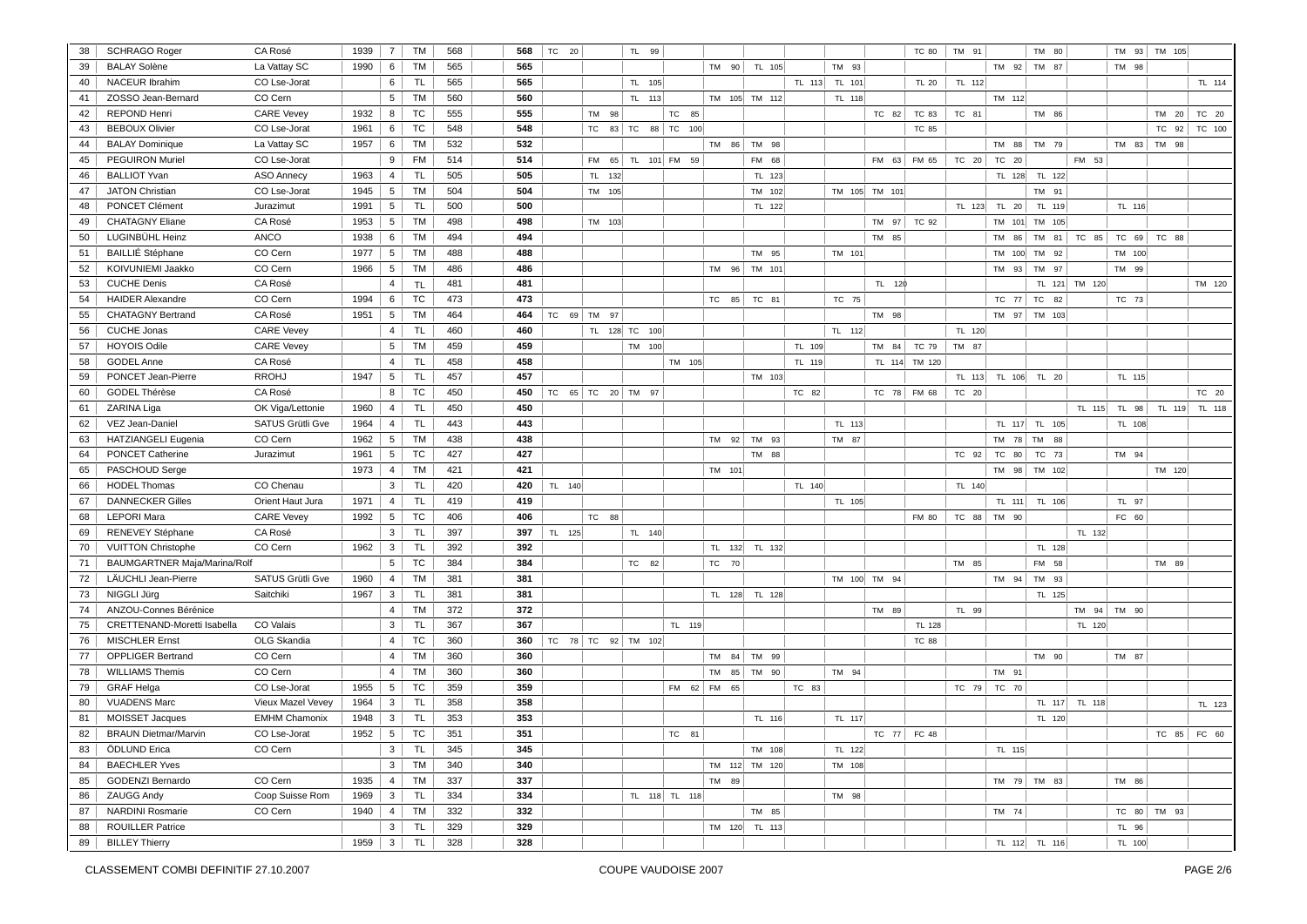| 90  | MÜLLER Nicolas             | CO Lse-Jorat       | 1999 | $\overline{7}$  | FC        | 328 | 328 |        |        | FC 60       |        |                 |               |        |        |        |             | FC 52  | $FC$ 43     | FC 20 FC 60     |        | FC 41  |             | FC 52       |
|-----|----------------------------|--------------------|------|-----------------|-----------|-----|-----|--------|--------|-------------|--------|-----------------|---------------|--------|--------|--------|-------------|--------|-------------|-----------------|--------|--------|-------------|-------------|
| 91  | <b>DELATOUR Christiane</b> | <b>ASO Annecy</b>  | 1961 | 3               | <b>TM</b> | 325 | 325 |        |        |             |        |                 |               |        |        |        |             |        |             | TM 105 TM 112   |        | TM 108 |             |             |
| 92  | <b>WILLIAMS Odysseas</b>   | CO Cern            | 1998 | $5\overline{)}$ | <b>FM</b> | 322 | 322 |        |        |             |        |                 | FM 61 FM 80   |        | FM 68  |        |             |        | FM 59       |                 |        | FM 54  |             |             |
| 93  | <b>BARGE Bruno</b>         |                    |      | $\mathbf{3}$    | <b>TM</b> | 320 | 320 |        |        |             |        | TL 119          |               |        |        |        |             |        | TM 99       |                 |        | TM 102 |             |             |
| 94  | <b>FALGA Christina</b>     | CO Cern            |      | 3 <sup>1</sup>  | TM        | 320 | 320 |        | TL 123 |             |        | TM 94           |               |        |        |        |             |        | TM 103      |                 |        |        |             |             |
| 95  | <b>AEBY Didier</b>         | <b>CARE Vevey</b>  | 1964 | 3 <sup>1</sup>  | TM        | 318 | 318 |        |        |             | TC 88  |                 |               |        |        | TM 105 |             |        |             |                 |        |        | TL 125      |             |
| 96  | <b>ARNOLD Pia</b>          | CO Lse-Jorat       | 1960 | 5 <sup>1</sup>  | <b>FM</b> | 316 | 316 |        |        |             |        |                 |               |        |        |        |             |        | FM 68 FM 65 |                 |        | FM 61  |             | FM 59 FM 63 |
| 97  | KISSLING Jolanda           | OLG Murten         | 1963 | $\mathbf{3}$    | <b>TM</b> | 313 | 313 |        |        |             |        |                 |               |        |        | TM 112 |             |        |             | TM 101 TC 100   |        |        |             |             |
| 98  | <b>NACEUR Najla</b>        |                    |      | 5               | <b>FM</b> | 313 | 313 |        |        |             |        |                 |               |        | TC 73  |        | FM 62       | FM 65  |             |                 | FM 55  |        |             | FM 58       |
| 99  | PURRO Joël                 | CAG                | 1947 | $\mathbf{3}$    | TL        | 301 | 301 |        |        |             |        |                 | TC 83         |        |        |        |             |        |             |                 |        |        |             |             |
| 100 | <b>HOYOIS Christian</b>    | <b>CARE Vevey</b>  |      | 3               | TM        | 300 | 300 |        |        |             |        |                 |               |        |        |        |             |        | TL 110      | TL 108          | TM 102 |        |             |             |
| 101 |                            |                    |      |                 | <b>TC</b> |     |     |        | TM 102 |             |        |                 |               |        |        |        |             | TM 96  |             |                 |        |        |             |             |
|     | <b>MEYNET Yves</b>         |                    |      | 4               | <b>FC</b> | 295 | 295 |        |        |             |        | TC 72           |               |        |        |        |             |        | TC 75       | TC 67           |        | TC 81  |             |             |
| 102 | PILLOUD Elsa/Chloé         | <b>CARE Vevey</b>  | 1999 | 6               |           | 294 | 294 |        |        | FC 60 FC 48 |        |                 |               | FC 42  |        |        |             |        |             |                 | FC 48  |        |             | FC 48 FC 48 |
| 103 | MÜLLER Cécile              | CO Lse-Jorat       | 1996 | $6 \mid$        | FC        | 293 | 293 |        |        | FC 60       |        |                 |               |        |        |        | FC 43       |        |             | FC $42$ FC $45$ |        |        | FC 43 FC 60 |             |
| 104 | PIERI Marco                | CO Cern            |      | $\mathbf{3}$    | <b>TL</b> | 293 | 293 |        |        |             |        |                 | TL 117 TL 107 |        |        |        |             |        | TC 69       |                 |        |        |             |             |
| 105 | <b>RENAUD Marcelin</b>     | <b>CARE Vevey</b>  |      | 3               | <b>TM</b> | 289 | 289 |        |        |             |        |                 |               |        |        | TM 87  |             |        |             |                 | TM 101 |        |             | TM 101      |
| 106 | <b>HEINZE Wolfgang</b>     | CO Cern            |      | $\overline{4}$  | <b>TM</b> | 288 | 288 |        |        |             |        |                 | TM 20 TM 94   |        | TM 90  |        |             |        |             |                 |        | TM 84  |             |             |
| 107 | <b>LOUP Loïse</b>          | CA Rosé            | 1962 | 4               | TM        | 287 | 287 | TC 72  |        |             |        |                 |               |        |        |        |             | TM 90  |             | TM 82 FM 43     |        |        |             |             |
| 108 | <b>MEYNET Dominique</b>    |                    |      | 4               | <b>TC</b> | 286 | 286 |        |        |             |        | <b>TC</b><br>78 |               |        |        |        |             |        | TC 71       | TC 67           |        | TC 70  |             |             |
| 109 | SANDOZ Daniel              | CO Cern            |      | 3 <sup>1</sup>  | <b>TM</b> | 284 | 284 |        |        |             |        | TM<br>91        |               |        |        |        |             |        | TM 96       |                 |        | TM 97  |             |             |
| 110 | <b>INGHAM Jean</b>         | CO Cern            | 1958 | 4               | <b>FM</b> | 280 | 280 |        |        |             |        | <b>FM</b><br>68 | FM 72         |        | FM 72  |        |             |        |             | FM 68           |        |        |             |             |
| 111 | PERINI Janne               | CO Cern            | 1999 | 5 <sup>1</sup>  | FC        | 280 | 280 |        |        |             |        | FC              | 60 FC 60      |        | FC 60  |        |             |        | FC 52       |                 |        | FC 48  |             |             |
| 112 | <b>HIROZ Samuel</b>        | <b>CARE Vevey</b>  |      | 4               | <b>FM</b> | 275 | 275 |        |        |             |        |                 |               |        |        |        | FM 68 FM 72 |        |             |                 | FM 63  |        |             | FM 72       |
| 113 | RODRIGUEZ Rudy             | Nestle             |      | 3               | <b>TM</b> | 274 | 274 |        |        |             | FM 54  |                 |               | TL 115 |        |        |             | TM 105 |             |                 |        |        |             |             |
| 114 | <b>BILLET Benjamin</b>     | O'JURA             | 1981 | $\overline{2}$  | <b>TL</b> | 272 | 272 |        |        |             |        |                 |               |        | TL 132 |        |             |        |             | TL 140          |        |        |             |             |
| 115 | GORBONOSOV Roman           |                    | 1980 | 3               | TM        | 269 | 269 |        |        |             |        |                 |               |        |        |        |             |        | TM 84       | TM 89           |        | TM 96  |             |             |
| 116 | PILLOUD Romain             | <b>CARE Vevey</b>  |      | $\mathbf{3}$    | <b>TC</b> | 264 | 264 |        |        | TC 81 TC 83 |        |                 |               | TC 100 |        |        |             |        |             |                 |        |        |             |             |
| 117 | <b>WEBER Romain</b>        | <b>CARE Vevey</b>  |      | 4               | <b>FM</b> | 261 | 261 |        |        |             | TC 92  |                 |               | FC 48  |        |        | FC 60       |        |             |                 | FM 61  |        |             |             |
| 118 | <b>BALLIF Philippe</b>     | <b>CARE Vevey</b>  |      | 2 <sup>1</sup>  | TL.       | 260 | 260 |        |        |             |        |                 |               | TL 128 |        |        | TL 132      |        |             |                 |        |        |             |             |
| 119 | <b>WILLIAMS Crispin</b>    |                    |      | 3 <sup>1</sup>  | TM        | 257 | 257 |        |        |             |        |                 | TM 83 TM 89   |        |        |        |             |        |             |                 |        | TM 85  |             |             |
| 120 | <b>ARNOLD Hans</b>         | CO Valais          |      | $\mathbf{3}$    | TC        | 253 | 253 |        |        |             | TC 78  |                 |               |        |        |        |             |        |             |                 | TC 81  |        |             | TM 94       |
| 121 | <b>EHRBAR Konrad</b>       |                    |      | 2               | <b>TL</b> | 253 | 253 |        |        |             |        | TL 125          |               |        |        |        |             |        |             |                 |        |        |             | TL 128      |
| 122 | PERINI Elisa               | CO Cern            | 1997 | 5               | FC        | 252 | 252 |        |        |             |        | 43<br>FC        | FC 52         |        | FC 52  |        |             |        | FC 60       |                 |        | FC 45  |             |             |
| 123 | <b>DANNECKER Laurence</b>  |                    |      | $\mathbf{3}$    | TM        | 249 | 249 |        |        |             |        |                 | TM 87         |        | TC 70  |        |             |        |             |                 |        | TM 92  |             |             |
| 124 | <b>HOFER Thomas</b>        | <b>OLG Huttwil</b> |      | 2               | <b>TL</b> | 249 | 249 |        |        |             |        |                 |               |        |        | TL 121 |             | TL 128 |             |                 |        |        |             |             |
| 125 | <b>MERAT Laurent</b>       | CCS Levry Garagan  |      | $\mathbf{3}$    | <b>TL</b> | 247 | 247 |        |        |             |        |                 | TL 114        |        |        |        |             | TL 20  |             |                 |        | TL 113 |             |             |
| 126 | <b>HERREN Michel</b>       | CO Lse-Jorat       | 1974 | $\overline{2}$  | <b>TL</b> | 244 | 244 |        |        | TL 132      |        |                 |               |        |        |        |             |        |             |                 | TM 112 |        |             |             |
| 127 | <b>HOYOIS Jonas</b>        | <b>CARE Vevey</b>  |      | $2^{\circ}$     | <b>TL</b> | 244 | 244 |        |        | TL 123      |        |                 |               | TL 121 |        |        |             |        |             |                 |        |        |             |             |
| 128 | <b>WEHRLE Bernhard</b>     |                    |      | $\overline{2}$  | <b>TL</b> | 242 | 242 |        |        |             |        |                 |               |        |        |        |             |        | TL 119      |                 |        | TL 123 |             |             |
| 129 | <b>HIROZ Nathaniel</b>     | <b>CARE Vevey</b>  |      | 3               | <b>FM</b> | 240 | 240 |        |        |             |        |                 |               |        |        | FM 80  |             |        |             |                 | FM 80  |        |             | FM 80       |
| 130 | <b>RENZ Beat</b>           | CA Rosé            |      | $\overline{2}$  | <b>TL</b> | 240 | 240 | TL 117 |        |             |        |                 |               |        |        | TL 123 |             |        |             |                 |        |        |             |             |
| 131 | <b>BONGA Jan</b>           |                    |      | 2               | TL.       | 239 | 239 |        |        |             |        |                 | TL 119        |        |        |        |             |        | TL 120      |                 |        |        |             |             |
| 132 | <b>LAGRANGE Catherine</b>  | VOR Prémanon       |      | 3 <sup>1</sup>  | TM        | 239 | 239 |        |        |             |        |                 | TM 84         |        | TC 72  |        |             |        | TM 83       |                 |        |        |             |             |
| 133 | <b>RIEDER Damien</b>       |                    | 1972 | $\overline{2}$  | <b>TL</b> | 239 | 239 |        |        |             |        |                 |               |        |        | TL 119 |             |        |             |                 |        |        | TL 120      |             |
| 134 | <b>RENNER Heide</b>        |                    | 1959 | 3 <sup>1</sup>  | TC        | 238 | 238 |        |        |             |        |                 | TM 91         |        |        |        |             |        |             | TC 76 TC 71     |        |        |             |             |
| 135 | <b>WALBAUM Remi</b>        |                    |      | 2 <sup>1</sup>  | TL.       | 238 | 238 |        |        |             |        |                 | TL 121 TL 117 |        |        |        |             |        |             |                 |        |        |             |             |
| 136 | <b>BEURET Christian</b>    |                    | 1967 | $\overline{2}$  | <b>TL</b> | 237 | 237 |        |        |             |        |                 |               |        |        |        |             |        |             |                 | TL 114 |        | TL 123      |             |
| 137 | <b>GARDE Cécile</b>        |                    | 1985 | $\mathbf{3}$    | <b>TC</b> | 237 | 237 |        |        |             |        | TC 71           |               |        |        |        |             |        |             | TC 78           |        | TC 88  |             |             |
| 138 | <b>HOYOIS Mathieu</b>      | <b>CARE Vevey</b>  |      | 3               | TL.       | 236 | 236 |        |        |             |        |                 |               | TL 111 |        | TL 20  | TM 105      |        |             |                 |        |        |             |             |
| 139 | CARRUZZO Jean-Pierre       | Coop Suisse Rom    |      | $\overline{2}$  | <b>TL</b> | 235 | 235 |        |        |             | TL 116 |                 |               |        |        |        | TL 119      |        |             |                 |        |        |             |             |
| 140 | <b>BAEK Yong-Wook</b>      | CO Cern            |      | 3               | <b>TC</b> | 234 | 234 |        |        |             |        |                 |               |        |        |        |             |        | TC 88       | TC 69           |        | TC 77  |             |             |
| 141 | <b>BEURET Samuel</b>       |                    | 1995 | 3 <sup>1</sup>  | <b>TC</b> | 234 | 234 |        |        | FM 68       |        |                 |               |        |        |        |             |        |             |                 | TC 83  |        | TC 83       |             |
|     |                            |                    |      |                 |           |     |     |        |        |             |        |                 |               |        |        |        |             |        |             |                 |        |        |             |             |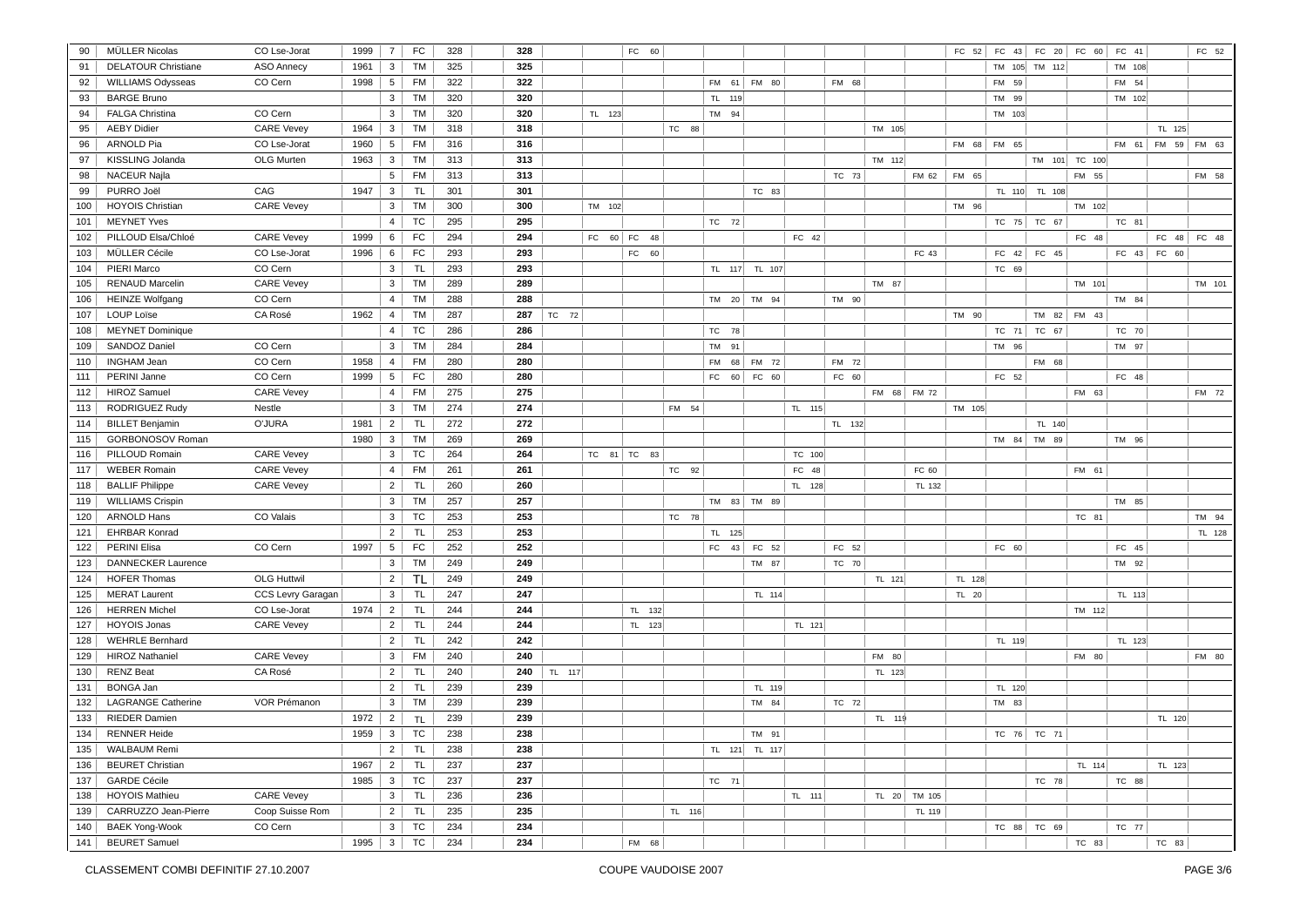| 142        | <b>DURUZ Michel</b>                            | CO Lse-Jorat                      |      | $\overline{2}$      | <b>TL</b>       | 231        | 231        |            |       |               |                |              |             |              |               |             |        | TL 122        |               |        | TL 109 |        |        |
|------------|------------------------------------------------|-----------------------------------|------|---------------------|-----------------|------------|------------|------------|-------|---------------|----------------|--------------|-------------|--------------|---------------|-------------|--------|---------------|---------------|--------|--------|--------|--------|
| 143        | <b>IVEN Jan</b>                                | CO Cern                           |      | $\overline{2}$      | <b>TL</b>       | 230        | 230        |            |       |               |                |              | TL 120      |              |               |             |        |               |               |        | TL 110 |        |        |
| 144        | <b>WEHRLE Cédric</b>                           |                                   | 1993 | $\mathbf{3}$        | TC              | 230        | 230        |            |       |               |                |              |             |              |               |             |        |               | TC 79 TC 77   |        | TC 74  |        |        |
| 145        | <b>BARDELLONI Lancio</b>                       | Romande Energie                   |      | 2                   | <b>TL</b>       | 229        | 229        |            |       | TL 120        |                |              |             | TK 109       |               |             |        |               |               |        |        |        |        |
| 146        | KHLEBNIKOV Anton                               | CO Chenau                         | 1958 | $\overline{2}$      | <b>TL</b>       | 228        | 228        |            |       |               |                |              |             |              |               |             | TL 119 |               | TL 109        |        |        |        |        |
| 147        | <b>BETTSCHEN Steve</b>                         | CO Lse-Jorat                      | 1973 | $\overline{2}$      | TM              | 227        | 227        |            |       | TL 119        |                |              |             |              |               |             |        |               |               |        |        | TM 108 |        |
| 148        | <b>JOUET Manon</b>                             |                                   |      | $\overline{2}$      | <b>TL</b>       | 226        | 226        |            |       |               |                |              |             | TL 114       |               |             |        |               |               |        | TL 112 |        |        |
| 149        | <b>HEDIGER Rolf</b>                            | CA Rosé                           |      | $\overline{2}$      | <b>TL</b>       | 225        | 225        | TM 108     |       |               |                |              |             |              | TL 117        |             |        |               |               |        |        |        |        |
| 150        | <b>ROSSIER Hubert</b>                          | CA Rosé                           | 1939 | $\mathbf{3}$        | <b>TC</b>       | 224        | 224        |            |       |               |                |              |             |              |               | TM 83 FM 59 |        |               |               |        |        | TC 82  |        |
| 151        | <b>EGGLI Roland</b>                            | OLG Basel                         |      | $\overline{2}$      | TM              | 223        | 223        |            |       |               |                |              |             |              | TM 120 TM 103 |             |        |               |               |        |        |        |        |
| 152        | <b>XHAARD Yann</b>                             | SP Est Gessien                    | 1976 | 2                   | TL <sub></sub>  | 223        | 223        |            |       |               |                |              | TL 111      |              |               |             |        |               | TL 112        |        |        |        |        |
| 153        | <b>BELAIEFF Nancy</b>                          |                                   |      | 3 <sup>1</sup>      | <b>TC</b>       | 221        | 221        |            |       |               |                | TC 76        |             |              |               |             |        |               | TC 73 TC 72   |        |        |        |        |
| 154        | <b>HUCK Jean-François</b>                      | <b>CARE Vevey</b>                 |      | $2^{\circ}$         | TM              | 220        | 220        |            |       |               |                |              |             |              |               |             |        |               |               | TM 108 |        |        | TM 112 |
| 155        | RENEVEY Roland                                 | CA Rosé                           |      | $\overline{2}$      | <b>TL</b>       | 220        | 220        |            |       | TL 117 TL 103 |                |              |             |              |               |             |        |               |               |        |        |        |        |
| 156        | <b>MEYER Pierre-Yves</b>                       | BAC-CO                            |      | $\overline{2}$      | <b>TL</b>       | 219        | 219        |            |       |               |                |              |             |              |               |             | TM 108 |               |               |        | TL 111 |        |        |
| 157        | <b>ECHARNOT Alexandre</b>                      |                                   |      | $\overline{2}$      | <b>TM</b>       | 216        | 216        |            |       |               |                | TM 108       |             |              |               |             |        | TM 108        |               |        |        |        |        |
| 158        | <b>RAGGI Sylvain</b>                           |                                   |      | $\overline{2}$      | <b>TL</b>       | 215        | 215        |            |       |               | TL 100 TL 115  |              |             |              |               |             |        |               |               |        |        |        |        |
| 159        | ROUSSELOT Yves                                 | ANCO                              |      | $\overline{2}$      | <b>TL</b>       | 214        | 214        |            |       |               |                |              |             |              |               |             |        | TL 111 TL 103 |               |        |        |        |        |
| 160        | ZOSSO Céline                                   | CA Rosé                           |      | $\overline{2}$      | TM              | 214        | 214        |            |       | TM 112        |                | TM 102       |             |              |               |             |        |               |               |        |        |        |        |
| 161        | TISSOT Agnès                                   | GCO Gruyères                      |      | $\overline{2}$      | <b>TL</b>       | 213        | 213        |            |       | TM 99         |                |              |             | TL 114       |               |             |        |               |               |        |        |        |        |
| 162        | <b>MERTENAT Michel</b>                         | CA Rosé                           |      | $\overline{2}$      | <b>TL</b>       | 212        | 212        | TL 112     |       |               |                |              |             |              | TM 100        |             |        |               |               |        |        |        |        |
| 163        | GÜRTLER Stephan                                |                                   |      | $\overline{2}$      | <b>TL</b>       | 211        | 211        |            |       | TL 106        |                |              |             |              |               |             | TM 105 |               |               |        |        |        |        |
| 164        | KOLEVATOV Rodion                               |                                   | 1980 | $\overline{2}$      | <b>TL</b>       | 210        | 210        |            |       |               |                |              |             |              |               |             |        |               | TL 107 TL 103 |        |        |        |        |
| 165        | <b>BALAY Sylvain</b>                           | GUC-CO France                     |      | $\overline{2}$      | <b>TL</b>       | 209        | 209        |            |       |               |                |              |             | TL 107       |               |             |        |               |               |        | TL 102 |        |        |
| 166        | <b>DILLENBOURG Pierre</b>                      |                                   |      | $\overline{2}$      | <b>TL</b>       | 208        | 208        |            |       |               |                | TC 100       |             |              |               |             |        | TL 108        |               |        |        |        |        |
| 167        | JOYE Malik/Mary-Claire                         | <b>CARE Vevey</b>                 | 2000 | 3                   | <b>FM</b>       | 206        | 206        |            |       |               |                |              |             | FM 72        |               |             | FM 72  |               |               |        |        |        | FM 62  |
| 168        | <b>KRAMA</b> Sandra                            | CO Cern                           |      | 3                   | <b>TM</b>       | 205        | 205        |            |       |               |                |              | TM 20 TM 97 | TC 88        |               |             |        |               |               |        |        |        |        |
| 169        | <b>TISSOT Michel</b>                           | GCO Gruyères                      |      | $2^{\circ}$         | TM              | 203        | 203        |            |       | TM 98         |                |              |             | TM 105       |               |             |        |               |               |        |        |        |        |
| 170        | PAHUD André                                    | CO Lse-Jorat                      | 1954 | $\overline{2}$      | <b>TL</b>       | 202        | 202        |            |       |               |                |              |             |              |               |             | TL 108 |               | TM 94         |        |        |        |        |
| 171        | LÄUCHLI Milo                                   | <b>CARE Vevey</b>                 |      | 3 <sup>1</sup>      | TC              | 201        | 201        |            | TC 80 |               | FC 45          |              |             | TC 76        |               |             |        |               |               |        |        |        |        |
| 172        | LEVAUX Benjamin                                | CO Lse-Jorat                      |      | $\overline{2}$      | <b>TM</b>       | 201        | 201        |            |       |               |                | TM 108 TM 93 |             |              |               |             |        |               |               |        |        |        |        |
| 173        | NICOULAZ Oscar                                 |                                   |      | $\mathbf{3}$        | <b>FM</b>       | 200        | 200        |            | FM 63 |               |                |              |             | TC 85        |               |             |        |               |               | FC 52  |        |        |        |
| 174        | POIRET Jean                                    | <b>BAC Thonon</b>                 | 1955 | $\overline{2}$      | TM              | 200        | 200        |            |       |               |                |              |             |              |               |             |        |               | TM 98         |        |        |        |        |
| 175        | <b>GUIDI Claude</b>                            | BAC-CO                            |      | $\overline{2}$      | TM              | 198        | 198        |            |       |               |                |              |             | TM 102       |               |             | TM 98  |               |               |        | TC 100 |        |        |
| 176        | <b>GALLANT Anne-Eve</b>                        |                                   |      | $\overline{2}$      | <b>TC</b>       | 192        | 192        |            |       |               |                | TC 92        |             |              |               |             |        | TC 100        |               |        |        |        |        |
| 177        | KÜHN Lukas                                     | CO Lse-Jorat                      |      | $2^{\circ}$         | <b>TC</b>       | 188        | 188        |            |       |               |                |              |             |              | TC 100 TC 88  |             |        |               |               |        |        |        |        |
| 178        | <b>GÜDEL Yannis</b>                            | OLG Murten                        |      | $\overline{2}$      | <b>TL</b>       | 186        | 186        | TC 82      |       | TL 104        |                |              |             |              |               |             |        |               |               |        |        |        |        |
| 179        | <b>MERTENAT Quentin</b>                        | CA Rosé                           |      | $\overline{2}$      | <b>TC</b>       | 185        | 185        | TC 85      |       |               |                |              |             |              | TC 100        |             |        |               |               |        |        |        |        |
| 180        | <b>PERRIER Emilie</b>                          |                                   | 1992 | 2 <sup>1</sup>      | <b>TC</b>       | 185        | 185        |            |       |               |                |              | TC 100      |              |               |             |        |               |               |        | TC 85  |        |        |
| 181        | <b>GINTZBURGER Famille</b>                     |                                   |      | $\mathbf{3}$        | FM              | 184        | 184        |            |       |               |                |              |             |              |               |             |        |               | FM 60 FM 62   |        | FM 62  |        |        |
| 182        | <b>LOHMANN Régis</b>                           | <b>SCA EMHM</b>                   |      | $\overline{2}$      | <b>TM</b>       | 183        | 183        |            |       |               |                |              | TM 92       | TM 91        |               |             |        |               |               |        |        |        |        |
| 183        | <b>STEFFEN Patrick</b>                         |                                   | 1969 | $\overline{2}$      | <b>TL</b>       | 183        | 183        |            |       |               |                |              |             |              |               |             | TC 83  |               | TL 100        |        |        |        |        |
|            |                                                |                                   |      |                     |                 |            |            |            |       |               |                |              |             |              |               |             |        |               |               |        |        |        |        |
| 184<br>185 | <b>WALTHER Julien</b><br>FOSSERAT Benoît (Fam) | CO Lse-Jorat<br><b>CARE Vevey</b> |      | 3 <sup>1</sup><br>4 | FM<br><b>FC</b> | 183<br>181 | 183<br>181 |            | FC 48 |               | FM 61<br>FC 43 |              |             |              |               | FM 62 FM 60 | FC 45  |               |               |        |        |        | FC 45  |
|            |                                                |                                   |      |                     |                 |            |            |            |       |               |                |              |             |              |               |             |        |               |               |        |        |        |        |
| 186        | <b>BERGUER Daniel</b>                          |                                   | 1966 | $\overline{2}$      | TC              | 180        | 180        |            |       |               |                |              |             |              | TC 85         |             |        |               |               |        |        | TM 95  |        |
| 187        | CHEVALLEY Olivier/Matthieu                     |                                   |      | 2 <sup>1</sup>      | TM              | 180        | 180        |            |       |               |                |              |             | TM 101 TC 79 |               |             |        |               |               |        |        |        |        |
| 188        | INGOLD-Berger Hélène                           | CO Lse-Jorat                      | 1954 | 3                   | <b>FM</b>       | 179        | 179        |            |       | FM 60         |                |              |             |              | FM 61         |             |        |               |               |        |        | FM 58  |        |
| 189        | SOTO Martinho                                  |                                   | 1976 | $\overline{2}$      | <b>TM</b>       | 176        | 176        |            |       |               |                | FM 80        |             |              |               |             |        |               | TM 96         |        |        |        |        |
| 190        | <b>EGGIMANN Nicole</b>                         | CO Chenau                         |      | $\overline{2}$      | TM              | 175        | 175        | TC 75      |       |               |                |              |             |              |               |             | TM 100 |               |               |        |        |        |        |
| 191        | <b>KHLEBNIKOV Vera</b>                         | CO Chenau                         | 1958 | $\overline{2}$      | TM              | 175        | 175        |            |       |               |                |              |             |              |               |             | TM 92  |               | TC 83         |        |        |        |        |
| 192        | <b>BECK Johanna</b>                            | $O-92$                            |      | $\overline{2}$      | TM              | 173        | 173        | TC $77$ TM | 96    |               |                |              |             |              |               |             |        |               |               |        |        |        |        |
| 193        | <b>JOYE Axel</b>                               | <b>CARE Vevey</b>                 | 1998 | $\mathbf{3}$        | <b>FM</b>       | 172        | 172        |            |       |               |                |              |             | FM 80        |               |             | FM 72  |               |               |        |        |        | TM 20  |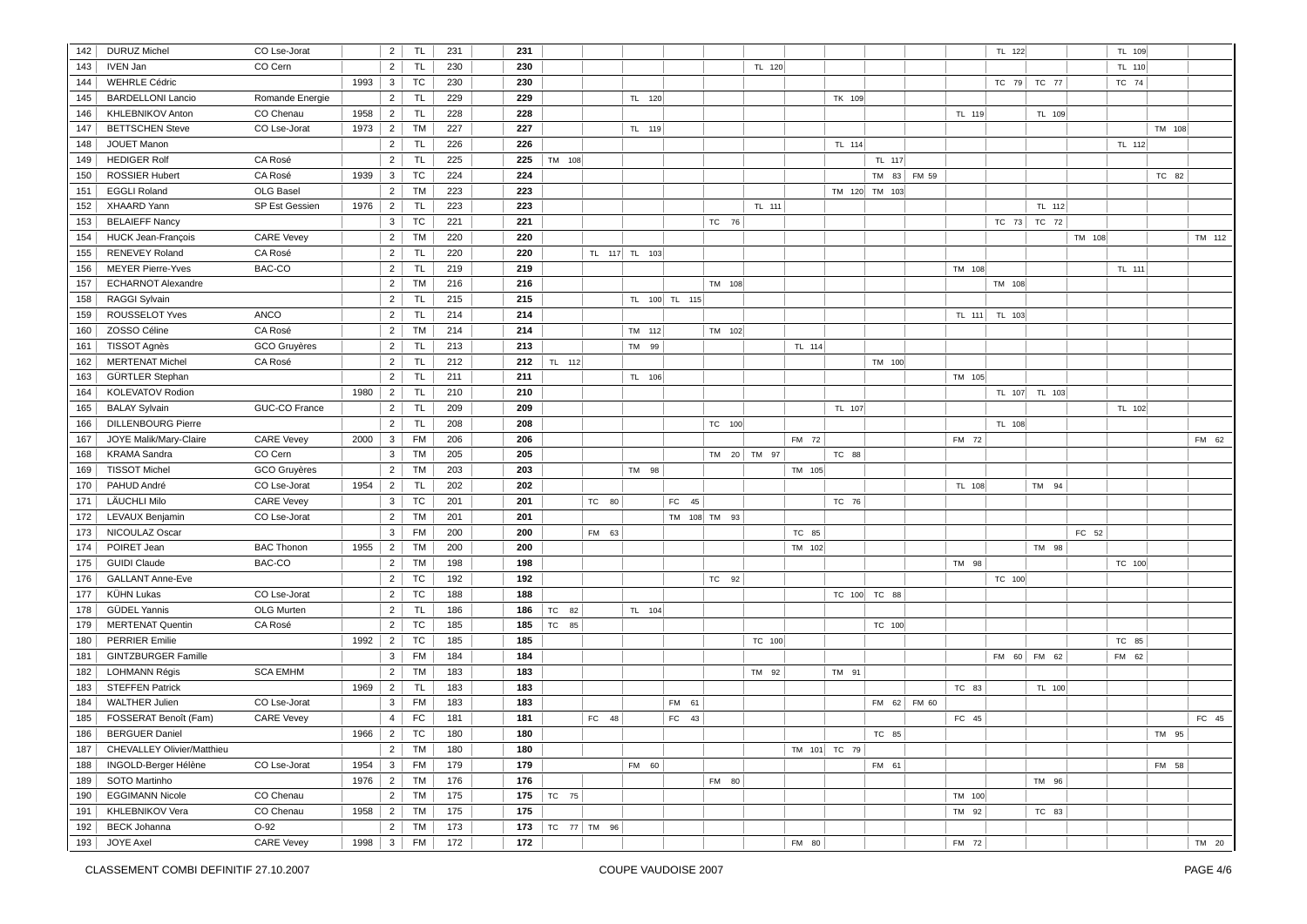| 194        | <b>MOOSER Pierre-Alain</b>                |                     | 1963 | $\overline{2}$      | <b>TM</b>       | 172        | 172        |        |        |        |       |                 |        |        | TC 80           |              |        |        |             |        |        | TM 92 |       |
|------------|-------------------------------------------|---------------------|------|---------------------|-----------------|------------|------------|--------|--------|--------|-------|-----------------|--------|--------|-----------------|--------------|--------|--------|-------------|--------|--------|-------|-------|
| 195        | HATZIFOTIADOU Despina                     | CO Cern             |      | $2^{\circ}$         | TM              | 169        | 169        |        |        |        |       | TM 82           |        | TM 87  |                 |              |        |        |             |        |        |       |       |
| 196        | <b>GARDE Alain</b>                        |                     | 1953 | 2                   | TC              | 167        | 167        |        |        |        |       |                 |        |        |                 |              |        |        | TC 75       |        | TC 92  |       |       |
| 197        | <b>GODEL Clelia</b>                       | CA Rosé             |      | $\overline{2}$      | <b>TM</b>       | 167        | 167        | TC 71  |        | TM 96  |       |                 |        |        |                 |              |        |        |             |        |        |       |       |
|            |                                           |                     |      |                     |                 |            |            |        |        |        |       |                 |        |        |                 |              |        |        |             |        |        |       |       |
| 198        | <b>HAIDER Konstantinos</b>                | CO Cern             | 2000 | $\mathbf{3}$        | <b>FM</b>       | 167        | 167        |        |        |        |       | <b>FM</b><br>58 |        |        |                 |              |        |        | FM 57       |        | FM 52  |       |       |
| 199        | <b>BERTINELLI Giorgio</b>                 |                     | 1994 | 2 <sup>1</sup>      | TC              | 166        | 166        |        |        |        |       | TC<br>85        | TC 81  |        |                 |              |        |        |             |        |        |       |       |
| 200        | <b>MOISSET Nicole</b>                     | 7403 France         |      | $2 \mid$            | TC              | 166        | 166        |        |        |        |       |                 | TC 85  | TC 81  |                 |              |        |        |             |        |        |       |       |
| 201        | <b>WAIZENEGGER Cathrine</b>               |                     | 1964 | $\mathbf{3}$        | <b>FM</b>       | 166        | 166        |        | FM 55  |        |       |                 |        |        | FM 57           |              |        |        |             |        |        | FM 54 |       |
| 202        | NICOLAS Cédric                            |                     |      | $\overline{2}$      | TC              | 164        | 164        |        |        |        |       | TC 88           |        |        |                 |              |        |        | TC 76       |        |        |       |       |
| 203        | GALAROTTI Jean-Marc                       | Lse-Sport Athl      | 1948 | 3                   | <b>FM</b>       | 163        | 163        |        | FM 54  |        |       |                 |        |        |                 |              |        |        |             | FM 52  |        | FM 57 |       |
| 204        | <b>HUMMEL Margaux</b>                     | 7403 France         | 1995 | $\overline{2}$      | <b>TC</b>       | 162        | 162        |        |        |        |       |                 | TC 82  | TC 80  |                 |              |        |        |             |        |        |       |       |
| 205        | <b>MURISIER Bernard</b>                   | CO Lse-Jorat        |      | $\overline{2}$      | <b>FM</b>       | 160        | 160        | FM 80  |        | FM 80  |       |                 |        |        |                 |              |        |        |             |        |        |       |       |
| 206        | LÉTOUBLON Thomas                          | <b>ASO Annecy</b>   | 1999 | $\mathbf{3}$        | FC              | 157        | 157        |        |        |        |       |                 |        |        |                 |              |        |        | FC 45 FC 60 |        | FC 52  |       |       |
| 207        | PROD'HOM Sandra/Louise                    |                     |      | 3 <sup>1</sup>      | FC              | 153        | 153        |        |        |        |       |                 |        |        | FC $48$ FC $60$ | FC 45        |        |        |             |        |        |       |       |
| 208        | <b>REYMOND Myriam</b>                     | CO Lse-Jorat        |      | 3 <sup>1</sup>      | FC              | 146        | 146        |        | FC 45  |        | FC 42 |                 |        |        | FM 59           |              |        |        |             |        |        |       |       |
| 209        | <b>DECOMBAZ Jacques</b>                   | CO Lse-Jorat        |      | 2                   | <b>TL</b>       | 141        | 141        |        |        | TL 121 |       |                 |        |        |                 | <b>TL 20</b> |        |        |             |        |        |       |       |
| 210        | <b>VOISART Philippe</b>                   | <b>CARE Vevey</b>   |      | $\overline{2}$      | TL              | 141        | 141        |        |        |        |       |                 |        |        |                 | TL 121       |        |        |             |        |        |       | TL 20 |
| 211        | JOUET Johan                               |                     |      | $\overline{1}$      | <b>TL</b>       | 140        | 140        |        |        |        |       |                 |        |        |                 |              |        |        |             |        | TL 140 |       |       |
| 212        | <b>VUITTON Marie</b>                      |                     | 1998 | $\overline{2}$      | <b>FM</b>       | 133        | 133        |        |        |        |       |                 |        |        |                 |              |        | FM 61  | FM 72       |        |        |       |       |
| 213        | <b>HULTMAN Hans</b>                       |                     |      | $\overline{1}$      | <b>TL</b>       | 132        | 132        |        |        |        |       |                 |        |        |                 |              |        | TL 132 |             |        |        |       |       |
| 214        | RÄBER Res                                 | OLV Hindelbank      |      | $\overline{1}$      | <b>TL</b>       | 132        | 132        |        |        |        |       |                 |        |        | TL 132          |              |        |        |             |        |        |       |       |
| 215        | <b>RENEVEY Christian</b>                  | CA Rosé             |      | $\mathbf{1}$        | <b>TL</b>       | 132        | 132        | TL 132 |        |        |       |                 |        |        |                 |              |        |        |             |        |        |       |       |
| 216        | <b>RYFFEL Karine</b>                      |                     |      | $2 \mid$            | <b>TC</b>       | 132        | 132        |        | FC 52  |        |       |                 |        |        |                 |              | TC 80  |        |             |        |        |       |       |
| 217        | <b>INGHAM Famille</b>                     |                     |      | $\overline{2}$      | <b>FM</b>       | 130        | 130        |        |        |        |       |                 |        |        |                 |              |        | FM 72  |             |        | FM 58  |       |       |
| 218        | FAVRE Jérome                              |                     |      | $\mathbf{1}$        | TL              | 128        | 128        |        |        |        |       |                 |        |        |                 |              |        |        |             |        | TL 128 |       |       |
| 219        | <b>KRAMS Marger</b>                       |                     |      | $\mathbf{1}$        | <b>TL</b>       | 128        | 128        |        |        |        |       |                 |        | TL 128 |                 |              |        |        |             |        |        |       |       |
| 220        | <b>VOGEL Roger</b>                        | OLC Omström         |      | $\overline{1}$      | <b>TL</b>       | 128        | 128        | TL 128 |        |        |       |                 |        |        |                 |              |        |        |             |        |        |       |       |
| 221        | <b>HAIDER Christoffer</b>                 | CO Cern             |      | $\overline{2}$      | TC              | 127        | 127        |        |        |        |       | FM 59           |        |        |                 |              |        | TC 68  |             |        |        |       |       |
| 222        | <b>VUITTON Gaëtan</b>                     |                     | 1996 | $\overline{2}$      | FM              | 127        | 127        |        |        |        |       |                 |        |        |                 |              |        |        | FM 62 FM 65 |        |        |       |       |
| 223        | <b>BELLOT Martin</b>                      |                     | 1996 | 2 <sup>1</sup>      | <b>FM</b>       | 126        | 126        |        |        |        |       |                 |        |        |                 |              |        |        | FM 63 FM 63 |        |        |       |       |
| 224        | RASTOLDO Roland                           | Lse-Sport Athl      | 1936 | $\overline{2}$      | <b>FM</b>       | 126        | 126        |        |        |        |       |                 |        |        |                 |              |        |        |             | FM 65  |        | FM 61 |       |
| 225        | <b>LAFARGE Alexander</b>                  |                     |      | 1                   | <b>TL</b>       | 125        | 125        |        |        |        |       |                 |        | TL 125 |                 |              |        |        |             |        |        |       |       |
| 226        | VITTOZ Céline                             | CA Rosé             |      | $\overline{2}$      | <b>FM</b>       | 124        | 124        |        |        | FM 62  |       |                 |        |        |                 |              | FM 62  |        |             |        |        |       |       |
| 227        | MORRISON John                             | CO Lse-Jorat        |      | $\overline{2}$      | <b>FM</b>       | 123        | 123        |        |        |        | FM 63 |                 |        |        | FM 60           |              |        |        |             |        |        |       |       |
| 228        | <b>BIOT</b> Stéphane                      |                     |      | $\overline{2}$      | TC              | 122        | 122        |        |        |        |       | FC 37           |        | TC 85  |                 |              |        |        |             |        |        |       |       |
| 229        | <b>CAKSS Armands</b>                      |                     |      | $\overline{1}$      | <b>TL</b>       | 121        | 121        |        |        |        |       |                 |        | TL 121 |                 |              |        |        |             |        |        |       |       |
| 230        | <b>GAGNERET Yannick</b>                   |                     |      | $\overline{1}$      | <b>TL</b>       | 121        | 121        |        |        |        |       |                 | TL 121 |        |                 |              |        |        |             |        |        |       |       |
| 231        | <b>TISSOT Louis</b>                       | GCO Gruyères        |      | $\overline{2}$      | <b>FM</b>       | 121        | 121        |        |        | FM 61  |       |                 |        | FM 60  |                 |              |        |        |             |        |        |       |       |
| 232        | ZURCHER Sandra                            | OLG Bern            |      | $\mathbf{1}$        | TL              | 121        | 121        | TL 121 |        |        |       |                 |        |        |                 |              |        |        |             |        |        |       |       |
| 233        | <b>CLÉMENT Patrick</b>                    | SA Bulle            |      | $\mathbf{1}$        | <b>TM</b>       | 120        | 120        |        |        |        |       |                 |        |        |                 |              | TM 120 |        |             |        |        |       |       |
| 234        | <b>ENGEL Pierre</b>                       | Lse-Sport Athl      | 1944 | 2                   | <b>FM</b>       | 120        | 120        |        |        |        |       |                 |        |        |                 |              |        |        |             | FM 58  |        | FM 62 |       |
| 235        | GUYOT Jean-Claude                         | CO Chenau           |      | $\mathbf{1}$        | <b>TM</b>       | 120        | 120        | TM 120 |        |        |       |                 |        |        |                 |              |        |        |             |        |        |       |       |
| 236        | <b>KRÜGER Andrei</b>                      |                     |      | $\overline{1}$      | <b>TM</b>       | 120        | 120        |        |        |        |       |                 |        |        |                 |              |        | TM 120 |             |        |        |       |       |
| 237        | <b>MÄCHLER Patrick</b>                    | OLV Luzern          |      | $\mathbf{1}$        | <b>TL</b>       | 120        | 120        | TL 120 |        |        |       |                 |        |        |                 |              |        |        |             |        |        |       |       |
| 238        | PFISTER Jean                              | Sanasports          |      | $\overline{2}$      | <b>TL</b>       | 120        | 120        |        |        |        |       |                 |        | FM 20  |                 |              | TL 100 |        |             |        |        |       |       |
| 239        | <b>BALAY Thomas</b>                       |                     |      | $\mathbf{1}$        | TL              | 119        | 119        |        |        |        |       |                 |        |        |                 |              |        |        |             |        | TL 119 |       |       |
| 240        | <b>BRÜHLMANN Ralph</b>                    | CO Lse-Jorat        |      | 1                   | <b>TL</b>       | 119        | 119        |        | TL 119 |        |       |                 |        |        |                 |              |        |        |             |        |        |       |       |
| 241        | <b>GRÉGOIRE Alain</b>                     | CO Valais           |      | $\mathbf{1}$        | <b>TL</b>       | 119        | 119        |        |        |        |       |                 |        |        |                 |              |        |        |             | TL 119 |        |       |       |
|            |                                           |                     |      |                     |                 |            |            |        |        |        |       |                 |        |        |                 |              |        |        |             |        |        |       |       |
| 242<br>243 | <b>KEMP Famille</b><br>MÜHLEMANN Brigitte | <b>OLG Balsthal</b> |      | 3<br>$\overline{1}$ | FC<br><b>TL</b> | 119<br>119 | 119<br>119 |        |        |        |       | FC 42           |        |        |                 |              |        | FC 38  | FC 39       |        |        |       |       |
|            |                                           |                     |      |                     |                 |            | 118        | TL 119 |        |        |       |                 |        |        |                 |              |        |        |             |        |        |       |       |
| 244        | <b>BÜRGE David</b>                        | OLC Omström         |      | $\overline{1}$      | <b>TL</b>       | 118        |            | TL 118 |        |        |       |                 |        |        |                 |              |        |        |             |        |        |       |       |
| 245        | <b>MATHYS Fritz</b>                       | <b>SAC Seeland</b>  | 1945 | $\overline{1}$      | TL.             | 118        | 118        |        |        |        |       |                 |        |        |                 |              |        |        | TL 118      |        |        |       |       |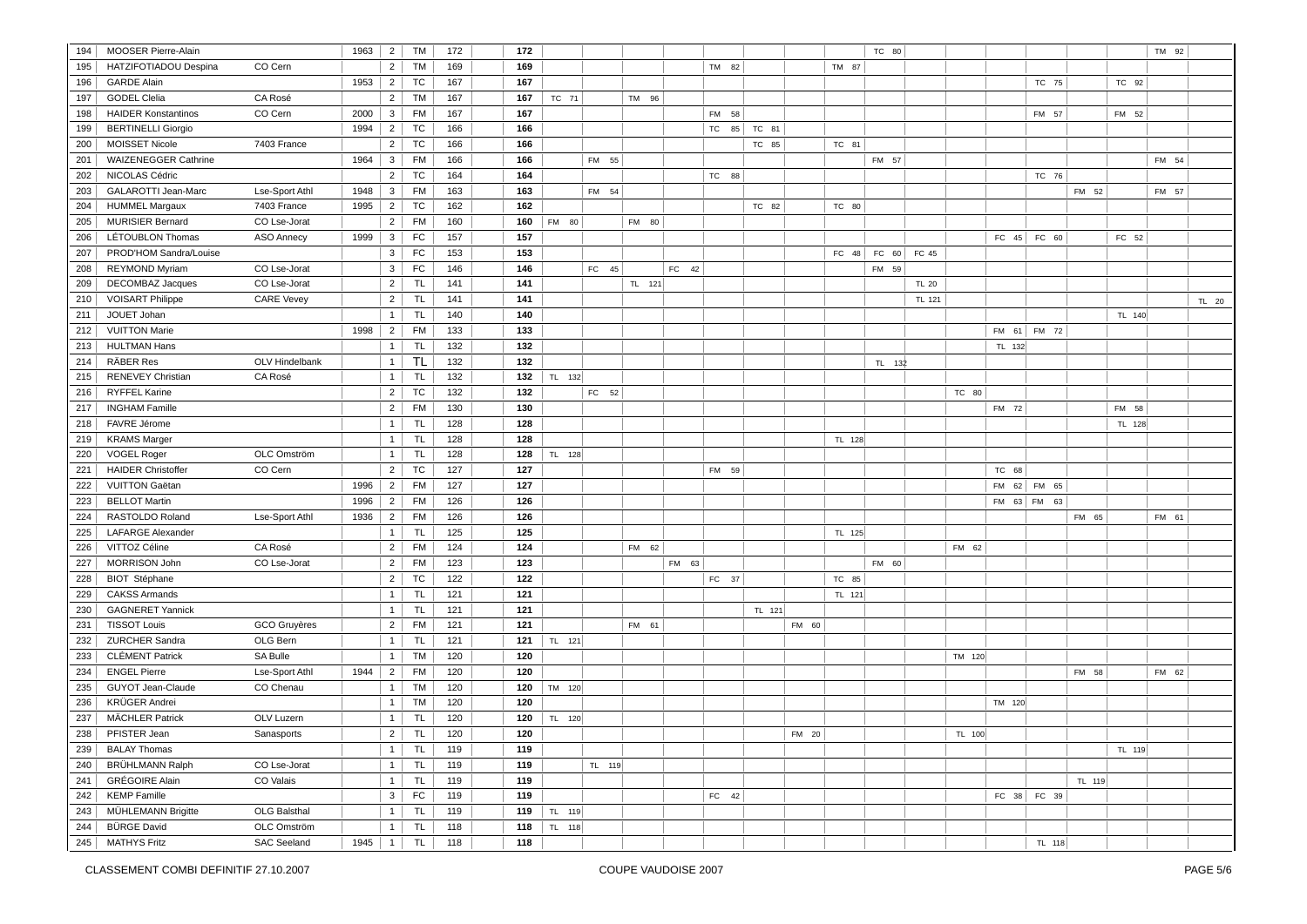| 246 | <b>NEDFORS Nils</b>            |                      |      | $\mathbf{1}$   | <b>TL</b> | 118 | 118 |        |       |        |        |       |        |        |        |       |        |        |             |       | TL 118 |        |        |
|-----|--------------------------------|----------------------|------|----------------|-----------|-----|-----|--------|-------|--------|--------|-------|--------|--------|--------|-------|--------|--------|-------------|-------|--------|--------|--------|
| 247 | <b>GOGUELET Anthony</b>        |                      |      | 1              | <b>TL</b> | 117 | 117 |        |       |        |        |       |        |        |        |       | TL 117 |        |             |       |        |        |        |
| 248 | KIM Jin-Sook/BAEK Ji-Yun       | CO Cern              |      | $\overline{2}$ | <b>FM</b> | 117 | 117 |        |       |        |        |       |        |        |        |       |        |        | FM 58 FM 59 |       |        |        |        |
| 249 |                                | Coop Suisse Rom      |      | 1              |           | 117 | 117 |        |       |        |        |       |        |        |        |       |        |        |             |       |        |        |        |
|     | LOETSCHER Jean-François        |                      |      |                | <b>TL</b> |     |     |        |       |        | TL 117 |       |        |        |        |       |        |        |             |       |        |        |        |
| 250 | <b>VANDEL Anthony</b>          |                      |      | $\overline{1}$ | TL        | 117 | 117 |        |       |        |        |       |        |        |        |       |        |        |             |       | TL 117 |        |        |
| 251 | GASTAL Frédéric                | CO Cern              |      | $\overline{1}$ | <b>TL</b> | 116 | 116 |        |       |        |        |       |        |        | TL 116 |       |        |        |             |       |        |        |        |
| 252 | PAGE Steve                     | CA Rosé              |      | 1              | TL.       | 116 | 116 | TL 116 |       |        |        |       |        |        |        |       |        |        |             |       |        |        |        |
| 253 | <b>SAUTY Alain</b>             | <b>CARE Vevey</b>    |      | 2              | <b>TL</b> | 116 | 116 |        | TL 20 |        |        |       |        |        |        |       |        |        |             | TM 96 |        |        |        |
| 254 | <b>CHARRUE Pierre</b>          | CO Cern              |      | $\overline{2}$ | <b>TM</b> | 115 | 115 |        |       |        |        | TM 20 |        |        |        |       |        |        | TM 95       |       |        |        |        |
| 255 | FOULET-MOREAU Lauriane         | <b>CSA EMHM</b>      |      | $\mathbf{1}$   | <b>TL</b> | 115 | 115 |        |       |        |        |       |        |        | TL 115 |       |        |        |             |       |        |        |        |
| 256 | JÖRG Martin                    | OLC Omström          |      | 1              | <b>TL</b> | 115 | 115 | TL 115 |       |        |        |       |        |        |        |       |        |        |             |       |        |        |        |
| 257 | ZANETTI Marie-Laure            | <b>BAC Thonon</b>    | 1950 | $\mathbf{3}$   | FC        | 115 | 115 |        |       |        |        | FC 30 |        | FC 45  |        |       |        |        | FC 40       |       |        |        |        |
| 258 | <b>GASTHIOT Christophe</b>     |                      |      | 1              | <b>TL</b> | 114 | 114 |        |       |        |        |       |        |        |        |       |        | TL 114 |             |       |        |        |        |
| 259 | SUHNER Lena                    | CA Rosé              |      | $\mathbf{1}$   | <b>TL</b> | 114 | 114 | TL 114 |       |        |        |       |        |        |        |       |        |        |             |       |        |        |        |
| 260 | VANDEL Samuel                  |                      |      | 1              | <b>TL</b> | 114 | 114 |        |       |        |        |       |        |        |        |       |        |        |             |       | TL 114 |        |        |
| 261 | <b>CHRISTAN Roch</b>           | CA Rosé              |      | 1              | <b>TL</b> | 113 | 113 | TL 113 |       |        |        |       |        |        |        |       |        |        |             |       |        |        |        |
| 262 | <b>CUANY Mireille</b>          | Tririviera           |      | $\overline{2}$ | <b>FM</b> | 113 | 113 |        |       |        | FM 58  |       |        |        |        |       |        |        |             |       |        |        | FM 55  |
| 263 | <b>DEBREST Patrick</b>         | <b>EMHM Chamonix</b> | 1961 | 1              | <b>TL</b> | 113 | 113 |        |       |        |        |       |        |        |        |       |        |        | TL 113      |       |        |        |        |
| 264 | <b>MURER François</b>          |                      |      | 1              | <b>TL</b> | 113 | 113 |        |       |        |        |       |        |        |        |       |        | TL 113 |             |       |        |        |        |
| 265 | <b>BEAUFILS Christian</b>      |                      |      | $\overline{1}$ | <b>TL</b> | 112 | 112 |        |       |        |        |       | TL 112 |        |        |       |        |        |             |       |        |        |        |
| 266 | <b>LÄDERACH Elias</b>          |                      |      | $\overline{1}$ | <b>TL</b> | 112 | 112 |        |       | TL 112 |        |       |        |        |        |       |        |        |             |       |        |        |        |
| 267 | <b>LANGUETIN Virginie</b>      | <b>CARE Vevey</b>    |      | $\overline{2}$ | FC        | 112 | 112 |        |       |        |        |       |        | FC 60  |        | FC 52 |        |        |             |       |        |        |        |
| 268 | NICOULAZ Flora/Maxime          |                      |      | 1              | TM        | 112 | 112 |        |       |        |        |       |        | TM 112 |        |       |        |        |             |       |        |        |        |
| 269 | <b>STELLINGWERFF Trent</b>     |                      |      | 1              | <b>TM</b> | 112 | 112 |        |       |        |        |       |        |        |        |       | TM 112 |        |             |       |        |        |        |
| 270 |                                | <b>OLG Balsthal</b>  |      | 1              |           | 111 |     |        |       |        |        |       |        |        |        |       |        |        |             |       |        |        |        |
|     | OPPLIGER Daniela               |                      |      |                | TL        |     | 111 | TL 111 |       |        |        |       |        |        |        |       |        |        |             |       |        |        |        |
| 271 | <b>BARTHOLEMOT Nicolas</b>     |                      |      | $\mathbf{1}$   | <b>TL</b> | 110 | 110 |        |       | TL 110 |        |       |        |        |        |       |        |        |             |       |        |        |        |
| 272 | <b>BOURGAULT Pascal</b>        |                      |      | $\overline{1}$ | <b>TL</b> | 110 | 110 |        |       |        |        |       | TL 110 |        |        |       |        |        |             |       |        |        |        |
| 273 | <b>MATASCI Cécilia</b>         | $O-92$               |      | $\overline{1}$ | TL        | 110 | 110 | TL 110 |       |        |        |       |        |        |        |       |        |        |             |       |        |        |        |
| 274 | NICOULAZ Patrick               |                      |      | $\overline{1}$ | TL        | 110 | 110 |        |       |        |        |       |        |        |        |       | TL 110 |        |             |       |        |        |        |
| 275 | FREY Max André                 |                      |      | 1              | <b>TL</b> | 109 | 109 |        |       |        |        |       | TL 109 |        |        |       |        |        |             |       |        |        |        |
| 276 | <b>HENTZEL Stephane</b>        |                      |      | $\mathbf{1}$   | <b>TL</b> | 109 | 109 |        |       |        |        |       |        |        |        |       | TL 109 |        |             |       |        |        |        |
| 277 | <b>SCHALLER Familie</b>        | CA Marly             |      | $\mathbf{1}$   | <b>TL</b> | 109 | 109 | TL 109 |       |        |        |       |        |        |        |       |        |        |             |       |        |        |        |
| 278 | <b>MATHYS Hanny</b>            | <b>SAC Seeland</b>   | 1954 | $\mathbf{1}$   | TM        | 108 | 108 |        |       |        |        |       |        |        |        |       |        |        | TM 108      |       |        |        |        |
| 279 | WARIDEL Jérome                 |                      |      | $\mathbf{1}$   | <b>TL</b> | 108 | 108 |        |       |        |        |       |        |        | TL 108 |       |        |        |             |       |        |        |        |
| 280 | <b>ETTER Philippe</b>          | CO Lse-Jorat         |      | $\mathbf{1}$   | <b>TL</b> | 107 | 107 |        |       | TL 107 |        |       |        |        |        |       |        |        |             |       |        |        |        |
| 281 | PERRISAZ Yves                  |                      | 1974 | $\overline{1}$ | <b>TL</b> | 107 | 107 |        |       |        |        |       |        |        |        |       |        |        | TL 107      |       |        |        |        |
| 282 | <b>BENAS Philippe</b>          |                      |      | $\mathbf{1}$   | <b>TL</b> | 106 | 106 |        |       |        |        |       |        |        |        |       |        |        |             |       | TL 106 |        |        |
| 283 | <b>GENEQUAND Nicolas</b>       |                      |      | $\mathbf{1}$   | <b>TL</b> | 105 | 105 |        |       |        |        |       |        |        |        |       |        | TL 105 |             |       |        |        |        |
| 284 | <b>MICHAUD Thomas</b>          |                      |      | 1              | <b>TL</b> | 105 | 105 |        |       |        |        |       |        |        |        |       |        |        |             |       | TL 105 |        |        |
| 285 | REICHHOLD Walter               | <b>CARE Vevey</b>    |      | $\mathbf{1}$   | TM        | 105 | 105 |        |       |        |        |       |        |        |        |       |        |        |             |       |        |        | TM 105 |
| 286 | STÄDELIN Hans-Peter            | OLV Langenthal       |      | 1              | <b>TM</b> | 105 | 105 | TM 105 |       |        |        |       |        |        |        |       |        |        |             |       |        |        |        |
| 287 | <b>VUITTON Julien</b>          | CO Cern              |      | 2              | FM        | 105 | 105 |        |       |        |        | FC 48 |        |        |        |       |        | FM 57  |             |       |        |        |        |
| 288 | VANDEL Lydiane                 |                      |      | $\mathbf{1}$   | <b>TL</b> | 104 | 104 |        |       |        |        |       |        |        |        |       |        |        |             |       | TL 104 |        |        |
| 289 | <b>CALMETTES Martin</b>        |                      |      | $\overline{1}$ | TM        | 103 | 103 |        |       |        |        |       |        |        |        |       | TM 103 |        |             |       |        |        |        |
| 290 | <b>GARDE-GRAPPIN Claudette</b> |                      | 1953 | 2              | <b>FM</b> | 103 | 103 |        |       |        |        |       |        |        |        |       |        |        | FM 61       |       | FC 42  |        |        |
| 291 | <b>JOLY Vincent</b>            |                      |      | 1              | TM        | 103 | 103 |        |       |        |        |       |        |        |        |       |        |        |             |       | TM 103 |        |        |
| 292 | <b>MERLE Romain</b>            |                      |      | 1              | TL        | 103 | 103 |        |       |        |        |       |        |        |        |       | TL 103 |        |             |       |        |        |        |
|     | REI Silvia                     |                      |      |                |           |     |     |        |       |        |        |       |        |        |        |       |        |        |             |       |        |        |        |
| 293 |                                | <b>CARE Vevey</b>    |      | 1              | <b>TM</b> | 103 | 103 |        |       | TM 103 |        |       |        |        |        |       |        |        |             |       |        |        |        |
| 294 | <b>SEMENZATO Camille</b>       |                      | 1978 | $\mathbf{1}$   | <b>TM</b> | 103 | 103 |        |       |        |        |       |        |        |        |       |        |        |             |       |        | TM 103 |        |
| 295 | <b>YERLY Christian</b>         | CA Rosé              |      | $\mathbf{1}$   | <b>TM</b> | 103 | 103 | TM 103 |       |        |        |       |        |        |        |       |        |        |             |       |        |        |        |
| 296 | <b>BEURET Lisa</b>             |                      |      | $\overline{2}$ | FM        | 102 | 102 |        |       | FM 59  |        |       |        |        |        |       |        |        |             | FC 43 |        |        |        |
| 297 | DAUCOURT Chantal               |                      |      | $\mathbf{1}$   | <b>TL</b> | 102 | 102 |        |       |        |        |       |        |        | TL 102 |       |        |        |             |       |        |        |        |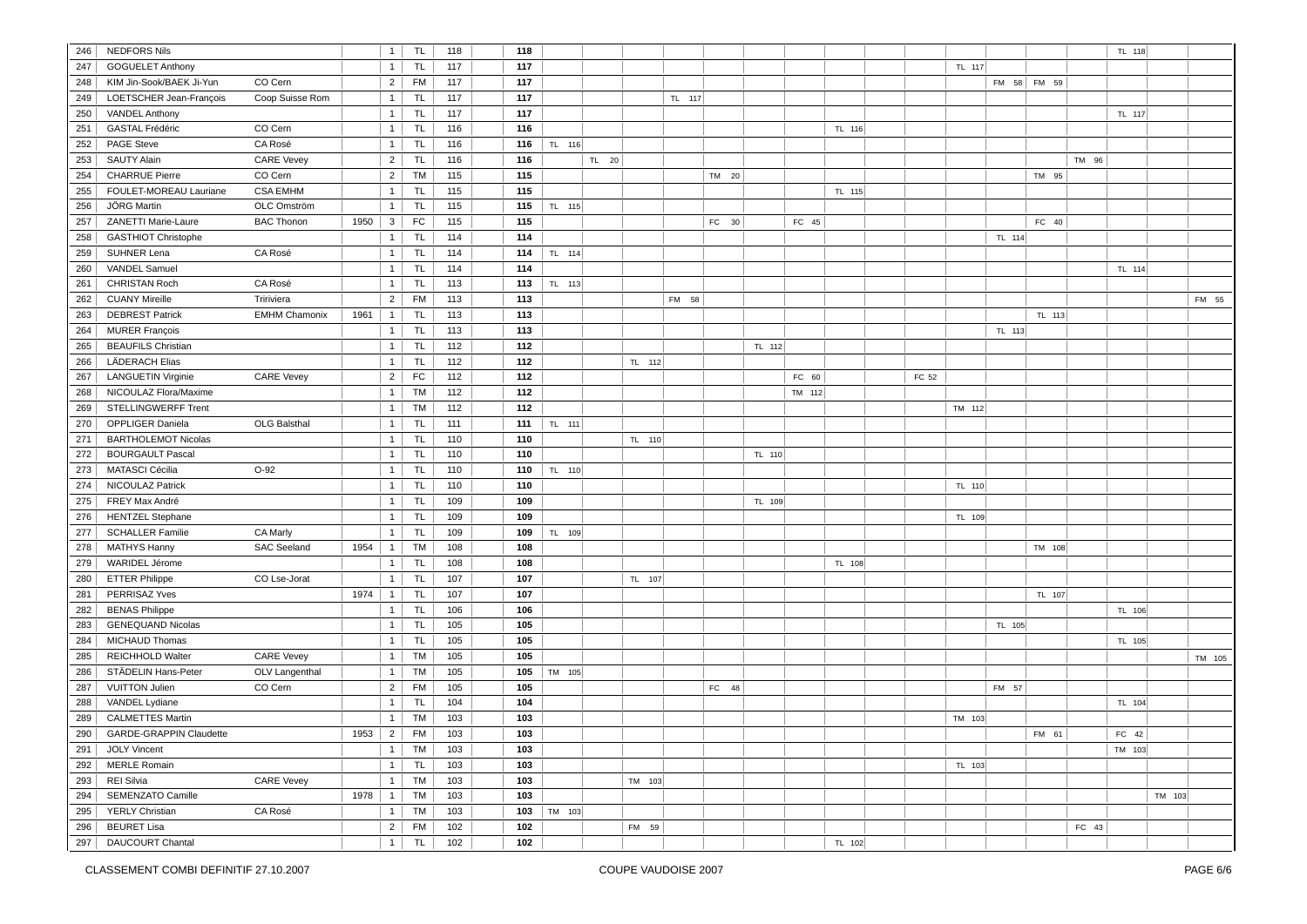|                 |                              |                                                                      |            |                |           |       |                     | 01                           | 02                          | 03                    | 04                    | 05                    | 06                   | 07                | 08                     | 09                  | 10 <sup>1</sup>       | 11                   | 12                 | 13                      | 14                       | 15                   | 16                           | 17                |
|-----------------|------------------------------|----------------------------------------------------------------------|------------|----------------|-----------|-------|---------------------|------------------------------|-----------------------------|-----------------------|-----------------------|-----------------------|----------------------|-------------------|------------------------|---------------------|-----------------------|----------------------|--------------------|-------------------------|--------------------------|----------------------|------------------------------|-------------------|
|                 |                              | <b>FACILE COURT</b>                                                  |            |                |           |       |                     | ROSÉ                         | CARE                        | COLJ                  | CARE                  | <b>CERN</b>           | <b>CERN</b>          | CARE              | <b>COLJ</b>            | <b>COLJ</b>         | CARE                  | COLJ                 | <b>CERN</b>        | COLJ                    | CARE                     | <b>SATUS</b>         | COLJ                         | CARE              |
|                 |                              |                                                                      |            |                |           |       |                     | $\overline{2}$               | $\mathbf{3}$                | 3                     | $\overline{5}$        | $\overline{7}$        | 5                    | $\overline{4}$    | $\overline{3}$         | $\mathbf{3}$        | $\overline{4}$        | 5                    | 9                  | 10                      | $\overline{4}$           | $\overline{7}$       | $\overline{4}$               | $5\phantom{.0}$   |
|                 |                              | Résultats définitifs 27.10.2007                                      |            |                |           |       |                     |                              |                             |                       |                       |                       |                      |                   |                        |                     |                       |                      |                    |                         |                          |                      |                              |                   |
|                 |                              |                                                                      |            |                |           |       |                     |                              |                             |                       |                       |                       |                      |                   |                        |                     |                       |                      |                    |                         |                          |                      |                              |                   |
|                 |                              | (17 courses / les 9 meilleurs résultats comptent pour le classement) |            |                |           |       |                     |                              |                             |                       |                       |                       |                      |                   |                        |                     |                       |                      |                    |                         |                          |                      |                              |                   |
| P               | <b>Nom</b>                   | Club                                                                 | Ann Nb Cat |                |           |       | <b>Points</b>       | Villars s/Glâne<br>28.1.2007 | Peney-le-Jorat<br>17.3.2007 | 31.3.2007<br>Lse-Vidy | 21.4.2007<br>Bouveret | 28.4.2007<br>Genolier | La Rippe<br>5.5.2007 | 9.5.2007<br>Vevey | 17.5.2007<br>Lse-Jorat | 9.6.2007<br>Vernand | 23.6.2007<br>Corseaux | 18.8.2007<br>Dorigny | 1.9.2007<br>Trelex | St-George<br>8.9.2007   | Les Pleiads<br>29.9.2007 | 6.10.2007<br>La Dôle | Chalet-à-Gobet<br>13.10.2007 | 27.10.2007<br>Bex |
|                 |                              |                                                                      |            |                |           | total | à biffer<br>clmt(9) |                              |                             |                       |                       |                       |                      |                   |                        |                     |                       |                      |                    |                         |                          |                      |                              |                   |
| 01              | <b>MÜLLER Nicolas</b>        | CO Lse-Jorat                                                         | 1999       | 7 <sup>1</sup> | <b>FC</b> | 328   | 328                 |                              |                             | FC 60                 |                       |                       |                      |                   |                        |                     |                       |                      |                    | FC $52$ FC $43$ FC $20$ | FC 60                    | FC 41                |                              | FC 52             |
| 02              | PILLOUD Elsa/Chloé           | <b>CARE Vevey</b>                                                    | 1999       | 6              | FC        | 294   | 294                 |                              | $FC 60$ $FC$                | 48                    |                       |                       |                      | FC 42             |                        |                     |                       |                      |                    |                         | FC 48                    |                      | FC 48                        | FC 48             |
| 03              | <b>MÜLLER Cécile</b>         | CO Lse-Jorat                                                         | 1996       | 6              | FC        | 293   | 293                 |                              |                             | <b>FC</b><br>60       |                       |                       |                      |                   |                        |                     | FC 43                 |                      | FC 42              | FC 45                   |                          | FC 43                | FC 60                        |                   |
| 04              | <b>PERINI Janne</b>          | CO Cern                                                              | 1999       | 5              | <b>FC</b> | 280   | 280                 |                              |                             |                       |                       | FC<br>60              | FC 60                |                   | FC 60                  |                     |                       |                      | FC 52              |                         |                          | FC 48                |                              |                   |
| 05              | <b>PERINI Elisa</b>          | CO Cern                                                              | 1997       | 5 <sub>5</sub> | FC        | 252   | 252                 |                              |                             |                       |                       | FC<br>43              | FC 52                |                   | FC 52                  |                     |                       |                      | FC 60              |                         |                          | FC 45                |                              |                   |
| 06              | <b>FOSSERAT Benoît</b>       | <b>CARE Vevey</b>                                                    |            | $\overline{4}$ | FC        | 181   | 181                 |                              | FC 48                       |                       | FC 43                 |                       |                      |                   |                        |                     |                       | FC 45                |                    |                         |                          |                      |                              | FC 45             |
| 07              | LÉTOUBLON Thomas             | <b>ASO Annecy</b>                                                    | 1999       | $\mathbf{3}$   | FC        | 157   | 157                 |                              |                             |                       |                       |                       |                      |                   |                        |                     |                       |                      | FC 45              | FC 60                   |                          | FC 52                |                              |                   |
| 08              | PROD'HOM Sandra/Louise       |                                                                      |            | 3 <sup>1</sup> | FC        | 153   | 153                 |                              |                             |                       |                       |                       |                      |                   | FC 48                  | FC 60               | FC 45                 |                      |                    |                         |                          |                      |                              |                   |
| 09              | REYMOND Myriam               | CO Lse-Jorat                                                         |            | 3 <sup>1</sup> | FC        | 146   | 146                 |                              | FC 45                       |                       | FC 42                 |                       |                      |                   |                        | FM 59               |                       |                      |                    |                         |                          |                      |                              |                   |
| 10 <sup>1</sup> | <b>KEMP Famille</b>          |                                                                      |            | 3 <sup>1</sup> | FC        | 119   | 119                 |                              |                             |                       |                       | FC<br>42              |                      |                   |                        |                     |                       |                      | $FC$ 38            | FC 39                   |                          |                      |                              |                   |
| 11              | ZANETTI Marie-Laure          | <b>BAC Thonon</b>                                                    | 1950       | 3 <sup>1</sup> | FC        | 115   | 115                 |                              |                             |                       |                       | FC<br>30              |                      | FC 45             |                        |                     |                       |                      |                    | FC 40                   |                          |                      |                              |                   |
| 12              | <b>LANGUETIN Virginie</b>    | <b>CARE Vevey</b>                                                    |            | 2 <sup>1</sup> | FC        | 112   | 112                 |                              |                             |                       |                       |                       |                      | FC 60             |                        |                     | FC 52                 |                      |                    |                         |                          |                      |                              |                   |
| 13              | <b>NIGGLI Natalia</b>        | Saitchiki                                                            | 2001       | 2 <sup>1</sup> | FC        | 100   | 100                 |                              |                             |                       |                       | FC 52                 |                      |                   |                        |                     |                       |                      |                    | FC 48                   |                          |                      |                              |                   |
| 14              | <b>SCHMUTZ Florian/Colin</b> |                                                                      |            | 2 <sup>1</sup> | FC        | 85    | 85                  |                              |                             |                       |                       |                       |                      | FC 43             |                        |                     | FC 42                 |                      |                    |                         |                          |                      |                              |                   |
| 15              | <b>MERAT François</b>        | CCS Levry Garagan                                                    | 2001       | $\overline{2}$ | FC        | 83    | 83                  |                              |                             |                       |                       |                       |                      |                   |                        |                     |                       | FC 43                |                    |                         |                          | FC 40                |                              |                   |
| 16              | RENAUD Michel/Sarah          | <b>CARE Vevey</b>                                                    |            | $\overline{2}$ | FC        | 83    | 83                  |                              |                             |                       |                       |                       |                      |                   |                        |                     |                       |                      |                    |                         | FC 42                    |                      |                              | FC 41             |
| 17              | NIGGLI Alina                 | Saitchiki                                                            | 2003       | 2              | FC        | 81    | 81                  |                              |                             |                       |                       | FC 38                 |                      |                   |                        |                     |                       |                      |                    | FC 43                   |                          |                      |                              |                   |
| 18              | <b>DELAFONTAINE Adrien</b>   |                                                                      | 1989       | 2 <sup>1</sup> | FC        | 80    | 80                  |                              |                             |                       |                       |                       |                      |                   |                        |                     |                       | FC 60                |                    |                         |                          | FC 20                |                              |                   |
| 19              | <b>ALEMANY Reyes</b>         |                                                                      | 1971       | 2 <sup>1</sup> | FC        | 74    | 74                  |                              |                             |                       |                       |                       |                      |                   |                        |                     |                       |                      | FC 36              | FC 38                   |                          |                      |                              |                   |
| 20              | <b>MALIK Pierre</b>          | Tririviera                                                           |            |                | $1$ FC    | 60    | 60                  |                              |                             |                       | FC<br>60              |                       |                      |                   |                        |                     |                       |                      |                    |                         |                          |                      |                              |                   |
|                 | <b>MANGANA Thomas</b>        |                                                                      |            | $1 \vert$      | FC        | 60    | 60                  |                              |                             |                       | FC<br>60              |                       |                      |                   |                        |                     |                       |                      |                    |                         |                          |                      |                              |                   |
| 22              | <b>WEHRLE Noelle</b>         |                                                                      | 1997       | 2 <sup>1</sup> | FC        | 59    | 59                  |                              |                             |                       |                       |                       |                      |                   |                        |                     |                       |                      | FC 39              | FC 20                   |                          |                      |                              |                   |
| 23              | <b>AUFRANC Luc</b>           | <b>OLG Murten</b>                                                    |            |                | $1$ FC    | 52    | 52                  | FC 52                        |                             |                       |                       |                       |                      |                   |                        |                     |                       |                      |                    |                         |                          |                      |                              |                   |
|                 | <b>BINGGELI Pierre-Alain</b> | (marcheur)                                                           |            | 1              | FC        | 52    | 52                  |                              |                             |                       |                       |                       |                      |                   |                        | FC 52               |                       |                      |                    |                         |                          |                      |                              |                   |
|                 | <b>DICKEY Catherine</b>      |                                                                      | 1976       | $\mathbf{1}$   | FC        | 52    | 52                  |                              |                             |                       |                       |                       |                      |                   |                        |                     |                       |                      |                    |                         |                          |                      | FC 52                        |                   |
|                 | DUPLAIN Simon/Hervé          |                                                                      |            | 1              | FC        | 52    | 52                  |                              |                             |                       |                       |                       |                      |                   |                        |                     |                       |                      |                    | FC 52                   |                          |                      |                              |                   |
| 27              | <b>BAUMGARTNER Valérie</b>   | <b>CARE Vevey</b>                                                    |            | $\mathbf{1}$   | FC        | 48    | 48                  | FC 48                        |                             |                       |                       |                       |                      |                   |                        |                     |                       |                      |                    |                         |                          |                      |                              |                   |
|                 | <b>BONGA Liam</b>            |                                                                      |            | 1 <sup>1</sup> | FC        | 48    | 48                  |                              |                             |                       |                       |                       |                      |                   |                        |                     |                       |                      | FC 48              |                         |                          |                      |                              |                   |
|                 | <b>HÄUSLI Familie</b>        | Tririviera                                                           |            | 1              | FC        | 48    | 48                  |                              |                             |                       | FC 48                 |                       |                      |                   |                        |                     |                       |                      |                    |                         |                          |                      |                              |                   |
|                 | MÜLLER Rolande               | CO Lse-Jorat                                                         |            | 1 <sup>1</sup> | FC        | 48    | 48                  |                              |                             |                       |                       |                       |                      |                   |                        |                     |                       | FC 48                |                    |                         |                          |                      |                              |                   |
|                 | <b>VONLANTHEN Carmela</b>    |                                                                      | 1998       | 1 <sup>1</sup> | FC        | 48    | 48                  |                              |                             |                       |                       |                       | FC 48                |                   |                        |                     |                       |                      |                    |                         |                          |                      |                              |                   |
|                 | <b>VONLANTHEN Giulia</b>     |                                                                      | 2000       | 1 <sup>1</sup> | FC        | 48    | 48                  |                              |                             |                       |                       |                       | FC 48                |                   |                        |                     |                       |                      |                    |                         |                          |                      |                              |                   |
|                 | <b>VONLANTHEN Pasqualina</b> |                                                                      | 1998       | 1 <sup>1</sup> | FC        | 48    | 48                  |                              |                             |                       |                       |                       | FC 48                |                   |                        |                     |                       |                      |                    |                         |                          |                      |                              |                   |
| 34              | DUBOIS Jacquelin/Ma          |                                                                      |            | 1 <sup>1</sup> | FC        | 45    | 45                  |                              |                             |                       |                       |                       |                      |                   |                        |                     |                       |                      |                    |                         | FC 45                    |                      |                              |                   |
|                 | <b>IVEN Lars</b>             | CO Cern                                                              |            | $\mathbf{1}$   | FC        | 45    | 45                  |                              |                             |                       |                       | 45<br>FC              |                      |                   |                        |                     |                       |                      |                    |                         |                          |                      |                              |                   |
|                 | L.ÖJMAR Sonja                | OLG Zch-Nord                                                         | 1929       | 1              | FC        | 45    | 45                  |                              |                             |                       |                       |                       |                      |                   |                        |                     |                       |                      |                    |                         |                          |                      | FC 45                        |                   |
| 37              | <b>GALLETTI Aline</b>        |                                                                      |            | 1 <sup>1</sup> | FC        | 43    | 43                  |                              |                             |                       |                       |                       |                      |                   |                        |                     |                       |                      |                    |                         |                          |                      |                              | FC 43             |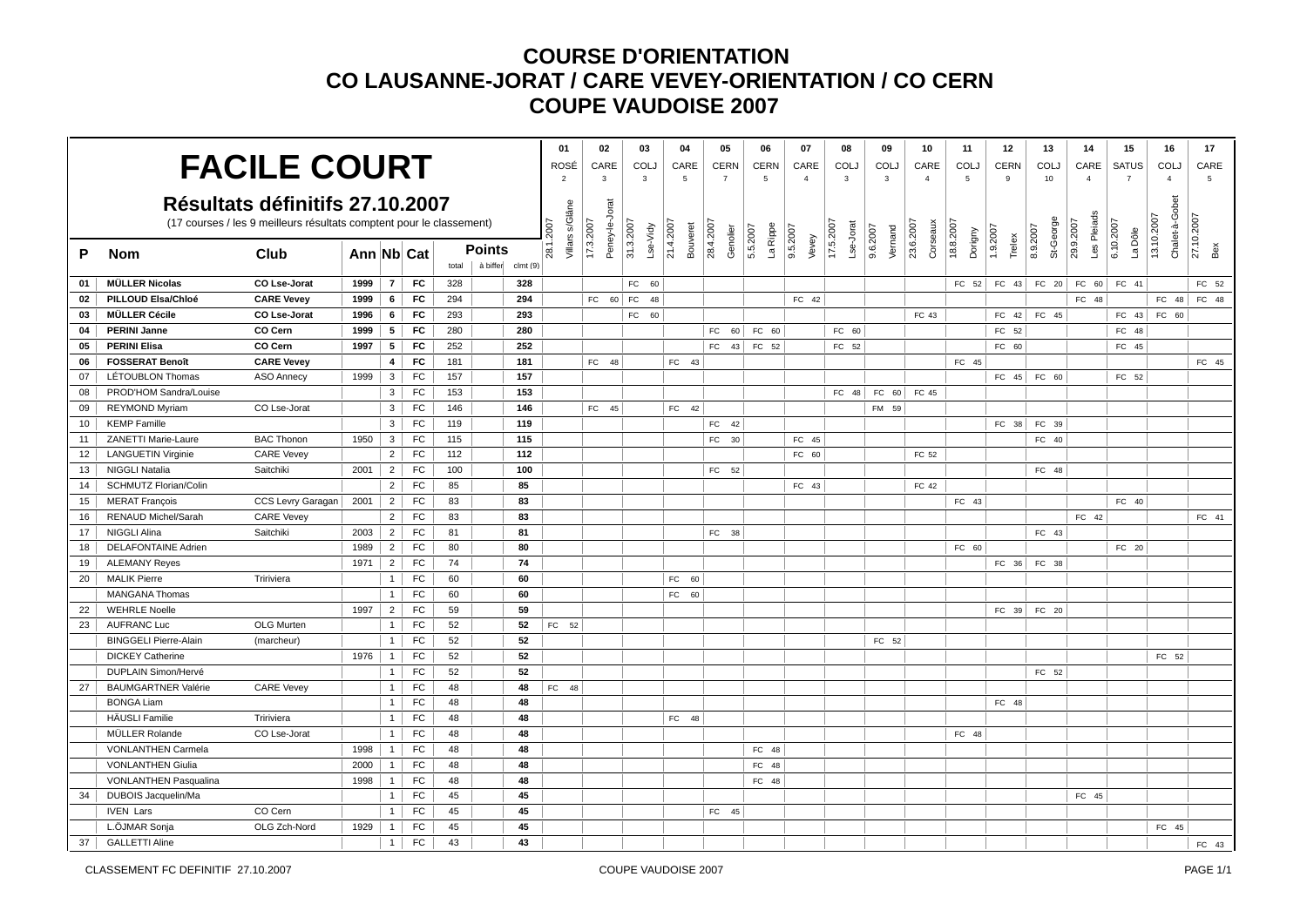|                 |                                |                                                                      |            |                |           |       |               |         | 01                       | 02                          | 03           |          | 04                    | 05                    | 06                   | 07                | 08                     | 09                  | 10                    | 11                   | 12                 | 13                    | 14                       | 15                   | 16                           | 17                |
|-----------------|--------------------------------|----------------------------------------------------------------------|------------|----------------|-----------|-------|---------------|---------|--------------------------|-----------------------------|--------------|----------|-----------------------|-----------------------|----------------------|-------------------|------------------------|---------------------|-----------------------|----------------------|--------------------|-----------------------|--------------------------|----------------------|------------------------------|-------------------|
|                 |                                | <b>FACILE MOYEN</b>                                                  |            |                |           |       |               |         | ROSÉ                     | CARE                        | COLJ         |          | CARE                  | <b>CERN</b>           | <b>CERN</b>          | CARE              | <b>COLJ</b>            | <b>COLJ</b>         | CARE                  | COLJ                 | <b>CERN</b>        | COL.                  | CARE                     | SATUS                | COLJ                         | CARE              |
|                 |                                |                                                                      |            |                |           |       |               |         | $\overline{2}$           | 5                           | 8            |          | 6                     | 8                     | $\overline{4}$       | 6                 | 5                      | 8                   | $\overline{7}$        | 9                    | 12                 | 9                     | 11                       | 8                    | 8                            | $_{9}$            |
|                 |                                | Résultats définitifs 27.10.2007                                      |            |                |           |       |               |         |                          |                             |              |          |                       |                       |                      |                   |                        |                     |                       |                      |                    |                       |                          |                      |                              |                   |
|                 |                                |                                                                      |            |                |           |       |               |         |                          |                             |              |          |                       |                       |                      |                   |                        |                     |                       |                      |                    |                       |                          |                      |                              |                   |
|                 |                                | (17 courses / les 9 meilleurs résultats comptent pour le classement) |            |                |           |       |               |         | 2007                     |                             |              |          |                       |                       |                      |                   |                        |                     |                       |                      |                    |                       |                          |                      |                              |                   |
| P               | <b>Nom</b>                     | Club                                                                 | Ann Nb Cat |                |           |       | <b>Points</b> |         | Villars s/Glâne<br>28.1. | Peney-le-Jorat<br>17.3.2007 | 31.3.2007    | Lse-Vidy | 21.4.2007<br>Bouveret | 28.4.2007<br>Genolier | La Rippe<br>5.5.2007 | 9.5.2007<br>Vevey | 17.5.2007<br>Lse-Jorat | 9.6.2007<br>Vernand | 23.6.2007<br>Corseaux | 18.8.2007<br>Dorigny | 1.9.2007<br>Trelex | St-George<br>8.9.2007 | Les Pleiads<br>29.9.2007 | 6.10.2007<br>La Dôle | Chalet-à-Gobet<br>13.10.2007 | 27.10.2007<br>Bex |
|                 |                                |                                                                      |            |                |           | total | à biffer      | clmt(9) |                          |                             |              |          |                       |                       |                      |                   |                        |                     |                       |                      |                    |                       |                          |                      |                              |                   |
| 01              | <b>SKORY Heidi</b>             | CO Lse-Jorat                                                         | 1951       |                | $10$ FM   | 720   | 50            | 670     | FM 60                    |                             | TM 95        |          |                       | 62<br><b>FM</b>       |                      | TL 106 FM         | 80                     |                     |                       | TM 86                |                    |                       |                          | FM 50 FM 57          | FM 63                        | FM 61             |
| 02              | <b>SEIXAS Philippe</b>         |                                                                      | 1968       | 13             | <b>FM</b> | 833   | 189           | 644     |                          | FM 80 FM                    |              |          | 65 FM 52 FM           |                       | 63 FM 65             |                   | FM 65                  | FM 65               | FM 61                 | TM 93                | FM 68              | FM 80                 |                          |                      | FM 56                        | FM 20             |
| 03              | <b>PEGUIRON Muriel</b>         | CO Lse-Jorat                                                         |            | 9              | <b>FM</b> | 514   |               | 514     |                          | <b>FM</b>                   | 65 TL 101 FM |          | 59                    |                       | <b>FM</b><br>68      |                   |                        | <b>FM</b><br>63     | FM 65                 | TC 20                | TC 20              |                       | FM 53                    |                      |                              |                   |
| 04              | <b>WILLIAMS Odysseas</b>       | CO Cern                                                              | 1998       | 5              | <b>FM</b> | 322   |               | 322     |                          |                             |              |          |                       |                       | FM 61 FM 80          |                   | FM 68                  |                     |                       |                      | FM 59              |                       |                          | FM 54                |                              |                   |
| 05              | <b>ARNOLD Pia</b>              | CO Lse-Jorat                                                         | 1960       | $5^{\circ}$    | <b>FM</b> | 316   |               | 316     |                          |                             |              |          |                       |                       |                      |                   |                        |                     |                       | FM 68                | FM 65              |                       |                          |                      | FM 61 FM 59                  | FM 63             |
| 06              | <b>NACEUR Najla</b>            |                                                                      |            | 5              | <b>FM</b> | 313   |               | 313     |                          |                             |              |          |                       |                       |                      |                   | TC 73                  |                     | FM 62                 | FM 65                |                    |                       | FM 55                    |                      |                              | FM 58             |
| 07              | <b>INGHAM Jean</b>             | CO Cern                                                              | 1958       | $\overline{4}$ | <b>FM</b> | 280   |               | 280     |                          |                             |              |          |                       | <b>FM</b>             | 68 FM 72             |                   | FM 72                  |                     |                       |                      |                    | FM 68                 |                          |                      |                              |                   |
| 08              | <b>HIROZ Samuel</b>            | <b>CARE Vevey</b>                                                    |            | $\overline{4}$ | <b>FM</b> | 275   |               | 275     |                          |                             |              |          |                       |                       |                      |                   |                        | FM 68               | FM 72                 |                      |                    |                       | FM 63                    |                      |                              | FM 72             |
| 09              | <b>WEBER Romain</b>            | <b>CARE Vevey</b>                                                    |            | 4              | <b>FM</b> | 261   |               | 261     |                          |                             |              |          | TC 92                 |                       |                      | FC 48             |                        |                     | FC 60                 |                      |                    |                       | FM 61                    |                      |                              |                   |
| 10              | <b>HIROZ Nathaniel</b>         | <b>CARE Vevey</b>                                                    |            | $\mathbf{3}$   | <b>FM</b> | 240   |               | 240     |                          |                             |              |          |                       |                       |                      |                   |                        | FM 80               |                       |                      |                    |                       | FM 80                    |                      |                              | FM 80             |
| 11              | JOYE Malik/Mary-Claire         | <b>CARE Vevey</b>                                                    | 2000       | $\mathbf{3}$   | <b>FM</b> | 206   |               | 206     |                          |                             |              |          |                       |                       |                      | FM 72             |                        |                     |                       | FM 72                |                    |                       |                          |                      |                              | FM 62             |
| 12 <sup>2</sup> | NICOULAZ Oscar                 |                                                                      |            | 3 <sup>1</sup> | <b>FM</b> | 200   |               | 200     |                          | FM 63                       |              |          |                       |                       |                      | TC 85             |                        |                     |                       |                      |                    |                       | FC 52                    |                      |                              |                   |
| 13              | <b>GINTZBURGER Famille</b>     |                                                                      |            | 3 <sup>1</sup> | FM        | 184   |               | 184     |                          |                             |              |          |                       |                       |                      |                   |                        |                     |                       |                      |                    | FM 60 FM 62           |                          | FM 62                |                              |                   |
| 14              | <b>WALTHER Julien</b>          | CO Lse-Jorat                                                         |            | $\mathbf{3}$   | <b>FM</b> | 183   |               | 183     |                          |                             |              |          | FM 61                 |                       |                      |                   |                        | FM 62               | FM 60                 |                      |                    |                       |                          |                      |                              |                   |
| 15              | INGOLD-Berger Hélène           | CO Lse-Jorat                                                         | 1954       | $\mathbf{3}$   | <b>FM</b> | 179   |               | 179     |                          |                             | FM 60        |          |                       |                       |                      |                   |                        | FM 61               |                       |                      |                    |                       |                          |                      | FM 58                        |                   |
| 16              | <b>JOYE Axel</b>               | <b>CARE Vevey</b>                                                    | 1998       | 3              | <b>FM</b> | 172   |               | 172     |                          |                             |              |          |                       |                       |                      | FM 80             |                        |                     |                       | FM 72                |                    |                       |                          |                      |                              | TM 20             |
| 17              | <b>HAIDER Konstantinos</b>     | CO Cern                                                              | 2000       | 3 <sup>1</sup> | <b>FM</b> | 167   |               | 167     |                          |                             |              |          |                       | FM 58                 |                      |                   |                        |                     |                       |                      |                    | FM 57                 |                          | FM 52                |                              |                   |
| 18              | <b>WAIZENEGGER Cathrine</b>    |                                                                      | 1964       | 3 <sup>1</sup> | <b>FM</b> | 166   |               | 166     |                          | FM 55                       |              |          |                       |                       |                      |                   |                        | FM 57               |                       |                      |                    |                       |                          |                      | FM 54                        |                   |
| 19              | <b>GALAROTTI Jean-Marc</b>     | Lse-Sport Athl                                                       | 1948       | $\mathbf{3}$   | <b>FM</b> | 163   |               | 163     |                          | FM 54                       |              |          |                       |                       |                      |                   |                        |                     |                       |                      |                    |                       | FM 52                    |                      | FM 57                        |                   |
| 20              | <b>MURISIER Bernard</b>        | CO Lse-Jorat                                                         |            | 2 <sup>1</sup> | <b>FM</b> | 160   |               | 160     | FM 80                    |                             | FM 80        |          |                       |                       |                      |                   |                        |                     |                       |                      |                    |                       |                          |                      |                              |                   |
| 21              | <b>VUITTON Marie</b>           |                                                                      | 1998       | 2 <sup>1</sup> | <b>FM</b> | 133   |               | 133     |                          |                             |              |          |                       |                       |                      |                   |                        |                     |                       |                      |                    | FM 61 FM 72           |                          |                      |                              |                   |
| 22              | <b>INGHAM Famille</b>          |                                                                      |            |                | $2$ FM    | 130   |               | 130     |                          |                             |              |          |                       |                       |                      |                   |                        |                     |                       |                      | FM 72              |                       |                          | FM 58                |                              |                   |
| 23              | <b>VUITTON Gaëtan</b>          |                                                                      | 1996       | 2 <sup>1</sup> | FM        | 127   |               | 127     |                          |                             |              |          |                       |                       |                      |                   |                        |                     |                       |                      |                    | FM 62 FM 65           |                          |                      |                              |                   |
| 24              | <b>BELLOT Martin</b>           |                                                                      | 1996       | 2 <sup>1</sup> | <b>FM</b> | 126   |               | 126     |                          |                             |              |          |                       |                       |                      |                   |                        |                     |                       |                      | FM 63 FM           | 63                    |                          |                      |                              |                   |
|                 | RASTOLDO Roland                | Lse-Sport Athl                                                       | 1936       | 2 <sup>1</sup> | <b>FM</b> | 126   |               | 126     |                          |                             |              |          |                       |                       |                      |                   |                        |                     |                       |                      |                    |                       | FM 65                    |                      | FM 61                        |                   |
| 26              | VITTOZ Céline                  | CA Rosé                                                              |            | 2 <sup>1</sup> | <b>FM</b> | 124   |               | 124     |                          |                             | FM 62        |          |                       |                       |                      |                   |                        |                     |                       | FM 62                |                    |                       |                          |                      |                              |                   |
| 27              | <b>MORRISON John</b>           | CO Lse-Jorat                                                         |            | 2              | FM        | 123   |               | 123     |                          |                             |              |          | FM 63                 |                       |                      |                   |                        | FM 60               |                       |                      |                    |                       |                          |                      |                              |                   |
| 28              | <b>TISSOT Louis</b>            | <b>GCO</b> Gruyères                                                  |            | $\overline{2}$ | <b>FM</b> | 121   |               | 121     |                          |                             | FM 61        |          |                       |                       |                      | FM 60             |                        |                     |                       |                      |                    |                       |                          |                      |                              |                   |
| 29              | <b>ENGEL Pierre</b>            | Lse-Sport Athl                                                       | 1944       | 2              | <b>FM</b> | 120   |               | 120     |                          |                             |              |          |                       |                       |                      |                   |                        |                     |                       |                      |                    |                       | FM 58                    |                      | FM 62                        |                   |
| 30              | KIM Jin-Sook/BAEK Ji-Yun       | CO Cern                                                              |            |                | $2$ FM    | 117   |               | 117     |                          |                             |              |          |                       |                       |                      |                   |                        |                     |                       |                      |                    | FM 58 FM 59           |                          |                      |                              |                   |
| 31              | <b>CUANY Mireille</b>          | Tririviera                                                           |            | 2 <sup>1</sup> | <b>FM</b> | 113   |               | 113     |                          |                             |              |          | FM 58                 |                       |                      |                   |                        |                     |                       |                      |                    |                       |                          |                      |                              | FM 55             |
| 32              | <b>VUITTON Julien</b>          | CO Cern                                                              |            | $\overline{2}$ | <b>FM</b> | 105   |               | 105     |                          |                             |              |          |                       | FC<br>48              |                      |                   |                        |                     |                       |                      | FM 57              |                       |                          |                      |                              |                   |
| 33              | <b>GARDE-GRAPPIN Claudette</b> |                                                                      | 1953       | 2 <sup>1</sup> | <b>FM</b> | 103   |               | 103     |                          |                             |              |          |                       |                       |                      |                   |                        |                     |                       |                      |                    | FM 61                 |                          | FC 42                |                              |                   |
| 34              | <b>BEURET Lisa</b>             |                                                                      |            | 2 <sup>1</sup> | FM        | 102   |               | 102     |                          |                             | FM 59        |          |                       |                       |                      |                   |                        |                     |                       |                      |                    |                       | FC 43                    |                      |                              |                   |
| 35              | <b>DILLENBOURG Noël</b>        |                                                                      |            | $\overline{2}$ | <b>FM</b> | 96    |               | 96      |                          |                             |              |          |                       | <b>FM</b><br>55       |                      |                   |                        |                     |                       |                      | FC 41              |                       |                          |                      |                              |                   |
| 36              | <b>BAEK Ti-Yun</b>             |                                                                      |            | $\overline{2}$ | <b>FM</b> | 86    |               | 86      |                          |                             |              |          |                       | FC 35                 |                      |                   |                        |                     |                       |                      |                    |                       |                          | FM 51                |                              |                   |
| 37              | <b>BUGNION Béatrice</b>        | CO Lse-Jorat                                                         |            | 2              | <b>FM</b> | 83    |               | 83      |                          |                             |              |          |                       |                       |                      |                   |                        |                     | FM 63                 | TC 20                |                    |                       |                          |                      |                              |                   |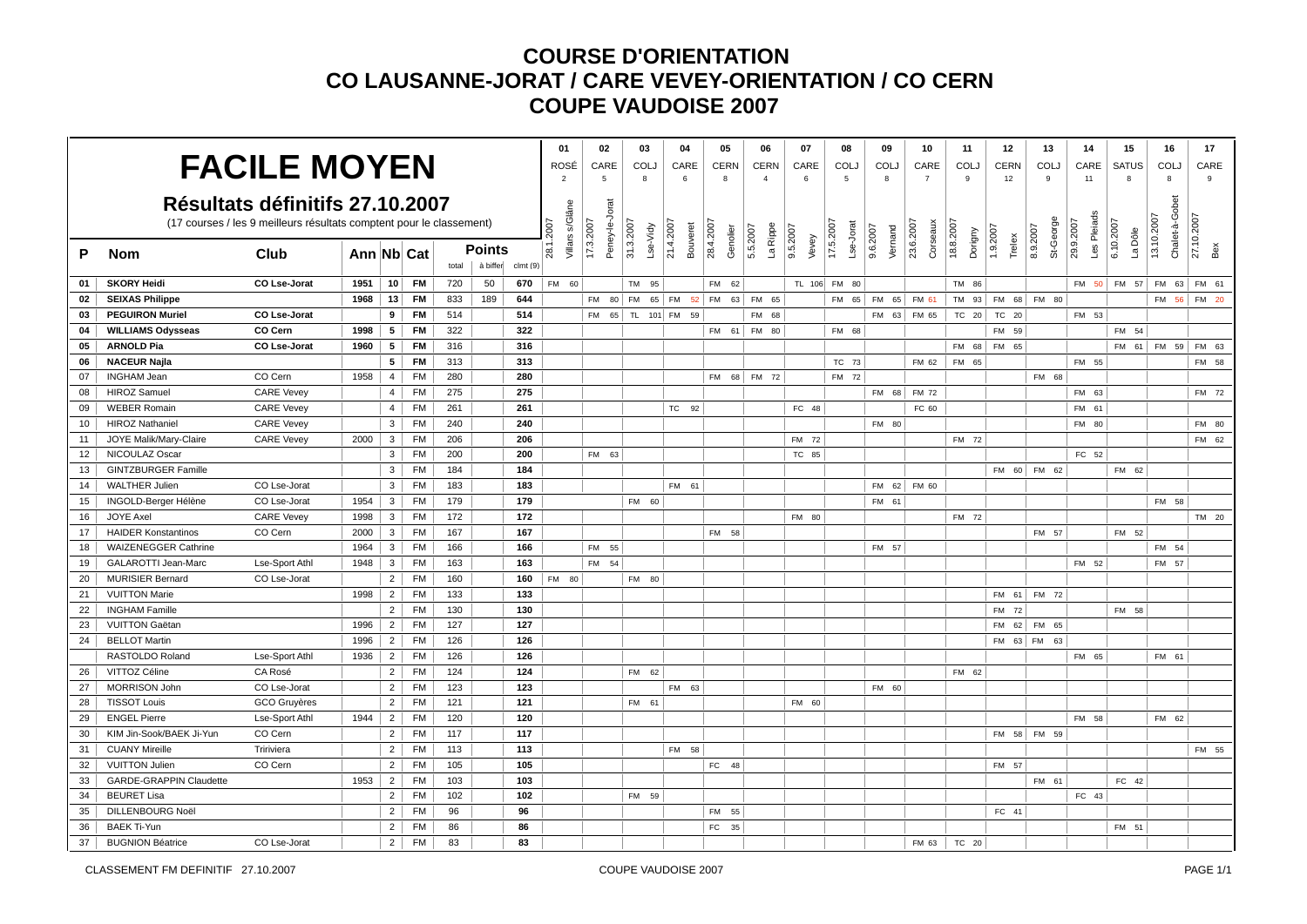|                 |                                                    |                                                                      |            |                 |           |       |          |          | 01                       |           | 02             | 03              |                       | 04              | 05                    | 06                   | 07                | 08                     | 09                  | 10                    | 11                   | 12                 | 13                    | 14                       | 15                   | 16                           | 17                |
|-----------------|----------------------------------------------------|----------------------------------------------------------------------|------------|-----------------|-----------|-------|----------|----------|--------------------------|-----------|----------------|-----------------|-----------------------|-----------------|-----------------------|----------------------|-------------------|------------------------|---------------------|-----------------------|----------------------|--------------------|-----------------------|--------------------------|----------------------|------------------------------|-------------------|
|                 | <b>TECHNIQUE COURT</b>                             |                                                                      |            |                 |           |       |          |          | ROSÉ                     |           | CARE           | COLJ            |                       | CARE            | <b>CERN</b>           | <b>CERN</b>          | CARE              | COLJ                   | <b>COLJ</b>         | CARE                  | COLJ                 | <b>CERN</b>        | COLJ                  | CARE                     | <b>SATUS</b>         | COLJ                         | CARE              |
|                 |                                                    |                                                                      |            |                 |           |       |          |          | 16                       |           | 14             | 10              |                       | 10              | 20                    | 10                   | 5                 | 12                     | 11                  | 10                    | 15                   | 19                 | 24                    | $\overline{4}$           | 20                   | 10                           | 10                |
|                 |                                                    | Résultats définitifs 27.10.2007                                      |            |                 |           |       |          |          |                          |           |                |                 |                       |                 |                       |                      |                   |                        |                     |                       |                      |                    |                       |                          |                      |                              |                   |
|                 |                                                    |                                                                      |            |                 |           |       |          |          |                          |           |                |                 |                       |                 |                       |                      |                   |                        |                     |                       |                      |                    |                       |                          |                      |                              |                   |
|                 |                                                    | (17 courses / les 9 meilleurs résultats comptent pour le classement) |            |                 |           |       |          |          | <b>2007</b>              |           |                |                 |                       |                 |                       |                      |                   |                        |                     |                       |                      |                    |                       |                          |                      |                              |                   |
| P               | <b>Nom</b>                                         | Club                                                                 | Ann Nb Cat |                 |           |       | Points   |          | Villars s/Glâne<br>28.1. | 17.3.2007 | Peney-le-Jorat | 31.3.2007       | 21.4.2007<br>Lse-Vidy | Bouveret        | 28.4.2007<br>Genolier | La Rippe<br>5.5.2007 | 9.5.2007<br>Vevey | 17.5.2007<br>Lse-Jorat | 9.6.2007<br>Vernand | 23.6.2007<br>Corseaux | 18.8.2007<br>Dorigny | 1.9.2007<br>Trelex | St-George<br>8.9.2007 | Les Pleiads<br>29.9.2007 | 6.10.2007<br>La Dôle | Chalet-à-Gobet<br>13.10.2007 | 27.10.2007<br>Bex |
|                 |                                                    |                                                                      |            |                 |           | total | à biffer | clmt (9) |                          |           |                |                 |                       |                 |                       |                      |                   |                        |                     |                       |                      |                    |                       |                          |                      |                              |                   |
| 01              | <b>GUEX Sylvie</b>                                 | CO Lse-Jorat                                                         | 1953       | 11              | TC        | 885   | 88       | 797      |                          |           |                | TC 77 TL 102    |                       |                 | 80<br><b>TC</b>       |                      | TL 108            | TC 83                  |                     | TC 81                 | TM 20                | TC 83              | TC 68                 |                          |                      | TC 100                       | TC 83             |
| 02              | <b>MATHYS Caroline</b>                             |                                                                      | 1972       | 13              | TC        | 983   | 195      | 788      |                          | TC        | 82             | <b>TL</b>       | 97 TC                 | 82 TM           | 20 <sup>1</sup>       | TC 88                |                   | TC 74                  | TC 81               | TC 82                 | TM 95                | TC 81              | TM 20                 | TC 82                    |                      | TM 99                        |                   |
| 03              | FÜRST Yolanda                                      | CO Lse-Jorat                                                         | 1975       | 10 <sup>1</sup> | TC        | 778   | 20       | 758      | TC                       | 68        |                | <b>TC</b>       | 85 TC                 | 83              |                       |                      | TC 92             |                        |                     |                       | TC 85                | TC 74              | TC<br>20              |                          | TC 75                | TM 101                       | TM 95             |
| 04              | <b>BAUMGARTNER Pierre-André</b>                    | <b>CARE Vevey</b>                                                    | 1946       | 8               | тс        | 738   |          | 738      | TC 74 TC 100 TC          |           |                |                 | 92                    |                 |                       |                      |                   | TC 92                  | TC 92               |                       | TC 100               |                    | TC 100                |                          |                      |                              | TC 88             |
| 05              | <b>MILAN Carlo</b>                                 | <b>SATUS Grütli Gve</b>                                              | 1945       | 8               | TC        | 708   |          | 708      |                          | TC        | 85             |                 |                       |                 | <b>TM</b><br>95       | TC 92                |                   | TC 78                  | TM 99               |                       | TM 88                | TC 92              | TC 79                 |                          |                      |                              |                   |
| 06              | <b>REPOND Henri</b>                                | <b>CARE Vevev</b>                                                    | 1932       | 8               | TC        | 555   |          | 555      |                          | <b>TM</b> | 98             |                 |                       | <b>TC</b><br>85 |                       |                      |                   |                        | TC 82               | TC 83                 | TC 81                |                    | TM 86                 |                          |                      | TM 20                        | TC 20             |
| 07              | <b>BEBOUX Olivier</b>                              | CO Lse-Jorat                                                         | 1961       | 6               | TC        | 548   |          | 548      |                          | TC        |                |                 |                       | 83 TC 88 TC 100 |                       |                      |                   |                        |                     | <b>TC 85</b>          |                      |                    |                       |                          |                      | TC 92                        | TC 100            |
| 08              | <b>HAIDER Alexandre</b>                            | CO Cern                                                              | 1994       | 6               | TC        | 473   |          | 473      |                          |           |                |                 |                       |                 | TC 85                 | TC 81                |                   | TC 75                  |                     |                       |                      | TC 77              | TC<br>82              |                          | TC 73                |                              |                   |
| 09              | GODEL Thérèse                                      | CA Rosé                                                              |            | 8 <sup>1</sup>  | <b>TC</b> | 450   |          | 450      | TC 65 TC 20 TM 97        |           |                |                 |                       |                 |                       |                      | TC 82             |                        |                     | TC 78 FM 68           | TC 20                |                    |                       |                          |                      |                              | TC 20             |
| 10 <sup>1</sup> | <b>PONCET Catherine</b>                            | Jurazimut                                                            | 1961       | 5               | <b>TC</b> | 427   |          | 427      |                          |           |                |                 |                       |                 |                       | TM 88                |                   |                        |                     |                       | TC 92                | TC 80              | TC 73                 |                          | TM 94                |                              |                   |
| 11              | <b>LEPORI Mara</b>                                 | <b>CARE Vevey</b>                                                    | 1992       | $5^{\circ}$     | TC        | 406   |          | 406      |                          | TC        | 88             |                 |                       |                 |                       |                      |                   |                        |                     | FM 80                 | TC 88                | TM 90              |                       |                          | FC 60                |                              |                   |
| 12              | BAUMGARTNER Maja/Marina/Rolf                       |                                                                      |            | 5 <sup>5</sup>  | TC        | 384   |          | 384      |                          |           |                | TC              | 82                    |                 | TC 70                 |                      |                   |                        |                     |                       | TM 85                |                    | FM 58                 |                          |                      | TM 89                        |                   |
| 13              | <b>MISCHLER Ernst</b>                              | OLG Skandia                                                          |            | $\overline{4}$  | TC        | 360   |          | 360      | TC 78 TC 92 TM 102       |           |                |                 |                       |                 |                       |                      |                   |                        |                     | <b>TC 88</b>          |                      |                    |                       |                          |                      |                              |                   |
| 14              | <b>GRAF Helga</b>                                  | CO Lse-Jorat                                                         | 1955       | 5               | TC        | 359   |          | 359      |                          |           |                |                 |                       | FM 62 FM        | 65                    |                      | TC 83             |                        |                     |                       | TC 79                | TC 70              |                       |                          |                      |                              |                   |
| 15              | <b>BRAUN Dietmar/Marvin</b>                        | CO Lse-Jorat                                                         | 1952       | $5^{\circ}$     | TC        | 351   |          | 351      |                          |           |                |                 |                       | TC 81           |                       |                      |                   |                        | TC 77               | FC 48                 |                      |                    |                       |                          |                      | TC 85                        | FC 60             |
| 16              | <b>MEYNET Yves</b>                                 |                                                                      |            | $\overline{4}$  | <b>TC</b> | 295   |          | 295      |                          |           |                |                 |                       |                 | 72<br>TC              |                      |                   |                        |                     |                       |                      | TC 75              | TC 67                 |                          | TC 81                |                              |                   |
| 17              | <b>MEYNET Dominique</b>                            |                                                                      |            | $\overline{4}$  | TC        | 286   |          | 286      |                          |           |                |                 |                       |                 | TC 78                 |                      |                   |                        |                     |                       |                      | TC 71              | TC 67                 |                          | TC 70                |                              |                   |
| 18              | PILLOUD Romain                                     | <b>CARE Vevey</b>                                                    |            | $\mathbf{3}$    | <b>TC</b> | 264   |          | 264      |                          |           |                | $TC$ 81 $TC$ 83 |                       |                 |                       |                      | TC 100            |                        |                     |                       |                      |                    |                       |                          |                      |                              |                   |
| 19              | <b>ARNOLD Hans</b>                                 | CO Valais                                                            |            | 3               | TC        | 253   |          | 253      |                          |           |                |                 |                       | TC 78           |                       |                      |                   |                        |                     |                       |                      |                    |                       | TC 81                    |                      |                              | TM 94             |
| 20              | <b>RENNER Heide</b>                                |                                                                      | 1959       | 3 <sup>1</sup>  | TC        | 238   |          | 238      |                          |           |                |                 |                       |                 |                       | TM 91                |                   |                        |                     |                       |                      | TC 76              | TC 71                 |                          |                      |                              |                   |
| 21              | <b>GARDE Cécile</b>                                |                                                                      | 1985       | 3               | TC        | 237   |          | 237      |                          |           |                |                 |                       |                 | TC 71                 |                      |                   |                        |                     |                       |                      |                    | TC 78                 |                          | TC 88                |                              |                   |
| 22              | <b>BAEK Yong-Wook</b>                              | CO Cern                                                              |            | 3 <sup>1</sup>  | <b>TC</b> | 234   |          | 234      |                          |           |                |                 |                       |                 |                       |                      |                   |                        |                     |                       |                      | TC 88              | TC 69                 |                          | TC 77                |                              |                   |
|                 | <b>BEURET Samuel</b>                               |                                                                      | 1995       | $\mathbf{3}$    | TC        | 234   |          | 234      |                          |           |                | FM 68           |                       |                 |                       |                      |                   |                        |                     |                       |                      |                    |                       | TC 83                    |                      | TC 83                        |                   |
| 24              | <b>WEHRLE Cédric</b>                               |                                                                      | 1993       | 3               | TC        | 230   |          | 230      |                          |           |                |                 |                       |                 |                       |                      |                   |                        |                     |                       |                      | TC 79              | TC 77                 |                          | TC 74                |                              |                   |
| 25              | <b>ROSSIER Hubert</b>                              | CA Rosé                                                              | 1939       | 3 <sup>1</sup>  | TC        | 224   |          | 224      |                          |           |                |                 |                       |                 |                       |                      |                   |                        | TM 83               | FM 59                 |                      |                    |                       |                          |                      | TC 82                        |                   |
| 26              | <b>BELAIEFF Nancy</b>                              |                                                                      |            | 3 <sup>1</sup>  | TC        | 221   |          | 221      |                          |           |                |                 |                       |                 | TC<br>76              |                      |                   |                        |                     |                       |                      | TC 73              | TC 72                 |                          |                      |                              |                   |
| 27              | <b>LÄUCHLI Milo</b>                                | <b>CARE Vevey</b>                                                    |            | 3               | TC        | 201   |          | 201      |                          |           | TC 80          |                 |                       | FC 45           |                       |                      |                   | TC 76                  |                     |                       |                      |                    |                       |                          |                      |                              |                   |
| 28              | <b>GALLANT Anne-Eve</b>                            |                                                                      |            | 2               | TC        | 192   |          | 192      |                          |           |                |                 |                       |                 | TC<br>92              |                      |                   |                        |                     |                       |                      | TC 100             |                       |                          |                      |                              |                   |
| 29              | <b>KÜHN Lukas</b>                                  | CO Lse-Jorat                                                         |            | $\overline{2}$  | TC        | 188   |          | 188      |                          |           |                |                 |                       |                 |                       |                      |                   | TC 100                 | TC 88               |                       |                      |                    |                       |                          |                      |                              |                   |
| 30 <sup>1</sup> | <b>MERTENAT Quentin</b>                            | CA Rosé                                                              |            | 2 <sup>1</sup>  | TC        | 185   |          | 185      | TC 85                    |           |                |                 |                       |                 |                       |                      |                   |                        | TC 100              |                       |                      |                    |                       |                          |                      |                              |                   |
|                 | <b>PERRIER Emilie</b>                              |                                                                      | 1992       | $\overline{2}$  | TC        | 185   |          | 185      |                          |           |                |                 |                       |                 |                       | TC 100               |                   |                        |                     |                       |                      |                    |                       |                          | TC 85                |                              |                   |
| 32              | <b>BERGUER Daniel</b>                              |                                                                      | 1966       | $\overline{2}$  | TC        | 180   |          | 180      |                          |           |                |                 |                       |                 |                       |                      |                   |                        | TC 85               |                       |                      |                    |                       |                          |                      | TM 95                        |                   |
| 33              | <b>GARDE Alain</b>                                 |                                                                      | 1953       | 2 <sup>1</sup>  | TC        | 167   |          | 167      |                          |           |                |                 |                       |                 |                       |                      |                   |                        |                     |                       |                      |                    | TC 75                 |                          | TC 92                |                              |                   |
| 34              | <b>BERTINELLI Giorgio</b><br><b>MOISSET Nicole</b> | 7403 France                                                          | 1994       | 2 <sup>1</sup>  | <b>TC</b> | 166   |          | 166      |                          |           |                |                 |                       |                 | TC<br>85              | TC 81                |                   |                        |                     |                       |                      |                    |                       |                          |                      |                              |                   |
|                 |                                                    |                                                                      |            | $\overline{2}$  | <b>TC</b> | 166   |          | 166      |                          |           |                |                 |                       |                 |                       | TC 85                |                   | TC 81                  |                     |                       |                      |                    |                       |                          |                      |                              |                   |
| 36              | NICOLAS Cédric                                     |                                                                      |            | $\overline{2}$  | TC        | 164   |          | 164      |                          |           |                |                 |                       |                 | TC 88                 |                      |                   |                        |                     |                       |                      |                    | TC 76                 |                          |                      |                              |                   |
| 37              | <b>HUMMEL Margaux</b>                              | 7403 France                                                          | 1995       | 2               | TC        | 162   |          | 162      |                          |           |                |                 |                       |                 |                       | TC 82                |                   | TC 80                  |                     |                       |                      |                    |                       |                          |                      |                              |                   |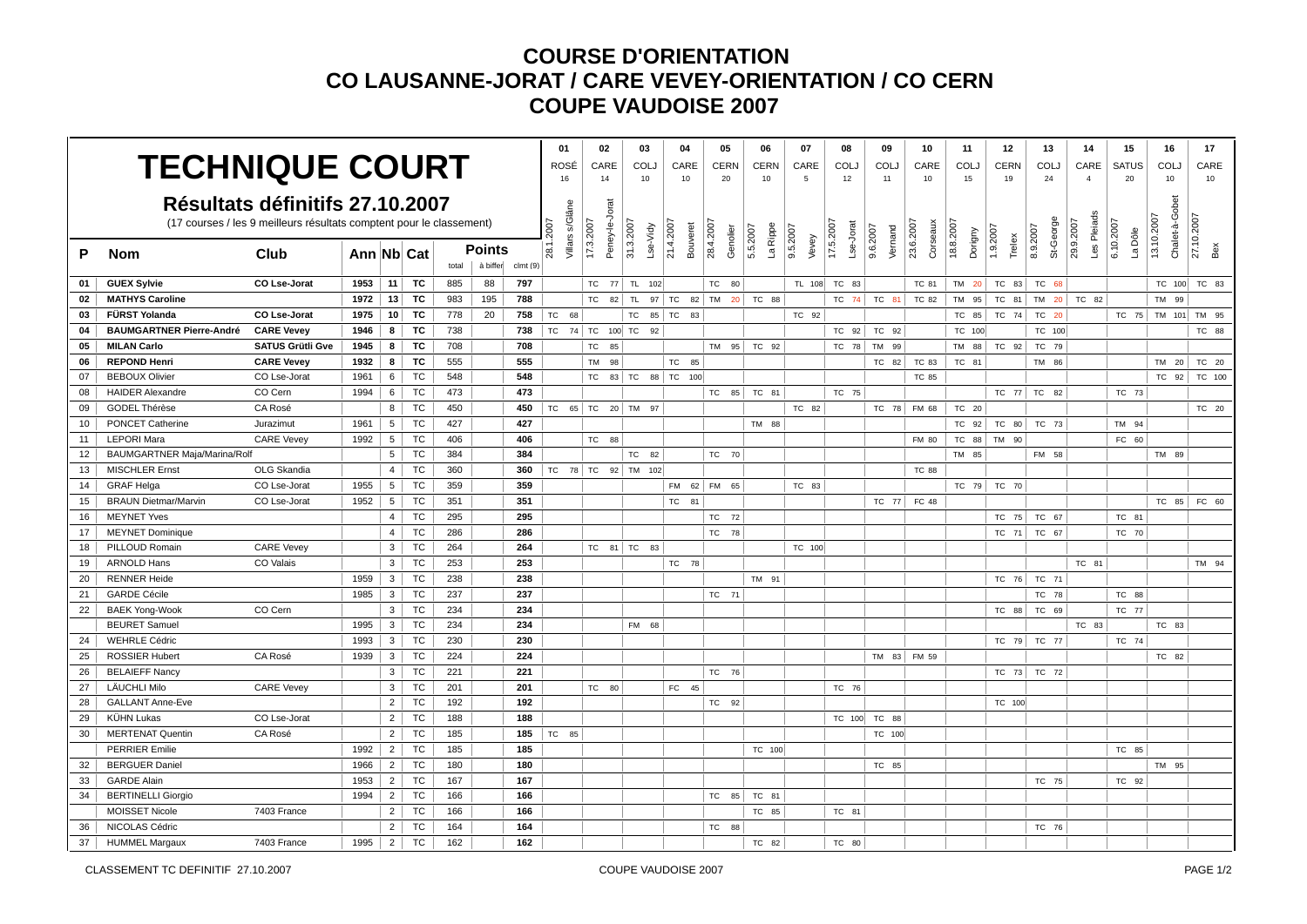| 38 | <b>RYFFEL Karine</b>      |                       |      | $\overline{2}$ | TC        | 132 | 132 |        | FC 52 |       |       |       |       |       |        | TC 80 |       |       |       |       |       |
|----|---------------------------|-----------------------|------|----------------|-----------|-----|-----|--------|-------|-------|-------|-------|-------|-------|--------|-------|-------|-------|-------|-------|-------|
| 39 | <b>HAIDER Christoffer</b> | CO Cern               |      | $\overline{2}$ | TC        | 127 | 127 |        |       |       | FM 59 |       |       |       |        |       | TC 68 |       |       |       |       |
| 40 | <b>BIOT</b> Stéphane      |                       |      | $\overline{2}$ | TC        | 122 | 122 |        |       |       | FC 37 |       | TC 85 |       |        |       |       |       |       |       |       |
| 41 | <b>BALLIF Lionel</b>      | <b>CARE Vevey</b>     |      | $\mathbf{1}$   | TC        | 100 | 100 |        |       |       |       |       |       |       | TC 100 |       |       |       |       |       |       |
|    | RISSE Térence             | CA Rosé               |      | $\mathbf{1}$   | TC        | 100 | 100 | TC 100 |       |       |       |       |       |       |        |       |       |       |       |       |       |
| 43 | GÜDEL Roland              | OLG Murten            |      | 1              | TC        | 92  | 92  | TC 92  |       |       |       |       |       |       |        |       |       |       |       |       |       |
|    | <b>KHLEBNIKOV Philipp</b> | CO Chenau             | 1995 | 1              | TC        | 92  | 92  |        |       |       |       |       |       |       |        |       |       | TC 92 |       |       |       |
| 45 | SALTARELLI Augusto        | <b>GS VOR Aosta</b>   |      | 1              | TC        | 92  | 92  |        |       |       |       |       |       |       |        |       |       |       |       |       | TC 92 |
| 46 | <b>DIENER Marco</b>       | OLG Bern              |      | 1              | TC        | 88  | 88  | TC 88  |       |       |       |       |       |       |        |       |       |       |       |       |       |
|    | HOMMEL-Anzais Margaux     | <b>EMHM Chamonix</b>  | 1995 | $\mathbf{1}$   | TC        | 88  | 88  |        |       |       |       |       |       |       |        |       |       | TC 88 |       |       |       |
|    | <b>MATT Aline</b>         |                       |      | 1              | TC        | 88  | 88  |        |       |       |       |       |       |       |        |       |       |       | TC 88 |       |       |
| 49 | KEMP Benjamin/Emma        |                       |      | $\overline{1}$ | TC        | 85  | 85  |        |       |       |       |       |       |       |        |       |       | TC 85 |       |       |       |
|    | SAVOLAINEN Kukka          |                       |      | $\mathbf{1}$   | TC        | 85  | 85  |        |       |       |       |       |       |       |        |       | TC 85 |       |       |       |       |
| 51 | <b>DIENER Lukas</b>       | OLG Bern              |      | 1              | TC        | 83  | 83  | TC 83  |       |       |       |       |       |       |        |       |       |       |       |       |       |
|    | <b>FAVRE Raymond</b>      |                       |      | 1              | TC        | 83  | 83  |        |       |       |       |       |       | TC 83 |        |       |       |       |       |       |       |
|    | <b>LICK Patrice</b>       |                       |      | 1              | <b>TC</b> | 83  | 83  |        |       |       |       |       |       |       |        |       |       |       |       | TC 83 |       |
| 54 | <b>DROZ Marie</b>         |                       |      | $\mathbf{1}$   | TC        | 82  | 82  |        |       |       |       |       |       |       |        |       |       |       |       | TC 82 |       |
|    | <b>FOSSERAT Caroline</b>  |                       | 1998 | 1              | TC        | 82  | 82  |        |       |       |       |       |       |       |        | TC 82 |       |       |       |       |       |
|    | <b>KOTAMAKI Lari</b>      |                       |      | $\mathbf{1}$   | TC        | 82  | 82  |        |       |       | TC 82 |       |       |       |        |       |       |       |       |       |       |
|    | PEREZ Roland              |                       |      | $\overline{1}$ | TC        | 82  | 82  |        |       |       |       |       |       |       |        |       |       |       |       |       | TC 82 |
| 58 | CHRISTAN Yan              | CA Rosé               |      | $\mathbf{1}$   | TC        | 81  | 81  | TC 81  |       |       |       |       |       |       |        |       |       |       |       |       |       |
|    | PERRIER (Fam)             |                       |      | 1              | TC        | 81  | 81  |        |       |       | TC 81 |       |       |       |        |       |       |       |       |       |       |
|    | <b>STOCKINGER Heinz</b>   |                       |      | 1 <sup>1</sup> | TC        | 81  | 81  |        |       |       |       |       |       |       |        |       |       | TC 81 |       |       |       |
| 61 | <b>ESMERALDA Etienne</b>  |                       |      | 1              | TC        | 80  | 80  |        |       | TC 80 |       |       |       |       |        |       |       |       |       |       |       |
|    | <b>WEGMÜLLER Heinz</b>    | OLG Bern              |      | 1              | TC        | 80  | 80  | TC 80  |       |       |       |       |       |       |        |       |       |       |       |       |       |
| 63 | <b>ATINGER Olivier</b>    | CO Chenau             |      | $\mathbf{1}$   | TC        | 79  | 79  | TC 79  |       |       |       |       |       |       |        |       |       |       |       |       |       |
|    | <b>HENAULT Jessica</b>    |                       |      | 1              | TC        | 79  | 79  |        |       |       |       | TC 79 |       |       |        |       |       |       |       |       |       |
|    | JOMINI Catherine          |                       |      | $\mathbf{1}$   | TC        | 79  | 79  |        |       |       |       |       |       |       |        | TC 79 |       |       |       |       |       |
|    | MORELL-CHEVILLET Pierre   | Salanches-Orientation |      | $\mathbf{1}$   | TC        | 79  | 79  |        |       | TC 79 |       |       |       |       |        |       |       |       |       |       |       |
|    | ZUCCHINETTI Nathalie      | <b>CARE Vevey</b>     |      | 1              | TC        | 79  | 79  |        | TC 79 |       |       |       |       |       |        |       |       |       |       |       |       |
| 68 | <b>HAESLER</b>            |                       |      | 1              | TC        | 78  | 78  |        |       |       |       |       |       |       |        |       |       |       |       | TC 78 |       |
|    | NOVELLO Françoise         |                       |      | 1              | TC        | 78  | 78  |        | TC 78 |       |       |       |       |       |        |       |       |       |       |       |       |
|    | <b>PENIER Emilie</b>      |                       |      | $\overline{1}$ | TC        | 78  | 78  |        |       |       |       |       |       |       |        |       | TC 78 |       |       |       |       |
|    | ROSSAT Julien             |                       |      | 1              | TC        | 78  | 78  |        |       |       |       |       |       |       |        | TC 78 |       |       |       |       |       |
| 72 | <b>BAEK Lee</b>           |                       |      | $\overline{1}$ | TC        | 77  | 77  |        |       |       | TC 77 |       |       |       |        |       |       |       |       |       |       |
|    | <b>HAGENMÜLLER Niels</b>  |                       |      | $\overline{1}$ | TC        | 77  | 77  |        |       |       |       |       | TC 77 |       |        |       |       |       |       |       |       |
| 74 | <b>BEAUFILS Lucas</b>     |                       |      | 1              | TC        | 76  | 76  |        |       |       |       |       |       |       |        |       |       |       |       | TC 76 |       |
|    | <b>TOURNIER Catherine</b> |                       |      | $\mathbf{1}$   | TC        | 76  | 76  |        |       |       | TC 76 |       |       |       |        |       |       |       |       |       |       |
| 76 | <b>HEIDE Renner</b>       |                       |      | 1              | TC        | 74  | 74  |        |       |       | TC 74 |       |       |       |        |       |       |       |       |       |       |
|    | <b>LAFARGE Emeline</b>    | <b>EMHM Chamonix</b>  | 1996 | 1              | <b>TC</b> | 74  | 74  |        |       |       |       |       |       |       |        |       |       | TC 74 |       |       |       |
| 78 | CHARRIÈRE Hans-Franz      | CA Rosé               |      | 1              | TC        | 73  | 73  | TC 73  |       |       |       |       |       |       |        |       |       |       |       |       |       |
| 79 | <b>BALAIEFF Nancy</b>     |                       |      | $\mathbf{1}$   | TC        | 72  | 72  |        |       |       |       |       |       |       |        |       |       |       |       | TC 72 |       |
|    | <b>GINARD Antoine</b>     |                       |      | $\overline{1}$ | TC        | 72  | 72  |        |       |       |       |       |       |       |        |       | TC 72 |       |       |       |       |
|    | OPPLIGER Sylvia           |                       |      | $\mathbf{1}$   | TC        | 72  | 72  |        |       |       |       |       | TC 72 |       |        |       |       |       |       |       |       |
| 82 | <b>VANDEL Monique</b>     |                       |      | 1              | TC        | 71  | 71  |        |       |       |       |       |       |       |        |       |       |       |       | TC 71 |       |
| 83 | <b>DIENER Ester</b>       | OLG Bern              |      | 1              | TC        | 70  | 70  | TC 70  |       |       |       |       |       |       |        |       |       |       |       |       |       |
|    | <b>FABRE Anne-Lise</b>    |                       |      | 1              | TC        | 70  | 70  |        |       |       |       |       |       |       |        |       |       | TC 70 |       |       |       |
| 85 | <b>THIABAUD Laurent</b>   |                       |      | 1              | TC        | 68  | 68  |        |       |       |       |       |       |       |        |       |       |       |       | TC 68 |       |
| 86 | MONNIER Christophe        |                       |      | 1              | TC        | 67  | 67  |        |       |       |       |       |       |       |        |       |       |       |       | TC 67 |       |
|    | <b>STRICKER Fabio</b>     | CA Rosé               |      | $\mathbf{1}$   | TC        | 67  | 67  | TC 67  |       |       |       |       |       |       |        |       |       |       |       |       |       |
| 88 | <b>DIENER Laura</b>       | OLG Bern              |      | $\mathbf{1}$   | TC        | 66  | 66  | TC 66  |       |       |       |       |       |       |        |       |       |       |       |       |       |
|    | SANCERNE Olivier          |                       |      |                | <b>TC</b> | 66  | 66  |        |       |       |       |       |       |       |        |       |       |       |       |       |       |
|    |                           |                       |      | $\overline{1}$ |           |     |     |        |       |       |       |       |       |       |        |       |       |       |       | TC 66 |       |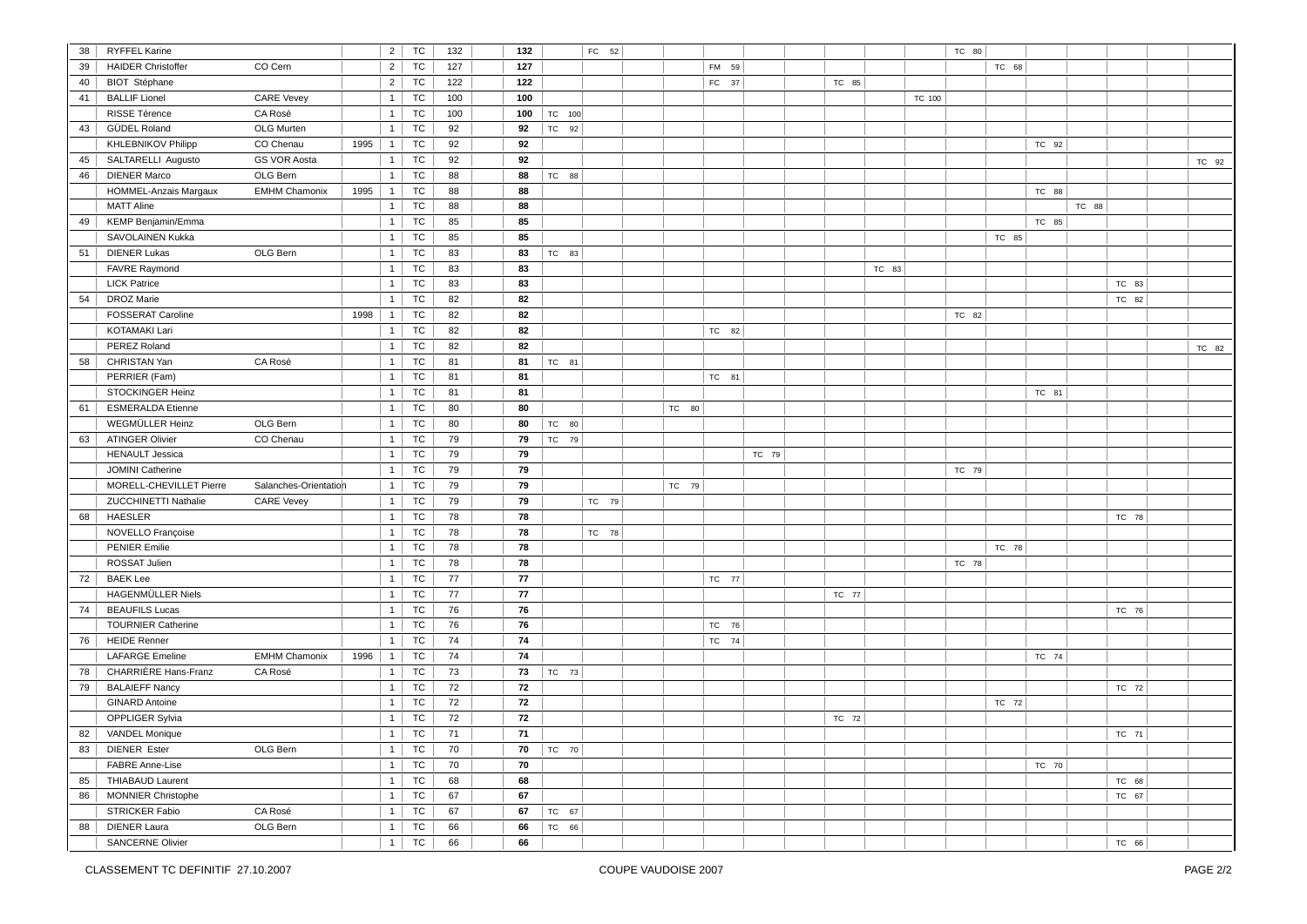|    |                               |                                                                      |            |                 |           |       |          |         | 01                             | 02             |           | 03         | 04                    | 05                    | 06                   | 07                                                   | 08                     | 09                   | 10                    | 11                   | 12                 | 13             | 14                            | 15                   | 16                           | 17            |
|----|-------------------------------|----------------------------------------------------------------------|------------|-----------------|-----------|-------|----------|---------|--------------------------------|----------------|-----------|------------|-----------------------|-----------------------|----------------------|------------------------------------------------------|------------------------|----------------------|-----------------------|----------------------|--------------------|----------------|-------------------------------|----------------------|------------------------------|---------------|
|    | <b>TECHNIQUE MOYEN</b>        |                                                                      |            |                 |           |       |          |         | ROSÉ                           | CARE           |           | COLJ       | CARE                  | <b>CERN</b>           | CERN                 | CARE                                                 | <b>COLJ</b>            | COLJ                 | CARE                  | <b>COLJ</b>          | CERN               | COL.           | CARE                          | <b>SATUS</b>         | COLJ                         | CARE          |
|    |                               |                                                                      |            |                 |           |       |          |         | 12                             | 16             |           | 18         | 10                    | 27                    | 20                   | 15                                                   | 24                     | 23                   | 12                    | 22                   | 29                 | 31             | 16                            | 27                   | 18                           | 16            |
|    |                               | Résultats définitifs 27.10.2007                                      |            |                 |           |       |          |         |                                |                |           |            |                       |                       |                      |                                                      |                        |                      |                       |                      |                    |                |                               |                      |                              |               |
|    |                               | (17 courses / les 9 meilleurs résultats comptent pour le classement) |            |                 |           |       |          |         | Villars s/Glâne<br><b>2007</b> | Peney-le-Jorat |           |            |                       |                       |                      |                                                      |                        |                      |                       |                      |                    | St-George      | Les Pleiads<br>29.9.2007      |                      | Chalet-à-Gobet<br>13.10.2007 | 27.10.2007    |
| P  |                               |                                                                      | Ann Nb Cat |                 |           |       | Points   |         | 28.1.                          | 17.3.2007      | 31.3.2007 | Lse-Vidy   | 21.4.2007<br>Bouveret | 28.4.2007<br>Genolier | La Rippe<br>5.5.2007 | 9.5.2007<br>Vevey                                    | 17.5.2007<br>Lse-Jorat | 9.6.2007<br>Vernand  | 23.6.2007<br>Corseaux | 18.8.2007<br>Dorigny | 1.9.2007<br>Trelex | 8.9.2007       |                               | 6.10.2007<br>La Dôle |                              | Bex           |
|    | <b>Nom</b>                    | Club                                                                 |            |                 |           | total | à biffer | clmt(9) |                                |                |           |            |                       |                       |                      |                                                      |                        |                      |                       |                      |                    |                |                               |                      |                              |               |
| 01 | <b>KNUCHEL Jean-Rodolphe</b>  | CO Lse-Jorat                                                         | 1946       | 15 <sup>1</sup> | <b>TM</b> | 1568  | 534      | 1034    |                                | l TM           |           |            |                       |                       |                      | 108 TM 108 TM 112 TM 103 TM 105 TM 103 TM 103 TM 103 |                        |                      |                       | TL 20                |                    |                | TL 116 TM 120 TM 100 TM 112   |                      | TL 118                       | TL 120        |
| 02 | <b>PILLOUD Henri</b>          | <b>CARE Vevey</b>                                                    | 1959       | 9               | <b>TM</b> | 1032  |          | 1032    |                                | <b>TM</b>      | 100 TM    | 120        |                       |                       |                      |                                                      |                        | TM 112 TM 108 TM 108 |                       |                      |                    | TL 110         | TL 123                        |                      | TL 132                       | TL 119        |
| 03 | <b>PEGUIRON Pierre</b>        | CO Lse-Jorat                                                         | 1956       | 11              | <b>TM</b> | 1057  | 112      | 945     |                                | TL.            |           |            | 121 TL 114 TM 102     |                       | TM 100               |                                                      | 99<br>TM               | TM 92                | TM 112                | TM 99 TM 20          |                    |                | TM 99                         |                      |                              | TM 99         |
| 04 | <b>SKORY Giorgio</b>          | CO Lse-Jorat                                                         | 1959       | 9               | <b>TM</b> | 930   |          | 930     | TC 76                          |                |           | TL.<br>108 |                       | TM 100                |                      |                                                      | TL 118 TM 102          |                      |                       | TL 114               |                    |                |                               | TM 103 TM 101        |                              | TM 108        |
| 05 | <b>RIVE Christian</b>         |                                                                      | 1952       | 11              | TM        | 1037  | 148      | 889     |                                | <b>FM</b>      | $72$ TL   |            | 96 TM 100 TM          | 88                    |                      | TL 112                                               |                        |                      | TM 101                |                      | TL 105 TM 76       |                |                               |                      | TM 81 TM 91                  | TL 115        |
| 06 | <b>DELESSERT Marie-Claire</b> |                                                                      | 1963       | 11 <sup>1</sup> | <b>TM</b> | 1005  | 135      | 870     |                                | <b>FM</b>      | 62        | <b>TL</b>  | 95 TM 99 TC           | 73                    |                      | TL 107                                               |                        |                      | TM 98                 |                      | TL 106 TM 77       |                |                               | <b>TM</b><br>82      | <b>TM</b><br>90              | TL 116        |
| 07 | <b>KRUITHOF Dorien</b>        | <b>CARE Vevey</b>                                                    | 1949       | 12              | <b>TM</b> | 1050  | 184      | 866     |                                |                |           | TL.<br>98  |                       | TM<br>- 20            |                      |                                                      | TL 110 TM 92           |                      | TM 100                |                      |                    |                | TM 89 TM 80 TM 84 TM 95 TM 89 |                      | TM<br>96                     | TM 97         |
| 08 | PILLOUD Elisabeth             | <b>CARE Vevey</b>                                                    | 1965       | 8               | <b>TM</b> | 833   |          | 833     |                                | TM 101 TM      |           | 105        |                       |                       |                      | TM 120                                               |                        | TM 93                |                       | TM 101               |                    |                | TM 98                         |                      | TM 112                       | TM 103        |
| 09 | <b>GRAF Walter</b>            | CO Lse-Jorat                                                         | 1937       | 8 <sup>1</sup>  | <b>TM</b> | 715   |          | 715     |                                | TM 94          |           |            |                       |                       |                      |                                                      |                        | TC 79                | <b>TC 78</b>          |                      | TC 82              |                |                               | TC 92 TM 95          | TM 97                        | TM 98         |
| 10 | <b>INGOLD Christophe</b>      | CO Lse-Jorat                                                         | 1979       | $\overline{7}$  | <b>TM</b> | 681   |          | 681     |                                |                |           |            | TM 101 TM 103         |                       |                      |                                                      |                        | TM 96                | TM 102                | TM 97                |                    | TC 80          |                               |                      |                              | TM 102        |
| 11 | <b>GAVILLET Marc-André</b>    | <b>CARE Vevey</b>                                                    | 1953       | 8               | TM        | 657   |          | 657     |                                | TM 99          |           |            |                       |                       |                      | TC 88                                                | TC 82                  | TM 95                |                       | TM 94                |                    | TM 20          |                               |                      | TC 79 TM 100                 |               |
| 12 | <b>BUCHER Eric</b>            | CO Lse-Jorat                                                         | 1939       | 5               | <b>TM</b> | 582   |          | 582     |                                | TM 120         |           |            | TM 120                |                       |                      | TL 117                                               |                        |                      |                       |                      |                    |                |                               | TM 105 TM 120        |                              |               |
|    | <b>CHARRIERE Bernard</b>      | Romande Energie                                                      | 1949       | $\overline{7}$  | <b>TM</b> | 582   |          | 582     |                                |                |           |            |                       |                       |                      | TM 108                                               | <b>TM</b><br>88        | TM<br>88             | TM 20                 |                      |                    | TM 85          | TM 97                         |                      |                              | TM 96         |
| 14 | <b>CUCHE Camille</b>          | <b>CARE Vevey</b>                                                    |            | 6               | <b>TM</b> | 568   |          | 568     |                                |                |           |            | TM 92 TM 101          |                       |                      |                                                      | TM 96                  | TM 91                | TM 103                |                      |                    |                |                               |                      |                              | TC 85         |
|    | <b>SANTOS Nuno</b>            | CO Cern                                                              | 1978       | 6               | <b>TM</b> | 568   |          | 568     |                                | TM 95          |           |            |                       |                       | TM 86                |                                                      |                        | TM 86                |                       |                      |                    | TM 99          |                               |                      |                              | TM 102 TM 100 |
|    | <b>SCHRAGO Roger</b>          | CA Rosé                                                              | 1939       | $\overline{7}$  | <b>TM</b> | 568   |          | 568     | TC 20                          |                |           | TL.<br>99  |                       |                       |                      |                                                      |                        |                      | <b>TC 80</b>          | TM 91                |                    | TM 80          |                               | TM 93                | TM 105                       |               |
| 17 | <b>BALAY Solène</b>           | La Vattay SC                                                         | 1990       | 6               | <b>TM</b> | 565   |          | 565     |                                |                |           |            |                       | TM<br>90              | TL 105               |                                                      | TM 93                  |                      |                       |                      | TM 92              | TM 87          |                               | TM 98                |                              |               |
| 18 | ZOSSO Jean-Bernard            | CO Cern                                                              |            | 5               | <b>TM</b> | 560   |          | 560     |                                |                |           | TL 113     |                       | TM                    | 105 TM 112           |                                                      | TL 118                 |                      |                       |                      | TM 112             |                |                               |                      |                              |               |
| 19 | <b>BALAY Dominique</b>        | La Vattay SC                                                         | 1957       | 6               | <b>TM</b> | 532   |          | 532     |                                |                |           |            |                       | <b>TM</b><br>86       | TM 98                |                                                      |                        |                      |                       |                      | TM 88              | TM 79          |                               | TM 83                | TM 98                        |               |
| 20 | <b>JATON Christian</b>        | CO Lse-Jorat                                                         | 1945       | 5               | <b>TM</b> | 504   |          | 504     |                                | TM 105         |           |            |                       |                       | TM 102               |                                                      |                        | TM 105 TM 101        |                       |                      |                    | TM 91          |                               |                      |                              |               |
| 21 | <b>CHATAGNY Eliane</b>        | CA Rosé                                                              | 1953       | 5               | <b>TM</b> | 498   |          | 498     |                                | <b>TM</b>      | 103       |            |                       |                       |                      |                                                      |                        | TM 97                | TC 92                 |                      | TM 101             | TM 105         |                               |                      |                              |               |
| 22 | LUGINBÜHL Heinz               | <b>ANCO</b>                                                          | 1938       | 6 <sup>1</sup>  | <b>TM</b> | 494   |          | 494     |                                |                |           |            |                       |                       |                      |                                                      |                        | TM 85                |                       |                      | TM 86              | TM 81          | TC 85                         | TC 69                | TC 88                        |               |
| 23 | <b>BAILLIÉ Stéphane</b>       | CO Cern                                                              | 1977       | 5               | <b>TM</b> | 488   |          | 488     |                                |                |           |            |                       |                       | TM 95                |                                                      | TM 101                 |                      |                       |                      | TM 100             | TM 92          |                               | TM 100               |                              |               |
| 24 | KOIVUNIEMI Jaakko             | CO Cern                                                              | 1966       | $5\overline{5}$ | <b>TM</b> | 486   |          | 486     |                                |                |           |            |                       | <b>TM</b><br>96       | TM 101               |                                                      |                        |                      |                       |                      | TM<br>93           | TM 97          |                               | <b>TM</b><br>99      |                              |               |
| 25 | <b>CHATAGNY Bertrand</b>      | CA Rosé                                                              | 1951       | $5\overline{)}$ | <b>TM</b> | 464   |          | 464     | TC 69 TM 97                    |                |           |            |                       |                       |                      |                                                      |                        | TM 98                |                       |                      |                    | TM 97 TM 103   |                               |                      |                              |               |
| 26 | <b>HOYOIS Odile</b>           | <b>CARE Vevey</b>                                                    |            | 5 <sup>1</sup>  | TM        | 459   |          | 459     |                                |                |           | TM 100     |                       |                       |                      | TL 109                                               |                        | TM 84                | TC 79                 | TM 87                |                    |                |                               |                      |                              |               |
| 27 | <b>HATZIANGELI Eugenia</b>    | CO Cern                                                              | 1962       | 5               | <b>TM</b> | 438   |          | 438     |                                |                |           |            |                       | <b>TM</b>             | $92$ TM $93$         |                                                      | TM 87                  |                      |                       |                      |                    | TM 78 TM 88    |                               |                      |                              |               |
| 28 | PASCHOUD Serge                |                                                                      | 1973       | 4               | <b>TM</b> | 421   |          | 421     |                                |                |           |            |                       | TM 101                |                      |                                                      |                        |                      |                       |                      |                    | TM 98   TM 102 |                               |                      | TM 120                       |               |
| 29 | LÄUCHLI Jean-Pierre           | SATUS Grütli Gve                                                     | 1960       | 4               | <b>TM</b> | 381   |          | 381     |                                |                |           |            |                       |                       |                      |                                                      | TM 100 TM              | 94                   |                       |                      | <b>TM</b>          | 94 TM<br>93    |                               |                      |                              |               |
| 30 | ANZOU-Connes Bérénice         |                                                                      |            | 4               | <b>TM</b> | 372   |          | 372     |                                |                |           |            |                       |                       |                      |                                                      |                        | TM 89                |                       | TL 99                |                    |                |                               | TM 94 TM 90          |                              |               |
| 31 | <b>OPPLIGER Bertrand</b>      | CO Cern                                                              |            | $\overline{4}$  | <b>TM</b> | 360   |          | 360     |                                |                |           |            |                       | <b>TM</b><br>84       | TM 99                |                                                      |                        |                      |                       |                      |                    | TM 90          |                               | TM 87                |                              |               |
|    | <b>WILLIAMS Themis</b>        | CO Cern                                                              |            | $\overline{4}$  | <b>TM</b> | 360   |          | 360     |                                |                |           |            |                       | <b>TM</b><br>85       | TM 90                |                                                      | TM 94                  |                      |                       |                      | TM 91              |                |                               |                      |                              |               |
| 33 | <b>BAECHLER Yves</b>          |                                                                      |            | $\mathbf{3}$    | <b>TM</b> | 340   |          | 340     |                                |                |           |            |                       | TM                    | 112 TM 120           |                                                      | TM 108                 |                      |                       |                      |                    |                |                               |                      |                              |               |
| 34 | <b>GODENZI Bernardo</b>       | CO Cern                                                              | 1935       | 4 <sup>1</sup>  | <b>TM</b> | 337   |          | 337     |                                |                |           |            |                       | TM<br>89              |                      |                                                      |                        |                      |                       |                      |                    | TM 79 TM 83    |                               | TM 86                |                              |               |
| 35 | <b>NARDINI Rosmarie</b>       | CO Cern                                                              | 1940       | 4               | <b>TM</b> | 332   |          | 332     |                                |                |           |            |                       |                       | TM 85                |                                                      |                        |                      |                       |                      | TM 74              |                |                               | TC<br>80             | TM 93                        |               |
| 36 | <b>DELATOUR Christiane</b>    | <b>ASO Annecy</b>                                                    | 1961       | $\mathbf{3}$    | <b>TM</b> | 325   |          | 325     |                                |                |           |            |                       |                       |                      |                                                      |                        |                      |                       |                      |                    | TM 105 TM 112  |                               | TM 108               |                              |               |
| 37 | <b>BARGE Bruno</b>            |                                                                      |            | $\mathbf{3}$    | <b>TM</b> | 320   |          | 320     |                                |                |           |            |                       | TL 119                |                      |                                                      |                        |                      |                       |                      | TM<br>99           |                |                               | TM 102               |                              |               |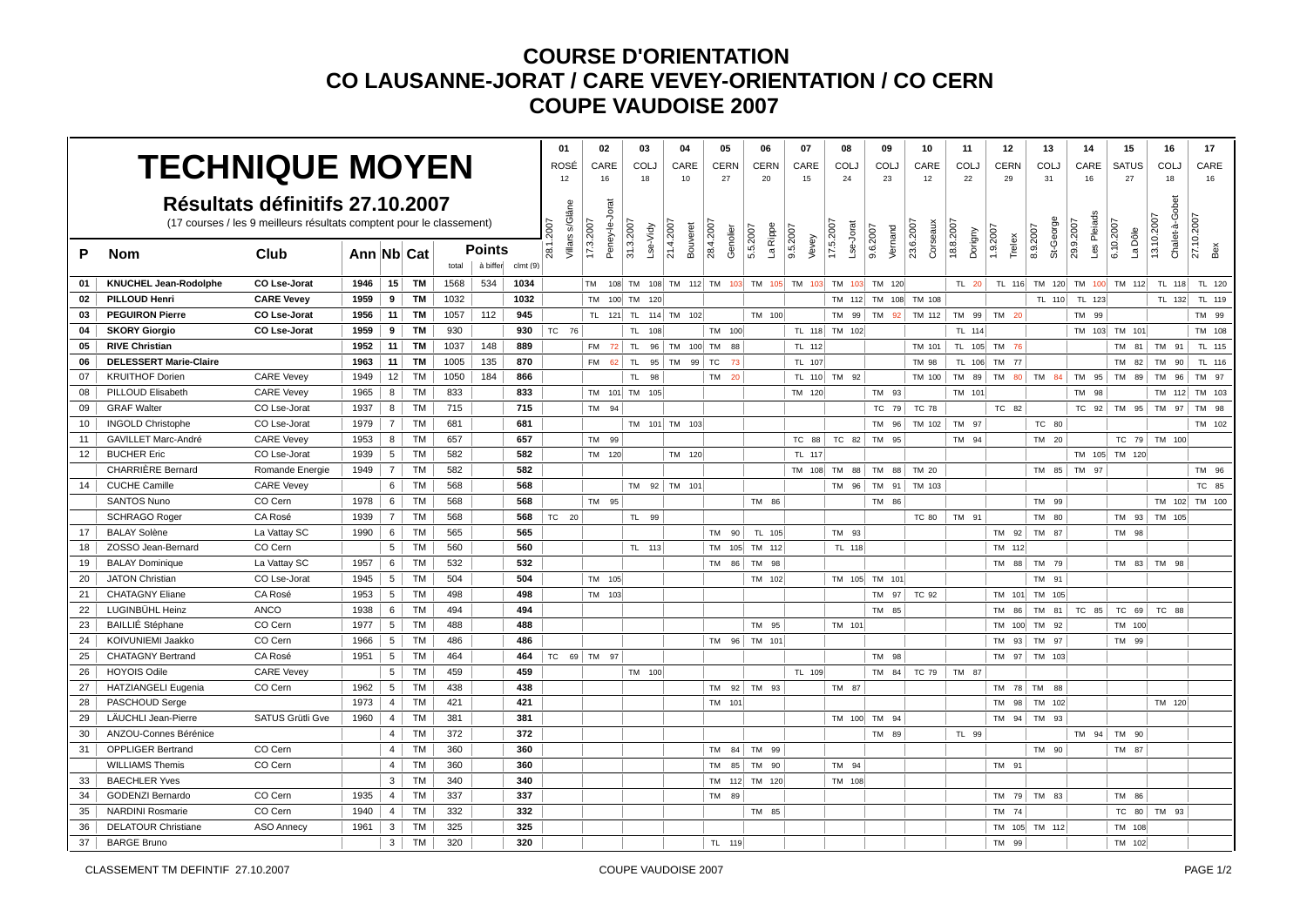|    | <b>FALGA Christina</b>     | CO Cern             |      | $\mathbf{3}$   | TM        | 320 | 320 |        |        | TL 123      |        |       | TM 94           |             |              |               |        | TM 103 |               |             |        |        |        |
|----|----------------------------|---------------------|------|----------------|-----------|-----|-----|--------|--------|-------------|--------|-------|-----------------|-------------|--------------|---------------|--------|--------|---------------|-------------|--------|--------|--------|
| 39 | <b>AEBY Didier</b>         | <b>CARE Vevey</b>   | 1964 | $\mathbf{3}$   | TM        | 318 | 318 |        |        |             |        | TC 88 |                 |             |              | TM 105        |        |        |               |             |        | TL 125 |        |
| 40 | KISSLING Jolanda           | OLG Murten          | 1963 | $\mathbf{3}$   | TM        | 313 | 313 |        |        |             |        |       |                 |             |              | TM 112        |        |        | TM 101 TC 100 |             |        |        |        |
| 41 | <b>HOYOIS Christian</b>    | <b>CARE Vevey</b>   |      | 3              | TM        | 300 | 300 |        |        | TM 102      |        |       |                 |             |              |               | TM 96  |        |               | TM 102      |        |        |        |
| 42 | <b>RENAUD Marcelin</b>     | <b>CARE Vevey</b>   |      | $\mathbf{3}$   | TM        | 289 | 289 |        |        |             |        |       |                 |             |              | TM 87         |        |        |               | TM 101      |        |        | TM 101 |
| 43 | <b>HEINZE Wolfgang</b>     | CO Cern             |      | $\overline{4}$ | TM        | 288 | 288 |        |        |             |        |       |                 | TM 20 TM 94 | TM 90        |               |        |        |               |             | TM 84  |        |        |
| 44 | <b>LOUP Loïse</b>          | CA Rosé             | 1962 | 4              | TM        | 287 | 287 | TC 72  |        |             |        |       |                 |             |              |               | TM 90  |        |               | TM 82 FM 43 |        |        |        |
| 45 | <b>SANDOZ Daniel</b>       | CO Cern             |      | 3 <sup>1</sup> | TM        | 284 | 284 |        |        |             |        |       | TM 91           |             |              |               |        | TM 96  |               |             | TM 97  |        |        |
| 46 | RODRIGUEZ Rudy             | Nestle              |      | 3              | TM        | 274 | 274 |        |        |             |        | FM 54 |                 |             | TL 115       |               | TM 105 |        |               |             |        |        |        |
| 47 | GORBONOSOV Roman           |                     | 1980 | $\mathbf{3}$   | TM        | 269 | 269 |        |        |             |        |       |                 |             |              |               |        |        | TM 84 TM 89   |             | TM 96  |        |        |
| 48 | <b>WILLIAMS Crispin</b>    |                     |      | 3              | TM        | 257 | 257 |        |        |             |        |       |                 | TM 83 TM 89 |              |               |        |        |               |             | TM 85  |        |        |
| 49 | <b>DANNECKER Laurence</b>  |                     |      | $\mathbf{3}$   | TM        | 249 | 249 |        |        |             |        |       |                 | TM 87       | TC 70        |               |        |        |               |             | TM 92  |        |        |
| 50 | <b>LAGRANGE Catherine</b>  | VOR Prémanon        |      | 3              | TM        | 239 | 239 |        |        |             |        |       |                 | TM 84       | TC 72        |               |        | TM 83  |               |             |        |        |        |
| 51 | <b>BETTSCHEN Steve</b>     | CO Lse-Jorat        | 1973 | $\overline{2}$ | <b>TM</b> | 227 | 227 |        |        |             | TL 119 |       |                 |             |              |               |        |        |               |             |        | TM 108 |        |
| 52 | <b>EGGLI Roland</b>        | OLG Basel           |      | $\overline{2}$ | TM        | 223 | 223 |        |        |             |        |       |                 |             |              | TM 120 TM 103 |        |        |               |             |        |        |        |
| 53 | <b>HUCK Jean-François</b>  | <b>CARE Vevey</b>   |      | $\overline{2}$ | <b>TM</b> | 220 | 220 |        |        |             |        |       |                 |             |              |               |        |        |               | TM 108      |        |        | TM 112 |
| 54 | <b>ECHARNOT Alexandre</b>  |                     |      | $\overline{2}$ | TM        | 216 | 216 |        |        |             |        |       | TM 108          |             |              |               |        | TM 108 |               |             |        |        |        |
| 55 | ZOSSO Céline               | CA Rosé             |      | $\overline{2}$ | TM        | 214 | 214 |        |        |             | TM 112 |       | TM 102          |             |              |               |        |        |               |             |        |        |        |
| 56 | <b>KRAMA</b> Sandra        | CO Cern             |      | 3              | TM        | 205 | 205 |        |        |             |        |       | <b>TM</b>       | 20 TM 97    | TC 88        |               |        |        |               |             |        |        |        |
| 57 | <b>TISSOT Michel</b>       | <b>GCO</b> Gruyères |      | $\overline{2}$ | <b>TM</b> | 203 | 203 |        |        |             | TM 98  |       |                 |             | TM 105       |               |        |        |               |             |        |        |        |
| 58 | <b>LEVAUX Benjamin</b>     | CO Lse-Jorat        |      | $\overline{2}$ | TM        | 201 | 201 |        |        |             |        |       | TM 108 TM 93    |             |              |               |        |        |               |             |        |        |        |
| 59 | POIRET Jean                | <b>BAC Thonon</b>   | 1955 | $\overline{2}$ | TM        | 200 | 200 |        |        |             |        |       |                 |             | TM 102       |               |        |        | TM 98         |             |        |        |        |
| 60 | <b>GUIDI Claude</b>        | BAC-CO              |      | 2 <sup>1</sup> | TM        | 198 | 198 |        |        |             |        |       |                 |             |              |               | TM 98  |        |               |             | TC 100 |        |        |
| 61 | <b>LOHMANN Régis</b>       | <b>SCA EMHM</b>     |      | $\overline{2}$ | <b>TM</b> | 183 | 183 |        |        |             |        |       |                 | TM 92       | TM 91        |               |        |        |               |             |        |        |        |
| 62 | CHEVALLEY Olivier/Matthieu |                     |      | $\overline{2}$ | TM        | 180 | 180 |        |        |             |        |       |                 |             | TM 101 TC 79 |               |        |        |               |             |        |        |        |
| 63 | SOTO Martinho              |                     | 1976 | $\overline{2}$ | TM        | 176 | 176 |        |        |             |        |       | FM 80           |             |              |               |        |        | TM 96         |             |        |        |        |
| 64 | <b>EGGIMANN Nicole</b>     | CO Chenau           |      | $\overline{2}$ | <b>TM</b> | 175 | 175 | TC 75  |        |             |        |       |                 |             |              |               | TM 100 |        |               |             |        |        |        |
|    | KHLEBNIKOV Vera            | CO Chenau           | 1958 | $\overline{2}$ | TM        | 175 | 175 |        |        |             |        |       |                 |             |              |               | TM 92  |        | TC 83         |             |        |        |        |
|    |                            | $O-92$              |      |                |           |     |     |        |        |             |        |       |                 |             |              |               |        |        |               |             |        |        |        |
| 66 | <b>BECK Johanna</b>        |                     |      | $\overline{2}$ | TM        | 173 | 173 |        |        | TC 77 TM 96 |        |       |                 |             |              |               |        |        |               |             |        |        |        |
| 67 | MOOSER Pierre-Alain        | CO Cern             | 1963 | 2 <sup>1</sup> | TM        | 172 | 172 |        |        |             |        |       |                 |             |              | TC 80         |        |        |               |             |        | TM 92  |        |
| 68 | HATZIFOTIADOU Despina      |                     |      | $\overline{2}$ | TM        | 169 | 169 |        |        |             |        |       | <b>TM</b><br>82 |             | TM 87        |               |        |        |               |             |        |        |        |
| 69 | <b>GODEL Clelia</b>        | CA Rosé             |      | $2^{\circ}$    | <b>TM</b> | 167 | 167 |        | TC 71  |             | TM 96  |       |                 |             |              |               |        |        |               |             |        |        |        |
| 70 | <b>CLÉMENT Patrick</b>     | SA Bulle            |      | $\mathbf{1}$   | <b>TM</b> | 120 | 120 |        |        |             |        |       |                 |             |              |               | TM 120 |        |               |             |        |        |        |
|    | GUYOT Jean-Claude          | CO Chenau           |      | 1              | TM        | 120 | 120 | TM 120 |        |             |        |       |                 |             |              |               |        |        |               |             |        |        |        |
|    | <b>KRÜGER Andrei</b>       |                     |      | 1              | <b>TM</b> | 120 | 120 |        |        |             |        |       |                 |             |              |               |        | TM 120 |               |             |        |        |        |
| 73 | <b>CHARRUE Pierre</b>      | CO Cern             |      | $\overline{2}$ | TM        | 115 | 115 |        |        |             |        |       | TM 20           |             |              |               |        |        | TM 95         |             |        |        |        |
| 74 | NICOULAZ Flora/Maxime      |                     |      | 1              | <b>TM</b> | 112 | 112 |        |        |             |        |       |                 |             | TM 112       |               |        |        |               |             |        |        |        |
|    | <b>STELLINGWERFF Trent</b> |                     |      | $\mathbf{1}$   | TM        | 112 | 112 |        |        |             |        |       |                 |             |              |               | TM 112 |        |               |             |        |        |        |
| 76 | <b>MATHYS Hanny</b>        | <b>SAC Seeland</b>  | 1954 | 1              | TM        | 108 | 108 |        |        |             |        |       |                 |             |              |               |        |        | TM 108        |             |        |        |        |
| 77 | REICHHOLD Walter           | <b>CARE Vevey</b>   |      | $\mathbf{1}$   | TM        | 105 | 105 |        |        |             |        |       |                 |             |              |               |        |        |               |             |        |        | TM 105 |
|    | STÄDELIN Hans-Peter        | OLV Langenthal      |      | $\mathbf{1}$   | TM        | 105 | 105 | TM 105 |        |             |        |       |                 |             |              |               |        |        |               |             |        |        |        |
| 79 | <b>CALMETTES Martin</b>    |                     |      | $\mathbf{1}$   | TM        | 103 | 103 |        |        |             |        |       |                 |             |              |               | TM 103 |        |               |             |        |        |        |
|    | <b>JOLY Vincent</b>        |                     |      | 1              | TM        | 103 | 103 |        |        |             |        |       |                 |             |              |               |        |        |               |             | TM 103 |        |        |
|    | <b>REI Silvia</b>          | <b>CARE Vevey</b>   |      | $\mathbf{1}$   | TM        | 103 | 103 |        |        |             | TM 103 |       |                 |             |              |               |        |        |               |             |        |        |        |
|    | <b>SEMENZATO Camille</b>   |                     | 1978 | $\mathbf{1}$   | TM        | 103 | 103 |        |        |             |        |       |                 |             |              |               |        |        |               |             |        | TM 103 |        |
|    | <b>YERLY Christian</b>     | CA Rosé             |      | 1              | TM        | 103 | 103 | TM 103 |        |             |        |       |                 |             |              |               |        |        |               |             |        |        |        |
| 84 | <b>HOWALD Sébastien</b>    |                     |      | 1              | TM        | 102 | 102 |        |        |             |        |       |                 |             |              |               | TM 102 |        |               |             |        |        |        |
|    | NICOLET Julien             |                     |      | 1              | TM        | 102 | 102 |        |        |             |        |       |                 |             |              |               |        | TM 102 |               |             |        |        |        |
|    | RÄBER Käthi                | OLV Hindelbank      |      | $\mathbf{1}$   | TM        | 102 | 102 |        |        |             |        |       |                 |             |              | TM 102        |        |        |               |             |        |        |        |
|    | <b>STREIT Ulrich</b>       | OLG Biel-Seeland    |      | 1              | TM        | 102 | 102 |        | TM 102 |             |        |       |                 |             |              |               |        |        |               |             |        |        |        |
| 88 | <b>MERTENAT Samuel</b>     | CA Rosé             |      | 1              | TM        | 101 | 101 |        | TM 101 |             |        |       |                 |             |              |               |        |        |               |             |        |        |        |
| 89 | LÉTOUBLON Andréa           | <b>ASO Annecy</b>   | 1994 | $\overline{1}$ | TM        | 100 | 100 |        |        |             |        |       |                 |             |              |               |        |        | TM 100        |             |        |        |        |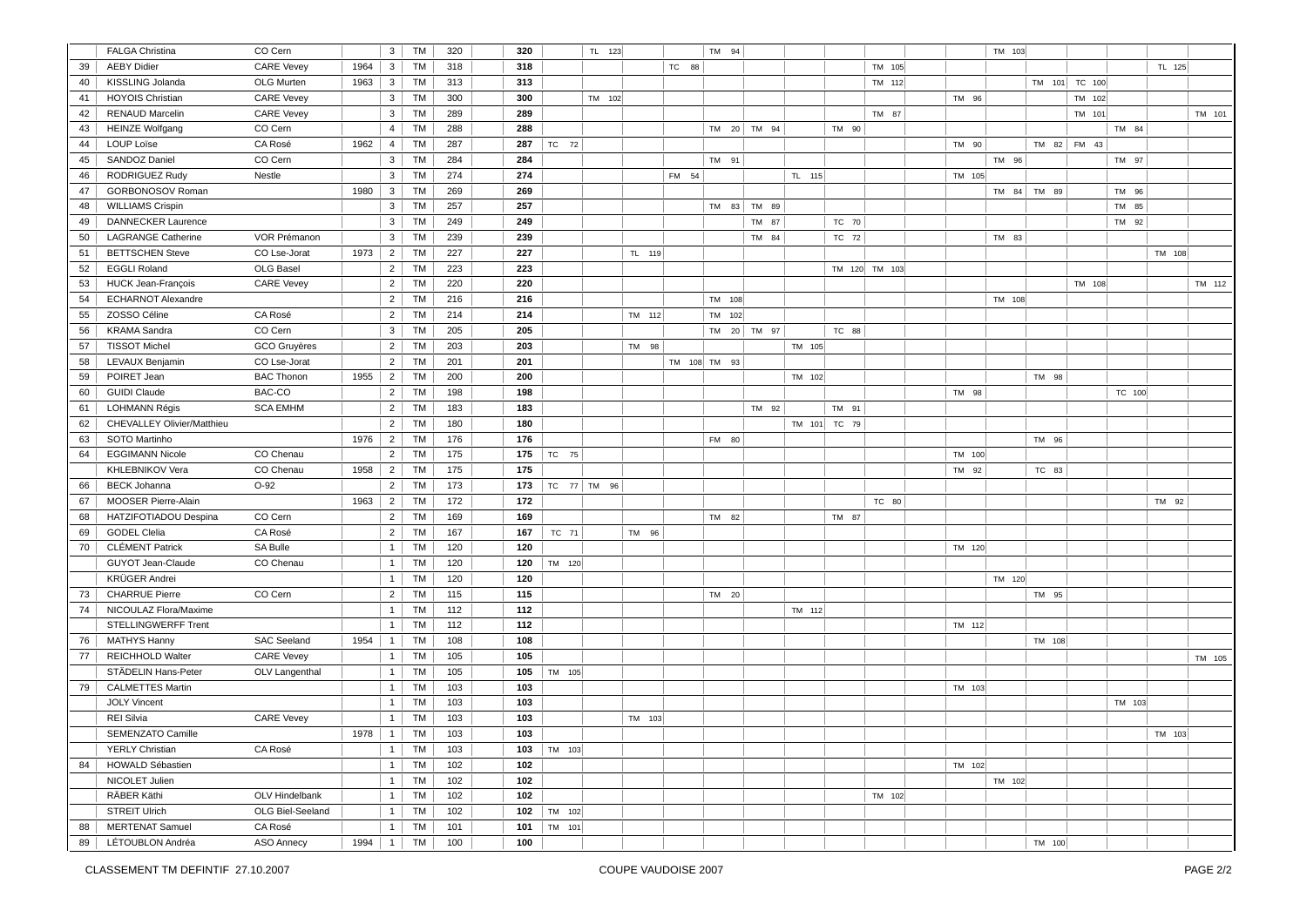| <b>TECHNIQUE LONG</b>                                                |                              |                      |            |                 |                |       |          |         | 01        | 02                                                          |           | 03            | 04                    | 05                    | 06                   | 07                | 08                     | 09                  | 10                    | 11        | 12          | 13                    | 14                       | 15                   | 16             | 17                |
|----------------------------------------------------------------------|------------------------------|----------------------|------------|-----------------|----------------|-------|----------|---------|-----------|-------------------------------------------------------------|-----------|---------------|-----------------------|-----------------------|----------------------|-------------------|------------------------|---------------------|-----------------------|-----------|-------------|-----------------------|--------------------------|----------------------|----------------|-------------------|
|                                                                      |                              |                      |            |                 |                |       |          |         | ROSÉ      | CARE                                                        |           | COLJ          | CARE                  | <b>CERN</b>           | <b>CERN</b>          | CARE              | <b>COLJ</b>            | COLJ                | CARE                  | COLJ      | <b>CERN</b> | COL.                  | CARE                     | <b>SATUS</b>         | COLJ           | CARE              |
|                                                                      |                              |                      |            |                 |                |       |          |         |           | 9                                                           |           | 21            | 13                    | 14                    | 22                   | 14                | 24                     | 17                  | 14                    | 23        | 25          | 26                    | 15                       | 29                   | 9              | 12                |
|                                                                      |                              |                      |            |                 |                |       |          |         |           |                                                             |           |               |                       |                       |                      |                   |                        |                     |                       |           |             |                       |                          |                      |                |                   |
| Résultats définitifs 27.10.2007                                      |                              |                      |            |                 |                |       |          |         |           |                                                             |           |               |                       |                       |                      |                   |                        |                     |                       |           |             |                       |                          |                      |                |                   |
| (17 courses / les 9 meilleurs résultats comptent pour le classement) |                              |                      |            |                 |                |       |          |         |           |                                                             | 31.3.2007 |               |                       |                       |                      |                   | 17.5.2007<br>Lse-Jorat |                     | 23.6.2007<br>Corseaux | 18.8.2007 | 1.9.2007    |                       |                          |                      | 3.10.2007      |                   |
| P                                                                    | <b>Nom</b>                   | Club                 | Ann Nb Cat |                 |                |       |          | Points  |           | Villars s/Glâne<br>Peney-le-Jorat<br>28.1.2007<br>17.3.2007 |           | Lse-Vidy      | 21.4.2007<br>Bouveret | 28.4.2007<br>Genolier | La Rippe<br>5.5.2007 | 9.5.2007<br>Vevey |                        | 9.6.2007<br>Vernand |                       | Dorigny   | Trelex      | St-George<br>8.9.2007 | Les Pleiads<br>29.9.2007 | 6.10.2007<br>La Dôle | Chalet-à-Gobet | 27.10.2007<br>Bex |
|                                                                      |                              |                      |            |                 |                | total | à biffer | clmt(9) |           |                                                             |           |               |                       |                       |                      |                   |                        |                     |                       |           |             |                       |                          |                      |                |                   |
| 01                                                                   | <b>LEPORI Domenico</b>       | <b>CARE Vevey</b>    | 1964       | 12              | TL.            | 1619  | 375      | 1244    |           | TL 123 TL 140                                               |           |               |                       | TL 140 TL 140         | TL 140               | TL 132            | TL 120                 | TL 140              | TL 140                | TL 132    | TL 140      |                       |                          | TL 132               |                |                   |
| 02                                                                   | <b>CUCHE Jean-Luc</b>        | <b>CARE Vevey</b>    | 1952       | 13              | TL.            | 1555  | 382      | 1173    | TL 20     |                                                             |           | TL 122 TL     | 132                   |                       |                      | TL 120            | TL 140                 | TL 128              | TL 122                | TL 121    | TL 125      | TL 132                | TL 140                   | TL 121               |                | TL 132            |
| 03                                                                   | <b>MÜLLER Beat</b>           | CO Lse-Jorat         | 1962       | 11 <sup>1</sup> | TL.            | 1376  | 239      | 1137    |           |                                                             |           | TL 128        |                       |                       |                      | TL 122            | TL 119                 | TL 125              | <b>TL 125</b>         | TL 125    | TL 123      |                       | TL 121                   | TL 120               | TL 128         | TL 140            |
| 04                                                                   | <b>KORHONEN Jari</b>         |                      | 1976       | 10              | TL.            | 1201  | 101      | 1100    |           | TL 120 TL                                                   |           | 117 TL        |                       | 125 TL 122            |                      |                   |                        | TL 122              |                       | TL 118    | TL 121      | TL 115                |                          | TL 101               | TL 140         |                   |
| 05                                                                   | <b>FOSSERAT Nicolas</b>      | <b>CARE Vevey</b>    | 1971       | 9               | TL.            | 1065  |          | 1065    |           | TL 125 TL                                                   |           | $115$ TL      | 122                   |                       |                      |                   | TL 111                 |                     |                       | TL 122    |             |                       | TL 117                   | TL 107               | TL 121         | TL 125            |
| 06                                                                   | <b>GENDROZ Raoul</b>         | CO Lse-Jorat         | 1978       | 10 <sup>1</sup> | TL.            | 1168  | 105      | 1063    | TM 112 TM |                                                             |           |               | 112 TL 116 TL 123     |                       | TL 115               | TL 125            |                        |                     | TL 123                |           |             |                       |                          | TL 116 TM 105        |                | TL 121            |
| 07                                                                   | <b>MEYER Albert</b>          | CO Lse-Jorat         | 1963       | 9               | TL.            | 1016  |          | 1016    |           |                                                             |           |               | TL 111 TL 120         |                       |                      | TL 116            |                        | TL 104 TL 116       | TL 120                | TL 116    |             | TL 102 TL 111         |                          |                      |                |                   |
| 08                                                                   | <b>KRUITHOF Egbert</b>       | <b>CARE Vevey</b>    | 1949       | 10 <sup>1</sup> | TL.            | 1062  | 89       | 973     |           |                                                             |           |               |                       | TL 115                |                      |                   | <b>TM</b><br>89        | TL 113              | TM 99                 | TL 104    |             | TL 102                | TL 113                   | TL 94                | TL 116         | TL 117            |
| 09                                                                   | <b>REISONS Edvins</b>        |                      | 1965       | 8 <sup>1</sup>  | TL.            | 857   |          | 857     |           |                                                             |           | TL 109        |                       | TL.<br>118            | TL 108               |                   | TL 106                 |                     |                       | TL 107    | TL 109      | TL 101                |                          | TL 99                |                |                   |
| 10 <sup>1</sup>                                                      | <b>BALAY Christian</b>       | La Vattay SC         | 1951       | $7^{\circ}$     | TL.            | 742   |          | 742     |           |                                                             |           |               |                       | 116<br>TL.            | TL 106               |                   | TL 103                 |                     |                       |           | TL 101      | TL 104                |                          | TL 95                | TL 117         |                   |
| 11                                                                   | <b>REPOND Francine</b>       | <b>CARE Vevey</b>    | 1959       | 6               | <b>TL</b>      | 731   |          | 731     |           | TL 122                                                      |           |               | TL 128                |                       |                      |                   |                        | TL 115              |                       |           |             |                       | TL 122                   |                      | TL 122         | TL 122            |
| 12 <sup>2</sup>                                                      | <b>AVRIL Hervé</b>           | ANCO                 |            | 6               | TL.            | 694   |          | 694     |           | TL 116                                                      |           |               |                       | TL 121 TL 120         |                      |                   |                        | TL 118              |                       | TL 115    | TL 104      |                       |                          |                      |                |                   |
| 13                                                                   | <b>JIRDEN Lennart</b>        | CO Cern              |            | 6               | TL.            | 686   |          | 686     |           |                                                             |           |               |                       | TL 123                | TL 118               |                   | TL 110                 |                     |                       |           |             | TL 118 TL 114         |                          | TL 103               |                |                   |
| 14                                                                   | <b>BARITAUX Jean-Charles</b> |                      | 1981       | 5 <sup>5</sup>  | <b>TL</b>      | 621   |          | 621     |           |                                                             |           |               |                       |                       | TL 125               | TL 123            | TL 123                 |                     |                       |           |             |                       | TL 128                   | TL 122               |                |                   |
| 15                                                                   | <b>SCHRAGO Grégoire</b>      | CA Rosé              | 1966       | 5               | <b>TL</b>      | 620   |          | 620     | TL 122    |                                                             |           | TL 125        |                       |                       |                      |                   |                        |                     |                       |           |             | TL 123                |                          | TL 125 TL 125        |                |                   |
| 16                                                                   | <b>NACEUR Ibrahim</b>        | CO Lse-Jorat         |            | 6               | TL.            | 565   |          | 565     |           |                                                             |           | TL 105        |                       |                       |                      | TL 113            | TL 101                 |                     | <b>TL 20</b>          | TL 112    |             |                       |                          |                      |                | TL 114            |
| 17                                                                   | <b>BALLIOT Yvan</b>          | <b>ASO Annecy</b>    | 1963       | $\overline{4}$  | TL.            | 505   |          | 505     |           | TL 132                                                      |           |               |                       |                       | TL 123               |                   |                        |                     |                       |           | TL 128      | TL 122                |                          |                      |                |                   |
| 18                                                                   | PONCET Clément               | Jurazimut            | 1991       | $5\overline{6}$ | TL.            | 500   |          | 500     |           |                                                             |           |               |                       |                       | TL 122               |                   |                        |                     |                       | TL 123    | TL 20       | TL 119                |                          | TL 116               |                |                   |
| 19                                                                   | <b>CUCHE Denis</b>           | CA Rosé              |            | $\overline{4}$  | TL             | 481   |          | 481     |           |                                                             |           |               |                       |                       |                      |                   |                        | TL 120              |                       |           |             |                       | TL 121 TM 120            |                      |                | TM 120            |
| 20                                                                   | <b>CUCHE Jonas</b>           | <b>CARE Vevey</b>    |            | $\overline{4}$  | <b>TL</b>      | 460   |          | 460     |           |                                                             |           | TL 128 TC 100 |                       |                       |                      |                   | TL 112                 |                     |                       | TL 120    |             |                       |                          |                      |                |                   |
| 21                                                                   | <b>GODEL Anne</b>            | CA Rosé              |            | $\overline{4}$  | <b>TL</b>      | 458   |          | 458     |           |                                                             |           |               | TM 105                |                       |                      | TL 119            |                        |                     | TL 114 TM 120         |           |             |                       |                          |                      |                |                   |
| 22                                                                   | PONCET Jean-Pierre           | <b>RROHJ</b>         | 1947       | 5 <sup>1</sup>  | TL.            | 457   |          | 457     |           |                                                             |           |               |                       |                       | TM 103               |                   |                        |                     |                       | TL 113    | TL 106      | TL 20                 |                          | TL 115               |                |                   |
| 23                                                                   | ZARINA Liga                  | OK Viga/Lettonie     | 1960       | $\overline{4}$  | TL.            | 450   |          | 450     |           |                                                             |           |               |                       |                       |                      |                   |                        |                     |                       |           |             |                       | TL 115                   | TL 98                | TL 119         | TL 118            |
| 24                                                                   | VEZ Jean-Daniel              | SATUS Grütli Gve     | 1964       | $\overline{4}$  | <b>TL</b>      | 443   |          | 443     |           |                                                             |           |               |                       |                       |                      |                   | TL 113                 |                     |                       |           |             | TL 117 TL 105         |                          | TL 108               |                |                   |
| 25                                                                   | <b>HODEL Thomas</b>          | CO Chenau            |            | 3               | <b>TL</b>      | 420   |          | 420     | TL 140    |                                                             |           |               |                       |                       |                      | TL 140            |                        |                     |                       | TL 140    |             |                       |                          |                      |                |                   |
| 26                                                                   | <b>DANNECKER Gilles</b>      | Orient Haut Jura     | 1971       | $\overline{4}$  | TL.            | 419   |          | 419     |           |                                                             |           |               |                       |                       |                      |                   | TL 105                 |                     |                       |           |             | TL 111 TL 106         |                          | TL 97                |                |                   |
| 27                                                                   | RENEVEY Stéphane             | CA Rosé              |            | 3               | TL.            | 397   |          | 397     | TL 125    |                                                             |           | TL 140        |                       |                       |                      |                   |                        |                     |                       |           |             |                       | TL 132                   |                      |                |                   |
| 28                                                                   | <b>VUITTON Christophe</b>    | CO Cern              | 1962       | $\mathbf{3}$    | <b>TL</b>      | 392   |          | 392     |           |                                                             |           |               |                       | TL 132                | TL 132               |                   |                        |                     |                       |           |             | TL 128                |                          |                      |                |                   |
| 29                                                                   | NIGGLI Jürg                  | Saitchiki            | 1967       | 3               | TL <sub></sub> | 381   |          | 381     |           |                                                             |           |               |                       | 128<br>TL.            | TL 128               |                   |                        |                     |                       |           |             | TL 125                |                          |                      |                |                   |
| 30                                                                   | CRETTENAND-Moretti Isabella  | CO Valais            |            | 3 <sup>1</sup>  | TL.            | 367   |          | 367     |           |                                                             |           |               | TL 119                |                       |                      |                   |                        |                     | TL 128                |           |             |                       | TL 120                   |                      |                |                   |
| 31                                                                   | <b>VUADENS Marc</b>          | Vieux Mazel Vevey    | 1964       | $\mathbf{3}$    | TL.            | 358   |          | 358     |           |                                                             |           |               |                       |                       |                      |                   |                        |                     |                       |           |             | TL 117                | TL 118                   |                      |                | TL 123            |
| 32                                                                   | MOISSET Jacques              | <b>EMHM Chamonix</b> | 1948       | 3               | <b>TL</b>      | 353   |          | 353     |           |                                                             |           |               |                       |                       | TL 116               |                   | TL 117                 |                     |                       |           |             | TL 120                |                          |                      |                |                   |
| 33                                                                   | ÖDLUND Erica                 | CO Cern              |            | 3               | <b>TL</b>      | 345   |          | 345     |           |                                                             |           |               |                       |                       | TM 108               |                   | TL 122                 |                     |                       |           | TL 115      |                       |                          |                      |                |                   |
| 34                                                                   | <b>ZAUGG Andy</b>            | Coop Suisse Rom      | 1969       | $\mathbf{3}$    | TL.            | 334   |          | 334     |           |                                                             |           |               | TL 118 TL 118         |                       |                      |                   | TM 98                  |                     |                       |           |             |                       |                          |                      |                |                   |
| 35                                                                   | <b>ROUILLER Patrice</b>      |                      |            | 3 <sup>1</sup>  | TL.            | 329   |          | 329     |           |                                                             |           |               |                       | TM 120                | TL 113               |                   |                        |                     |                       |           |             |                       |                          | TL 96                |                |                   |
| 36                                                                   | <b>BILLEY Thierry</b>        |                      | 1959       | $\mathbf{3}$    | <b>TL</b>      | 328   |          | 328     |           |                                                             |           |               |                       |                       |                      |                   |                        |                     |                       |           | TL 112      | TL 116                |                          | TL 100               |                |                   |
| 37                                                                   | PURRO Joël                   | CAG                  | 1947       | 3 <sup>1</sup>  | TL.            | 301   |          | 301     |           |                                                             |           |               |                       |                       | TC 83                |                   |                        |                     |                       |           |             | TL 110 TL 108         |                          |                      |                |                   |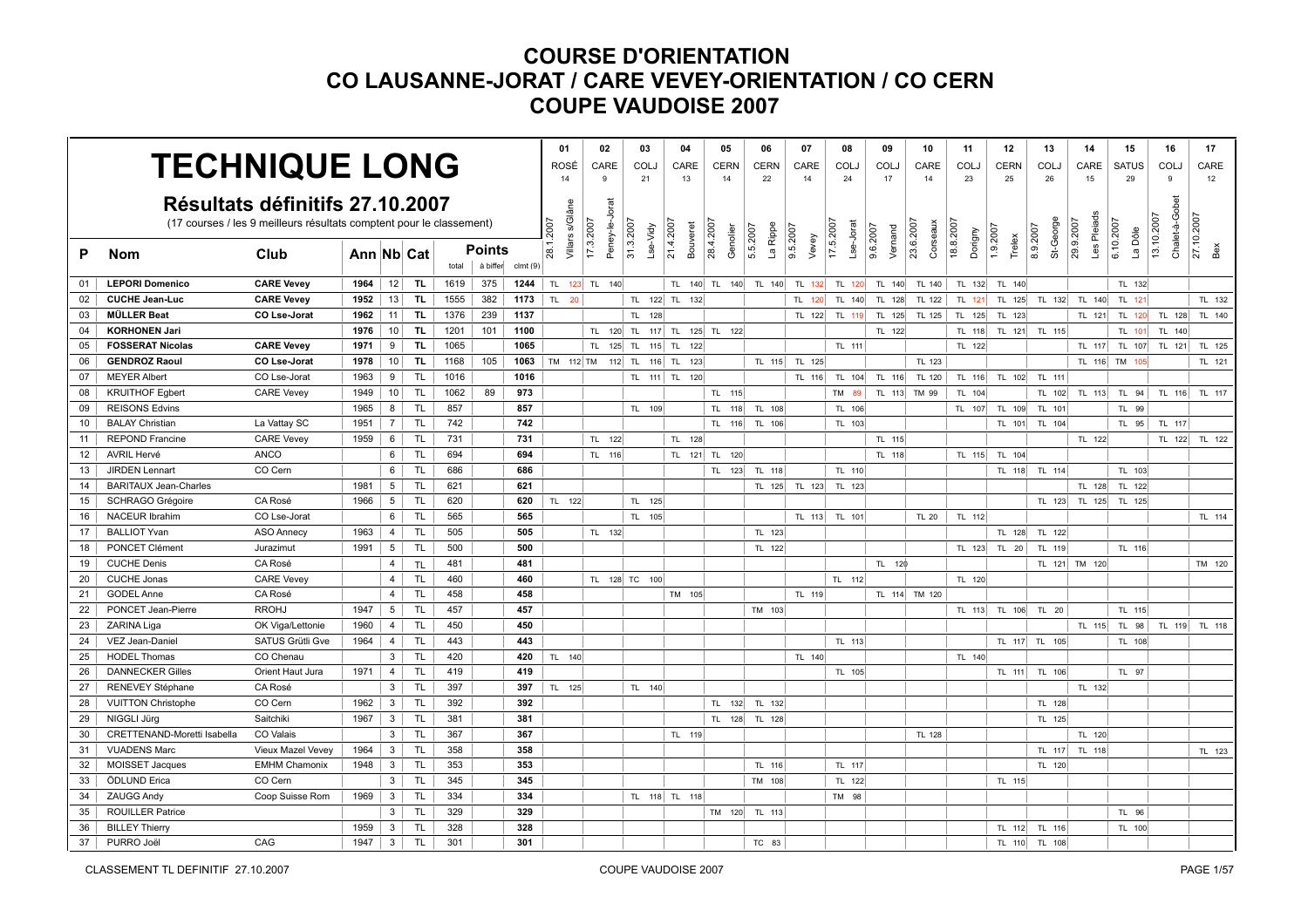| 38 | PIERI Marco               | CO Cern            |      | 3              | TL <sub></sub> | 293 | 293 |        |               |               | TL 117 TL 107 |        |        |        |              |        | TC 69         |               |        |        |        |        |
|----|---------------------------|--------------------|------|----------------|----------------|-----|-----|--------|---------------|---------------|---------------|--------|--------|--------|--------------|--------|---------------|---------------|--------|--------|--------|--------|
| 39 | <b>BILLET Benjamin</b>    | O'JURA             | 1981 | $\overline{2}$ | <b>TL</b>      | 272 | 272 |        |               |               |               |        | TL 132 |        |              |        |               | TL 140        |        |        |        |        |
| 40 | <b>BALLIF Philippe</b>    | <b>CARE Vevey</b>  |      | $\overline{2}$ | <b>TL</b>      | 260 | 260 |        |               |               |               |        | TL 128 |        | TL 132       |        |               |               |        |        |        |        |
| 41 | <b>EHRBAR Konrad</b>      |                    |      | $\overline{2}$ | TL.            | 253 | 253 |        |               |               | TL 125        |        |        |        |              |        |               |               |        |        |        | TL 128 |
| 42 | <b>HOFER Thomas</b>       | <b>OLG Huttwil</b> |      | $\overline{2}$ | <b>TL</b>      | 249 | 249 |        |               |               |               |        |        | TL 121 |              | TL 128 |               |               |        |        |        |        |
| 43 | <b>MERAT Laurent</b>      | CCS Levry Garagan  |      | $\mathbf{3}$   | <b>TL</b>      | 247 | 247 |        |               |               |               | TL 114 |        |        |              | TL 20  |               |               |        | TL 113 |        |        |
| 44 | <b>HERREN Michel</b>      | CO Lse-Jorat       | 1974 | $\overline{2}$ | <b>TL</b>      | 244 | 244 |        | TL 132        |               |               |        |        |        |              |        |               |               | TM 112 |        |        |        |
|    | <b>HOYOIS Jonas</b>       | <b>CARE Vevey</b>  |      | $\overline{2}$ | <b>TL</b>      | 244 | 244 |        | TL 123        |               |               |        | TL 121 |        |              |        |               |               |        |        |        |        |
| 46 | <b>WEHRLE Bernhard</b>    |                    |      | $\overline{2}$ | TL <sub></sub> | 242 | 242 |        |               |               |               |        |        |        |              |        | TL 119        |               |        | TL 123 |        |        |
| 47 | <b>RENZ Beat</b>          | CA Rosé            |      | $\overline{2}$ | <b>TL</b>      | 240 | 240 | TL 117 |               |               |               |        |        | TL 123 |              |        |               |               |        |        |        |        |
| 48 | <b>BONGA Jan</b>          |                    |      | 2              | TL <sub></sub> | 239 | 239 |        |               |               |               | TL 119 |        |        |              |        | TL 120        |               |        |        |        |        |
|    | <b>RIEDER Damien</b>      |                    | 1972 | $\overline{2}$ | <b>TL</b>      | 239 | 239 |        |               |               |               |        |        | TL 119 |              |        |               |               |        |        | TL 120 |        |
| 50 | <b>WALBAUM Remi</b>       |                    |      | $\overline{2}$ | <b>TL</b>      | 238 | 238 |        |               |               | TL 121        | TL 117 |        |        |              |        |               |               |        |        |        |        |
| 51 | <b>BEURET Christian</b>   |                    | 1967 | $\overline{2}$ | <b>TL</b>      | 237 | 237 |        |               |               |               |        |        |        |              |        |               |               | TL 114 |        | TL 123 |        |
| 52 | <b>HOYOIS Mathieu</b>     | <b>CARE Vevey</b>  |      | $\mathbf{3}$   | TL <sub></sub> | 236 | 236 |        |               |               |               |        | TL 111 | TL 20  | TM 105       |        |               |               |        |        |        |        |
| 53 | CARRUZZO Jean-Pierre      | Coop Suisse Rom    |      | $\overline{2}$ | <b>TL</b>      | 235 | 235 |        |               | TL 116        |               |        |        |        | TL 119       |        |               |               |        |        |        |        |
| 54 | <b>DURUZ Michel</b>       | CO Lse-Jorat       |      | $\overline{2}$ | <b>TL</b>      | 231 | 231 |        |               |               |               |        |        |        |              |        | TL 122        |               |        | TL 109 |        |        |
| 55 | <b>IVEN Jan</b>           | CO Cern            |      | $\overline{2}$ | <b>TL</b>      | 230 | 230 |        |               |               |               | TL 120 |        |        |              |        |               |               |        | TL 110 |        |        |
| 56 | <b>BARDELLONI Lancio</b>  | Romande Energie    |      | $\overline{2}$ | <b>TL</b>      | 229 | 229 |        | TL 120        |               |               |        | TK 109 |        |              |        |               |               |        |        |        |        |
| 57 | KHLEBNIKOV Anton          | CO Chenau          | 1958 | $\overline{2}$ | TL.            | 228 | 228 |        |               |               |               |        |        |        |              | TL 119 |               | TL 109        |        |        |        |        |
| 58 | JOUET Manon               |                    |      | $\overline{2}$ | TL.            | 226 | 226 |        |               |               |               |        | TL 114 |        |              |        |               |               |        | TL 112 |        |        |
| 59 | <b>HEDIGER Rolf</b>       | CA Rosé            |      | $\overline{2}$ | TL <sub></sub> | 225 | 225 | TM 108 |               |               |               |        |        | TL 117 |              |        |               |               |        |        |        |        |
| 60 | <b>XHAARD Yann</b>        | SP Est Gessien     | 1976 | $\overline{2}$ | <b>TL</b>      | 223 | 223 |        |               |               |               | TL 111 |        |        |              |        |               | TL 112        |        |        |        |        |
| 61 | <b>RENEVEY Roland</b>     | CA Rosé            |      | $\overline{2}$ | <b>TL</b>      | 220 | 220 |        | TL 117 TL 103 |               |               |        |        |        |              |        |               |               |        |        |        |        |
| 62 | <b>MEYER Pierre-Yves</b>  | BAC-CO             |      | $\overline{2}$ | <b>TL</b>      | 219 | 219 |        |               |               |               |        |        |        |              | TM 108 |               |               |        | TL 111 |        |        |
| 63 | <b>RAGGI Sylvain</b>      |                    |      | $\overline{2}$ | TL.            | 215 | 215 |        |               | TL 100 TL 115 |               |        |        |        |              |        |               |               |        |        |        |        |
| 64 | ROUSSELOT Yves            | ANCO               |      | $\overline{2}$ | TL <sub></sub> | 214 | 214 |        |               |               |               |        |        |        |              |        | TL 111 TL 103 |               |        |        |        |        |
| 65 | TISSOT Agnès              | GCO Gruyères       |      | $\overline{2}$ | TL <sub></sub> | 213 | 213 |        | TM 99         |               |               |        | TL 114 |        |              |        |               |               |        |        |        |        |
| 66 | <b>MERTENAT Michel</b>    | CA Rosé            |      | $\overline{2}$ | <b>TL</b>      | 212 | 212 | TL 112 |               |               |               |        |        | TM 100 |              |        |               |               |        |        |        |        |
| 67 | GÜRTLER Stephan           |                    |      | $\overline{2}$ | TL <sub></sub> | 211 | 211 |        | TL 106        |               |               |        |        |        |              | TM 105 |               |               |        |        |        |        |
| 68 | KOLEVATOV Rodion          |                    | 1980 | $\overline{2}$ | <b>TL</b>      | 210 | 210 |        |               |               |               |        |        |        |              |        |               | TL 107 TL 103 |        |        |        |        |
| 69 | <b>BALAY Sylvain</b>      | GUC-CO France      |      | $\overline{2}$ | <b>TL</b>      | 209 | 209 |        |               |               |               |        | TL 107 |        |              |        |               |               |        | TL 102 |        |        |
| 70 | <b>DILLENBOURG Pierre</b> |                    |      | $\overline{2}$ | TL             | 208 | 208 |        |               |               | TC 100        |        |        |        |              |        | TL 108        |               |        |        |        |        |
| 71 | PAHUD André               | CO Lse-Jorat       | 1954 | $\overline{2}$ | <b>TL</b>      | 202 | 202 |        |               |               |               |        |        |        |              | TL 108 |               | TM 94         |        |        |        |        |
| 72 | <b>GÜDEL Yannis</b>       | OLG Murten         |      | $\overline{2}$ | TL.            | 186 | 186 | TC 82  | TL 104        |               |               |        |        |        |              |        |               |               |        |        |        |        |
| 73 | <b>STEFFEN Patrick</b>    |                    | 1969 | $\overline{2}$ | TL.            | 183 | 183 |        |               |               |               |        |        |        |              | TC 83  |               | TL 100        |        |        |        |        |
| 74 | <b>DECOMBAZ Jacques</b>   | CO Lse-Jorat       |      | $\overline{2}$ | TL <sub></sub> | 141 | 141 |        | TL 121        |               |               |        |        |        | <b>TL 20</b> |        |               |               |        |        |        |        |
|    | <b>VOISART Philippe</b>   | <b>CARE Vevey</b>  |      | $\overline{2}$ | <b>TL</b>      | 141 | 141 |        |               |               |               |        |        |        | TL 121       |        |               |               |        |        |        | TL 20  |
|    | JOUET Johan               |                    |      | $\mathbf{1}$   | TL <sub></sub> | 140 | 140 |        |               |               |               |        |        |        |              |        |               |               |        | TL 140 |        |        |
| 77 | <b>HULTMAN Hans</b>       |                    |      | 1              | <b>TL</b>      | 132 | 132 |        |               |               |               |        |        |        |              |        | TL 132        |               |        |        |        |        |
|    | <b>RÄBER Res</b>          | OLV Hindelbank     |      | 1              | <b>TL</b>      | 132 | 132 |        |               |               |               |        |        | TL 132 |              |        |               |               |        |        |        |        |
|    | <b>RENEVEY Christian</b>  | CA Rosé            |      | $\mathbf{1}$   | <b>TL</b>      | 132 | 132 | TL 132 |               |               |               |        |        |        |              |        |               |               |        |        |        |        |
| 80 | FAVRE Jérome              |                    |      | $\mathbf{1}$   | <b>TL</b>      | 128 | 128 |        |               |               |               |        |        |        |              |        |               |               |        | TL 128 |        |        |
|    | <b>KRAMS Marger</b>       |                    |      | $\mathbf{1}$   | TL             | 128 | 128 |        |               |               |               |        | TL 128 |        |              |        |               |               |        |        |        |        |
|    | <b>VOGEL Roger</b>        | OLC Omström        |      | $\mathbf{1}$   | <b>TL</b>      | 128 | 128 | TL 128 |               |               |               |        |        |        |              |        |               |               |        |        |        |        |
| 83 | <b>LAFARGE Alexander</b>  |                    |      | 1              | <b>TL</b>      | 125 | 125 |        |               |               |               |        | TL 125 |        |              |        |               |               |        |        |        |        |
| 84 | <b>CAKSS Armands</b>      |                    |      | $\mathbf{1}$   | <b>TL</b>      | 121 | 121 |        |               |               |               |        | TL 121 |        |              |        |               |               |        |        |        |        |
|    | <b>GAGNERET Yannick</b>   |                    |      | 1              | <b>TL</b>      | 121 | 121 |        |               |               |               | TL 121 |        |        |              |        |               |               |        |        |        |        |
|    | ZURCHER Sandra            | OLG Bern           |      | $\mathbf{1}$   | TL             | 121 | 121 | TL 121 |               |               |               |        |        |        |              |        |               |               |        |        |        |        |
| 87 | <b>MÄCHLER Patrick</b>    | OLV Luzern         |      | $\mathbf{1}$   | <b>TL</b>      | 120 | 120 | TL 120 |               |               |               |        |        |        |              |        |               |               |        |        |        |        |
|    | PFISTER Jean              | Sanasports         |      | $\overline{2}$ | <b>TL</b>      | 120 | 120 |        |               |               |               |        | FM 20  |        |              | TL 100 |               |               |        |        |        |        |
| 89 | <b>BALAY Thomas</b>       |                    |      | 1              | TL.            | 119 | 119 |        |               |               |               |        |        |        |              |        |               |               |        | TL 119 |        |        |